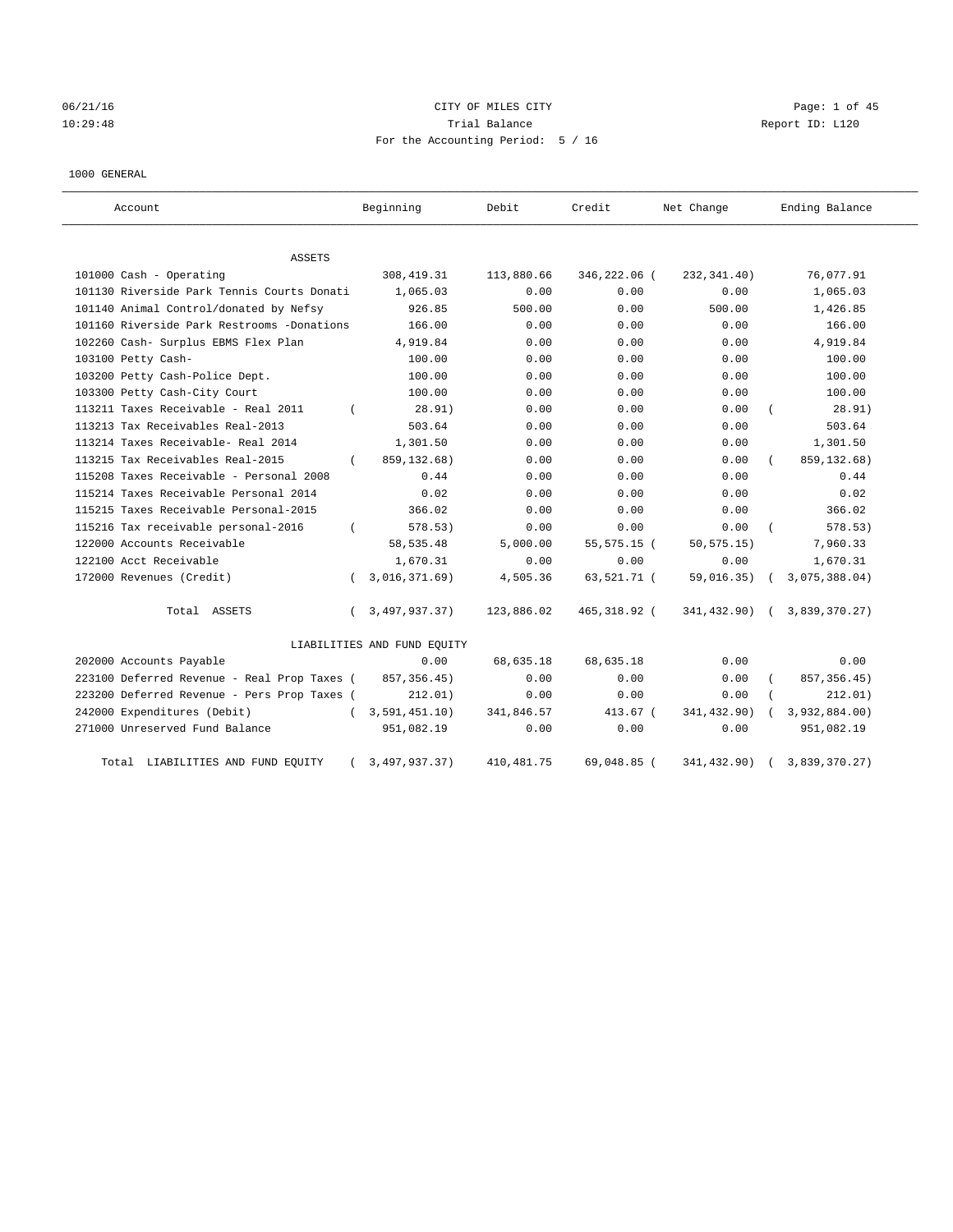# 06/21/16 Page: 2 of 45 10:29:48 Report ID: L120 For the Accounting Period: 5 / 16

## 2220 LIBRARY

| Account                                    | Beginning                   | Debit     | Credit       | Net Change       | Ending Balance |
|--------------------------------------------|-----------------------------|-----------|--------------|------------------|----------------|
|                                            |                             |           |              |                  |                |
| ASSETS<br>101000 Cash - Operating          | 10,558.39)                  | 24,463.62 | 29,869.69 (  | $5,406.07$ (     | 15,964.46)     |
| 101032 Cash- Library Board of Trustees Mul | 28,835.68                   | 0.00      | 0.00         | 0.00             | 28,835.68      |
| $101270$ R & D Cash - Can/Fax              | 280.60)                     | 0.00      | $152.50$ (   | $152.50$ (       | 433.10)        |
| 103000 Petty Cash                          | 75.00                       | 0.00      | 0.00         | 0.00             | 75.00          |
| 172000 Revenues (Credit)                   | 249,789.44)                 | 0.00      | 24,463.62 (  | $24, 463, 62)$ ( | 274, 253.06)   |
| Total ASSETS                               | 231,717.75)                 | 24,463.62 | 54,485.81 (  | $30,022.19$ (    | 261,739.94)    |
|                                            | LIABILITIES AND FUND EQUITY |           |              |                  |                |
| 202000 Accounts Payable                    | 0.00                        | 6,749.39  | 6,749.39     | 0.00             | 0.00           |
| 242000 Expenditures (Debit)                | 279,631.13)                 | 30,022.19 | $0.00$ (     | $30,022.19$ (    | 309,653.32)    |
| 271000 Unreserved Fund Balance             | 47,913.38                   | 0.00      | 0.00         | 0.00             | 47,913.38      |
| LIABILITIES AND FUND EQUITY<br>Total       | 231,717.75)                 | 36,771.58 | $6,749.39$ ( | $30,022.19$ (    | 261,739.94)    |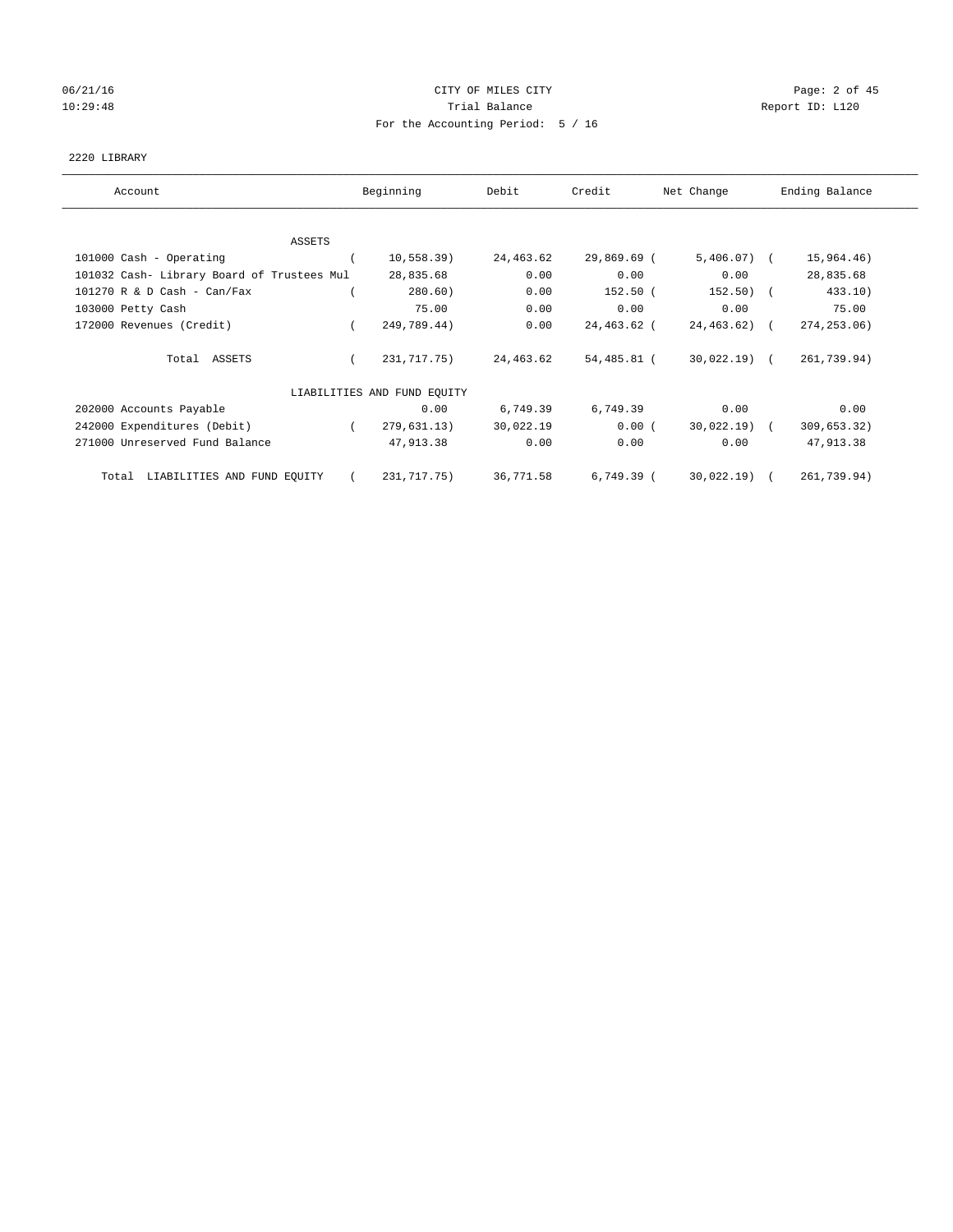## 06/21/16 CITY OF MILES CITY Page: 3 of 45 10:29:48 Report ID: L120 For the Accounting Period: 5 / 16

## 2260 EMERGENCY DISASTER

| Account                                   | Beginning                   | Debit | Credit | Net Change | Ending Balance |
|-------------------------------------------|-----------------------------|-------|--------|------------|----------------|
|                                           |                             |       |        |            |                |
| ASSETS                                    |                             |       |        |            |                |
| 101000 Cash - Operating                   | 66.38                       | 0.00  | 0.00   | 0.00       | 66.38          |
| 113211 Taxes Receivable - Real 2011       | 3.46                        | 0.00  | 0.00   | 0.00       | 3.46           |
| 172000 Revenues (Credit)                  | 27.08)                      | 0.00  | 0.00   | 0.00       | 27.08)         |
| Total ASSETS                              | 42.76                       | 0.00  | 0.00   | 0.00       | 42.76          |
|                                           | LIABILITIES AND FUND EQUITY |       |        |            |                |
| 223100 Deferred Revenue - Real Prop Taxes | 3.46                        | 0.00  | 0.00   | 0.00       | 3.46           |
| 271000 Unreserved Fund Balance            | 39.30                       | 0.00  | 0.00   | 0.00       | 39.30          |
| LIABILITIES AND FUND EQUITY<br>Total      | 42.76                       | 0.00  | 0.00   | 0.00       | 42.76          |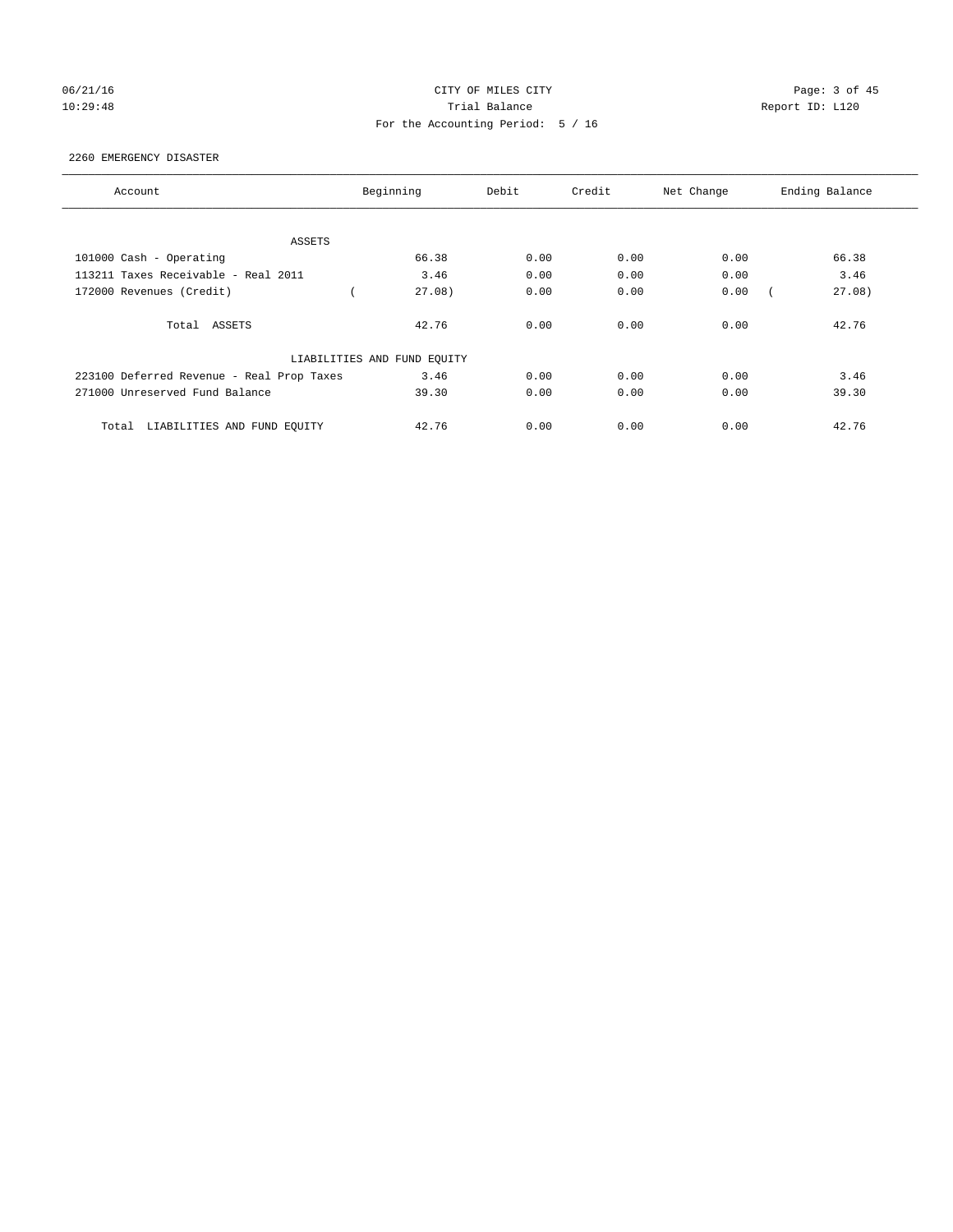# 06/21/16 Page: 4 of 45 10:29:48 Report ID: L120 For the Accounting Period: 5 / 16

## 2270 Health

| Account                              |        | Beginning                   | Debit | Credit   | Net Change | Ending Balance |
|--------------------------------------|--------|-----------------------------|-------|----------|------------|----------------|
|                                      |        |                             |       |          |            |                |
|                                      | ASSETS |                             |       |          |            |                |
| 101000 Cash - Operating              |        | 43,897.76                   | 0.00  | $0.46$ ( | 0.46)      | 43,897.30      |
| 172000 Revenues (Credit)             |        | 27, 176, 00)                | 0.00  | 0.00     | 0.00       | 27, 176.00     |
| Total ASSETS                         |        | 16,721.76                   | 0.00  | $0.46$ ( | 0.46)      | 16,721.30      |
|                                      |        | LIABILITIES AND FUND EQUITY |       |          |            |                |
| 242000 Expenditures (Debit)          |        | 16, 506.98)                 | 0.46  | 0.00(    | $0.46)$ (  | 16, 507.44)    |
| 271000 Unreserved Fund Balance       |        | 33, 228.74                  | 0.00  | 0.00     | 0.00       | 33, 228.74     |
| LIABILITIES AND FUND EQUITY<br>Total |        | 16,721.76                   | 0.46  | 0.00(    | 0.46)      | 16,721.30      |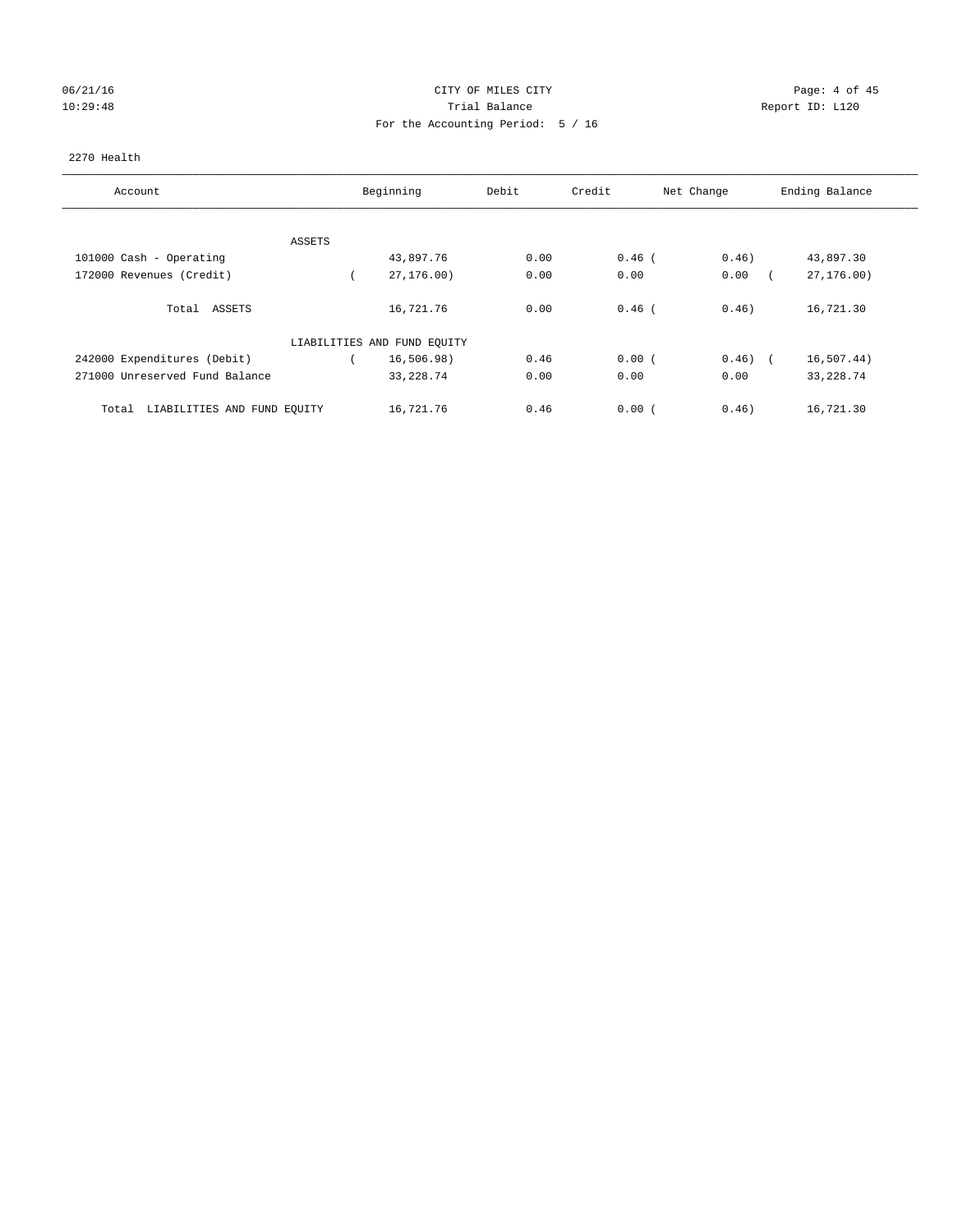# 06/21/16 Page: 5 of 45 10:29:48 Report ID: L120 For the Accounting Period: 5 / 16

## 2310 TIFD-Downtown

| Account                              | Beginning                   | Debit | Credit | Net Change | Ending Balance |
|--------------------------------------|-----------------------------|-------|--------|------------|----------------|
|                                      |                             |       |        |            |                |
| ASSETS                               |                             | 0.00  | 0.00   | 0.00       |                |
| 101000 Cash - Operating              | 11,926.28                   |       |        |            | 11,926.28      |
| 172000 Revenues (Credit)             | 12,750.00)                  | 0.00  | 0.00   | 0.00       | 12,750.00)     |
|                                      |                             |       |        |            |                |
| Total<br>ASSETS                      | 823.72)                     | 0.00  | 0.00   | 0.00       | 823.72)        |
|                                      | LIABILITIES AND FUND EQUITY |       |        |            |                |
| 242000 Expenditures (Debit)          | 823.72)                     | 0.00  | 0.00   | 0.00       | 823.72)        |
| LIABILITIES AND FUND EQUITY<br>Total | 823.72)                     | 0.00  | 0.00   | 0.00       | 823.72)        |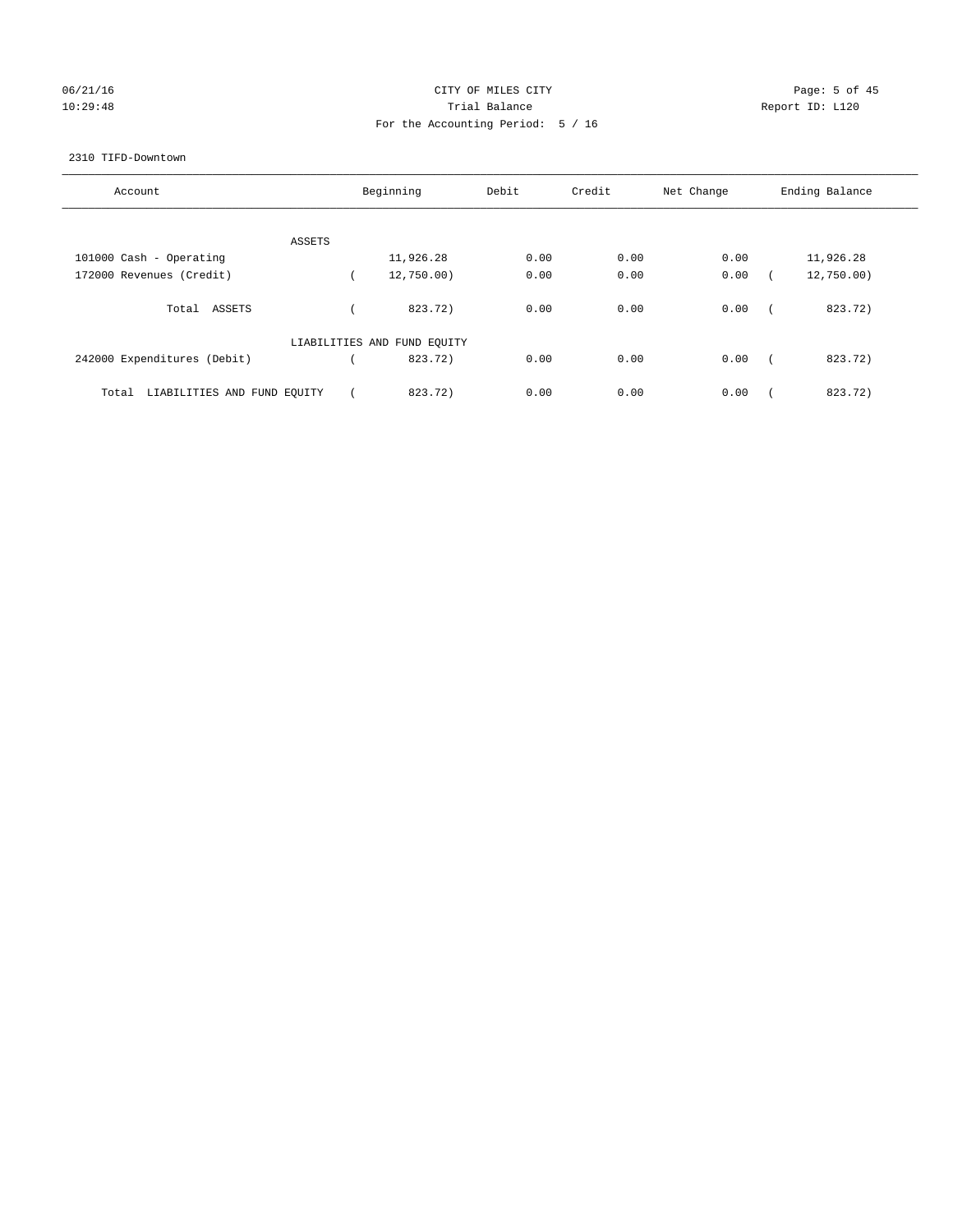# 06/21/16 Page: 6 of 45 10:29:48 Trial Balance Report ID: L120 For the Accounting Period: 5 / 16

## 2350 Local Government/Study Commission

| Account                                     | Beginning                   | Debit | Credit | Net Change | Ending Balance |
|---------------------------------------------|-----------------------------|-------|--------|------------|----------------|
|                                             |                             |       |        |            |                |
| <b>ASSETS</b>                               |                             |       |        |            |                |
| 101000 Cash - Operating                     | 7,465.05                    | 0.00  | 0.00   | 0.00       | 7,465.05       |
| 113214 Taxes Receivable- Real 2014          | 6.25                        | 0.00  | 0.00   | 0.00       | 6.25           |
| 113215 Tax Receivables Real-2015            | 4,891.33)                   | 0.00  | 0.00   | 0.00       | 4,891.33)      |
| 115215 Taxes Receivable Personal-2015       | 1.76                        | 0.00  | 0.00   | 0.00       | 1.76           |
| 115216 Tax receivable personal-2016         | 3.29                        | 0.00  | 0.00   | 0.00       | 3.29)          |
| 172000 Revenues (Credit)                    | 5.034.41)                   | 0.00  | 0.00   | 0.00       | 5.034.41)      |
| Total ASSETS                                | 2,455.97)                   | 0.00  | 0.00   | 0.00       | 2,455.97       |
|                                             | LIABILITIES AND FUND EQUITY |       |        |            |                |
| 223100 Deferred Revenue - Real Prop Taxes ( | 4,885.08)                   | 0.00  | 0.00   | 0.00       | 4,885.08)      |
| 223200 Deferred Revenue - Pers Prop Taxes ( | 1.53)                       | 0.00  | 0.00   | 0.00       | 1.53)          |
| 242000 Expenditures (Debit)                 | 523.43)                     | 0.00  | 0.00   | 0.00       | 523.43)        |
| 271000 Unreserved Fund Balance              | 2,954.07                    | 0.00  | 0.00   | 0.00       | 2,954.07       |
| LIABILITIES AND FUND EQUITY<br>Total        | 2,455.97)                   | 0.00  | 0.00   | 0.00       | 2,455.97)      |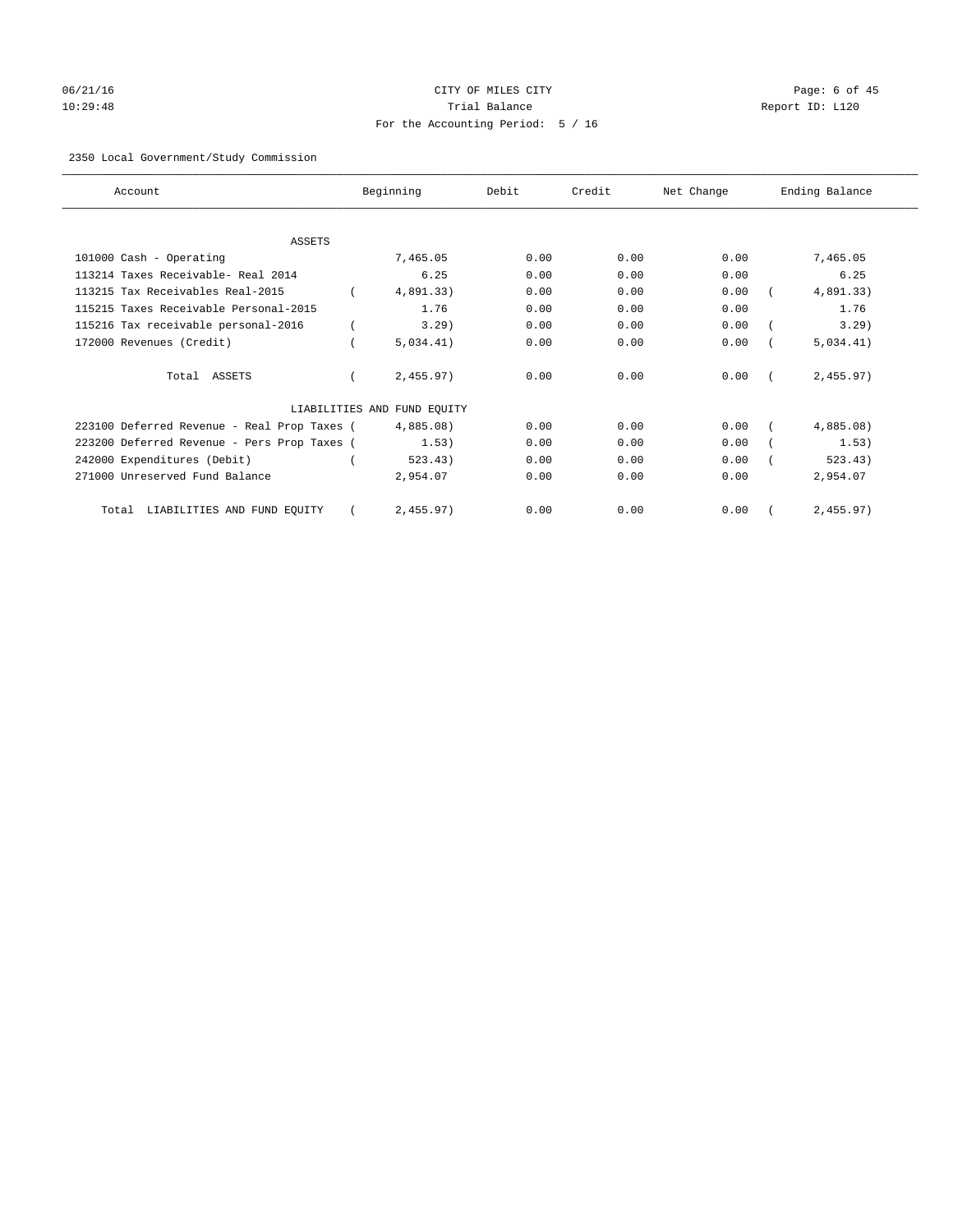# 06/21/16 Page: 7 of 45 10:29:48 Report ID: L120 For the Accounting Period: 5 / 16

2372 Permissive Medical Levy

| Account                                     |          | Beginning                   | Debit | Credit | Net Change | Ending Balance |
|---------------------------------------------|----------|-----------------------------|-------|--------|------------|----------------|
|                                             |          |                             |       |        |            |                |
| <b>ASSETS</b>                               |          |                             | 0.00  | 0.00   | 0.00       |                |
| 101000 Cash - Operating                     |          | 14,493.76                   |       |        |            | 14,493.76      |
| 113211 Taxes Receivable - Real 2011         |          | 5.80)                       | 0.00  | 0.00   | 0.00       | 5.80)          |
| 113213 Tax Receivables Real-2013            |          | 49.89                       | 0.00  | 0.00   | 0.00       | 49.89          |
| 113214 Taxes Receivable- Real 2014          |          | 142.81                      | 0.00  | 0.00   | 0.00       | 142.81         |
| 113215 Tax Receivables Real-2015            |          | 94, 442. 76)                | 0.00  | 0.00   | 0.00       | 94, 442. 76)   |
| 115214 Taxes Receivable Personal 2014       |          | 0.01)                       | 0.00  | 0.00   | 0.00       | 0.01)          |
| 115215 Taxes Receivable Personal-2015       |          | 40.16                       | 0.00  | 0.00   | 0.00       | 40.16          |
| 115216 Tax receivable personal-2016         |          | 63.60)                      | 0.00  | 0.00   | 0.00       | 63.60)         |
| 172000 Revenues (Credit)                    |          | 97,898.76)                  | 0.00  | 0.00   | 0.00       | 97,898.76)     |
| Total ASSETS                                | $\left($ | 177,684.31)                 | 0.00  | 0.00   | 0.00       | 177,684.31)    |
|                                             |          | LIABILITIES AND FUND EQUITY |       |        |            |                |
| 223100 Deferred Revenue - Real Prop Taxes ( |          | 94,255.89)                  | 0.00  | 0.00   | 0.00       | 94,255.89)     |
| 223200 Deferred Revenue - Pers Prop Taxes ( |          | 26.05)                      | 0.00  | 0.00   | 0.00       | 26.05)         |
| 242000 Expenditures (Debit)                 |          | 83,405,00                   | 0.00  | 0.00   | 0.00       | 83,405.00)     |
| 271000 Unreserved Fund Balance              |          | 2.63                        | 0.00  | 0.00   | 0.00       | 2.63           |
| LIABILITIES AND FUND EQUITY<br>Total        |          | 177,684.31)                 | 0.00  | 0.00   | 0.00       | 177,684.31)    |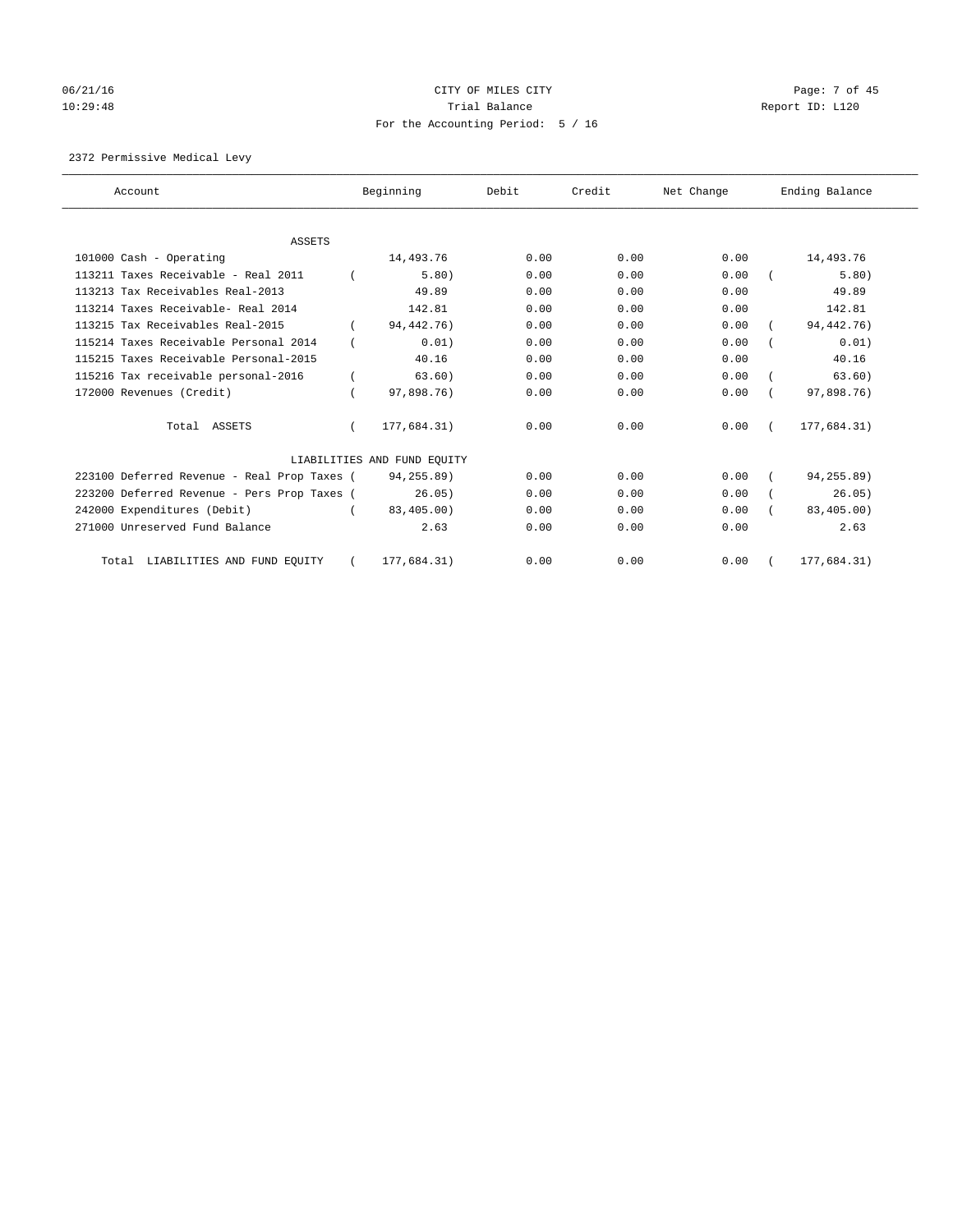## 06/21/16 CITY OF MILES CITY Page: 8 of 45 10:29:48 Trial Balance Report ID: L120 For the Accounting Period: 5 / 16

## 2394 BUILDING CODE ENFORCEMENT

| Account                              |        | Beginning                   | Debit     | Credit       | Net Change     | Ending Balance |
|--------------------------------------|--------|-----------------------------|-----------|--------------|----------------|----------------|
|                                      |        |                             |           |              |                |                |
|                                      | ASSETS |                             |           |              |                |                |
| 101000 Cash - Operating              |        | 117,770.73                  | 9,707.55  | 7,261.80     | 2,445.75       | 120,216.48     |
| 172000 Revenues (Credit)             |        | 101,562.20)                 | 0.00      | $9,707.55$ ( | $9,707.55$ ) ( | 111,269.75)    |
| Total ASSETS                         |        | 16,208.53                   | 9,707.55  | 16,969.35 (  | 7,261.80)      | 8,946.73       |
|                                      |        | LIABILITIES AND FUND EQUITY |           |              |                |                |
| 202000 Accounts Payable              |        | 0.00                        | 5,783.80  | 5,783.80     | 0.00           | 0.00           |
| 242000 Expenditures (Debit)          |        | 91, 613.21)                 | 7,261.80  | 0.00(        | $7,261.80$ (   | 98,875.01)     |
| 271000 Unreserved Fund Balance       |        | 107,821.74                  | 0.00      | 0.00         | 0.00           | 107,821.74     |
| LIABILITIES AND FUND EQUITY<br>Total |        | 16,208.53                   | 13,045.60 | $5.783.80$ ( | 7.261.80)      | 8,946.73       |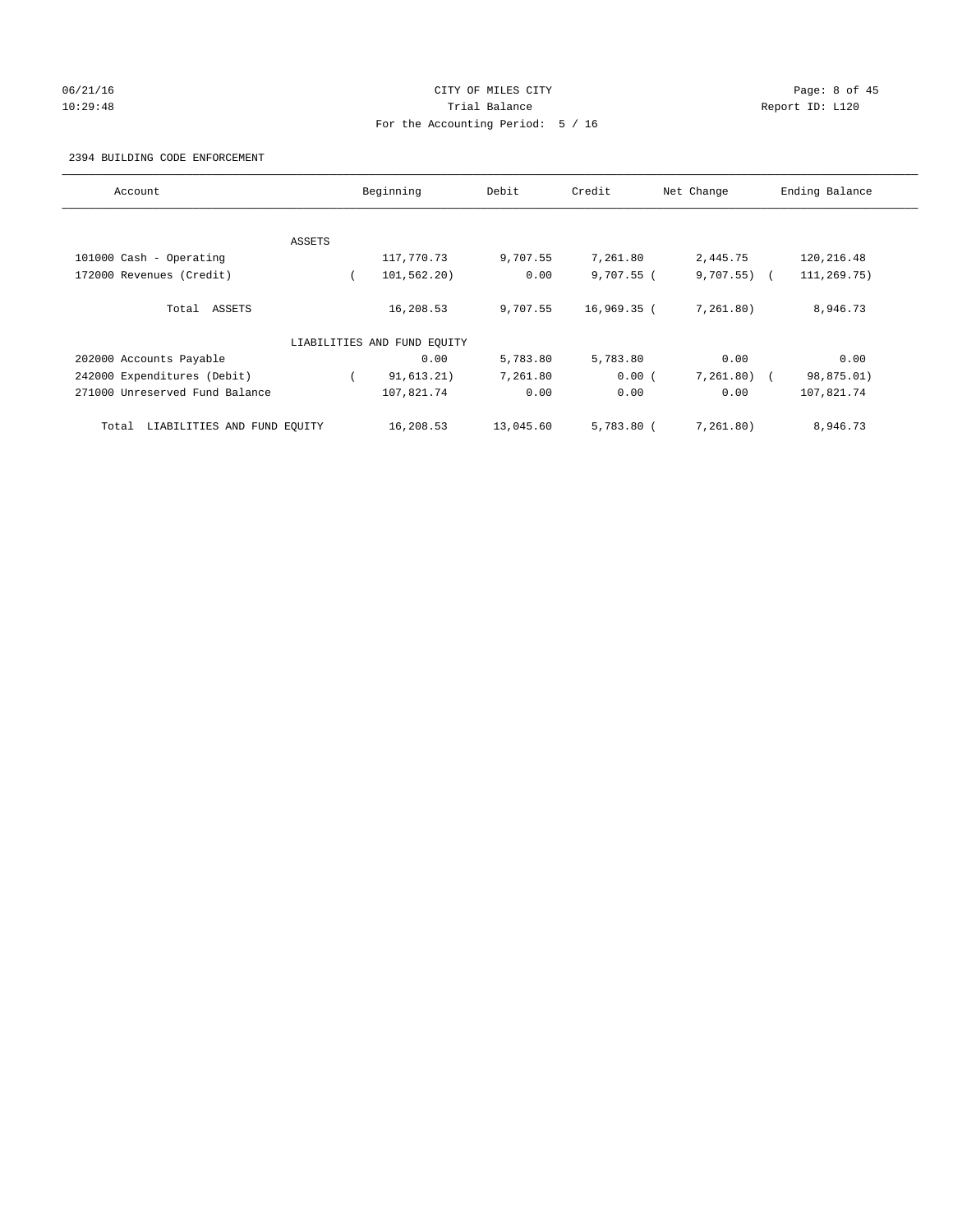# 06/21/16 Page: 9 of 45 10:29:48 Report ID: L120 For the Accounting Period: 5 / 16

2400 LTG M D#165-(Gen City)

| Account                                    | Beginning                   | Debit     | Credit      | Net Change   | Ending Balance |
|--------------------------------------------|-----------------------------|-----------|-------------|--------------|----------------|
|                                            |                             |           |             |              |                |
| ASSETS                                     |                             |           |             |              |                |
| 101000 Cash - Operating                    | 30,801.64                   | 0.00      | 15,235.97 ( | 15,235.97)   | 15,565.67      |
| 118130 Special Assessments Receivable 2013 | 109.67                      | 0.00      | 0.00        | 0.00         | 109.67         |
| 118140 Special Assessments Receivables-201 | 533.86                      | 0.00      | 0.00        | 0.00         | 533.86         |
| 118150 Special Assessments Receivables-201 | 64,743.64                   | 0.00      | 0.00        | 0.00         | 64,743.64      |
| 172000 Revenues (Credit)                   | 109,168.70)                 | 0.00      | 0.00        | 0.00         | 109,168.70)    |
| Total ASSETS                               | 12,979.89)                  | 0.00      | 15,235.97 ( | 15,235.97) ( | 28, 215.86)    |
|                                            | LIABILITIES AND FUND EQUITY |           |             |              |                |
| 202000 Accounts Payable                    | 0.00                        | 14,235.97 | 14,235.97   | 0.00         | 0.00           |
| 223000 Deferred Revenue/Uncollected Taxes  | 65,388.53                   | 0.00      | 0.00        | 0.00         | 65,388.53      |
| 242000 Expenditures (Debit)                | 129,862.13)                 | 15,235.97 | 0.00(       | 15,235.97) ( | 145,098.10)    |
| 271000 Unreserved Fund Balance             | 51,493.71                   | 0.00      | 0.00        | 0.00         | 51,493.71      |
| LIABILITIES AND FUND EQUITY<br>Total       | 12,979.89)                  | 29,471.94 | 14,235.97 ( | 15,235.97) ( | 28, 215.86)    |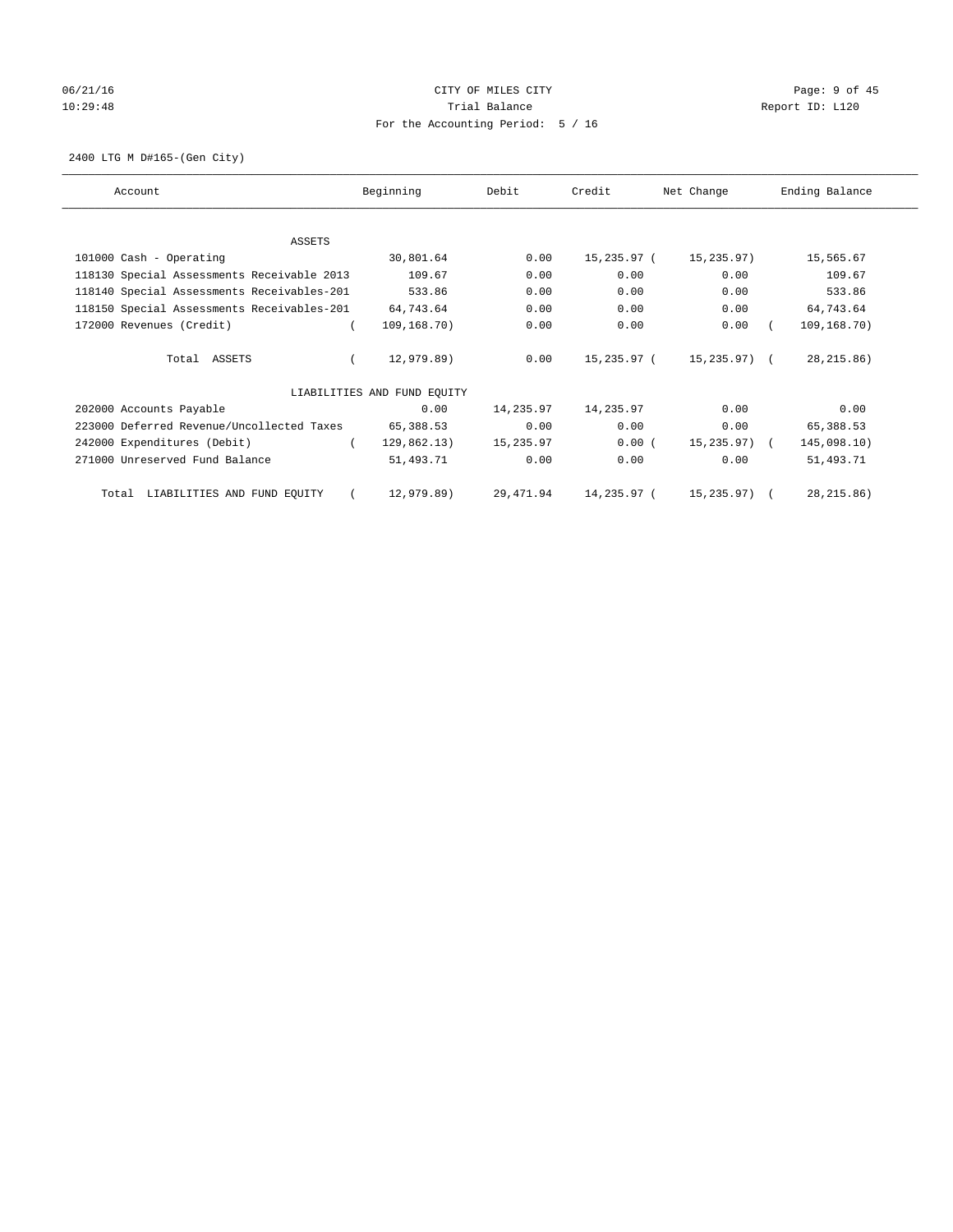# 06/21/16 Page: 10 of 45 10:29:48 **Trial Balance Trial Balance Report ID:** L120 For the Accounting Period: 5 / 16

## 2420 LTG M D#167-(MilesAddn Etc)

| Account                                    | Beginning                   | Debit    | Credit     | Net Change   | Ending Balance |
|--------------------------------------------|-----------------------------|----------|------------|--------------|----------------|
| ASSETS                                     |                             |          |            |              |                |
| 101000 Cash - Operating                    | 7,740.16                    | 0.00     | 3,383.07 ( | 3,383.07     | 4,357.09       |
| 118150 Special Assessments Receivables-201 | 13,368.38                   | 0.00     | 0.00       | 0.00         | 13,368.38      |
| 172000 Revenues (Credit)                   | 19,298.24)                  | 0.00     | 0.00       | 0.00         | 19,298.24)     |
| Total ASSETS                               | 1,810.30                    | 0.00     | 3,383.07 ( | $3,383.07$ ( | 1,572.77)      |
|                                            | LIABILITIES AND FUND EQUITY |          |            |              |                |
| 202000 Accounts Payable                    | 0.00                        | 2,383.07 | 2,383.07   | 0.00         | 0.00           |
| 223000 Deferred Revenue/Uncollected Taxes  | 13,368.38                   | 0.00     | 0.00       | 0.00         | 13,368.38      |
| 242000 Expenditures (Debit)                | 24, 261.67)                 | 3,383.07 | 0.00(      | 3,383.07) (  | 27,644.74)     |
| 271000 Unreserved Fund Balance             | 12,703.59                   | 0.00     | 0.00       | 0.00         | 12,703.59      |
| LIABILITIES AND FUND EQUITY<br>Total       | 1,810.30                    | 5,766.14 | 2,383.07 ( | $3,383.07$ ( | 1,572.77)      |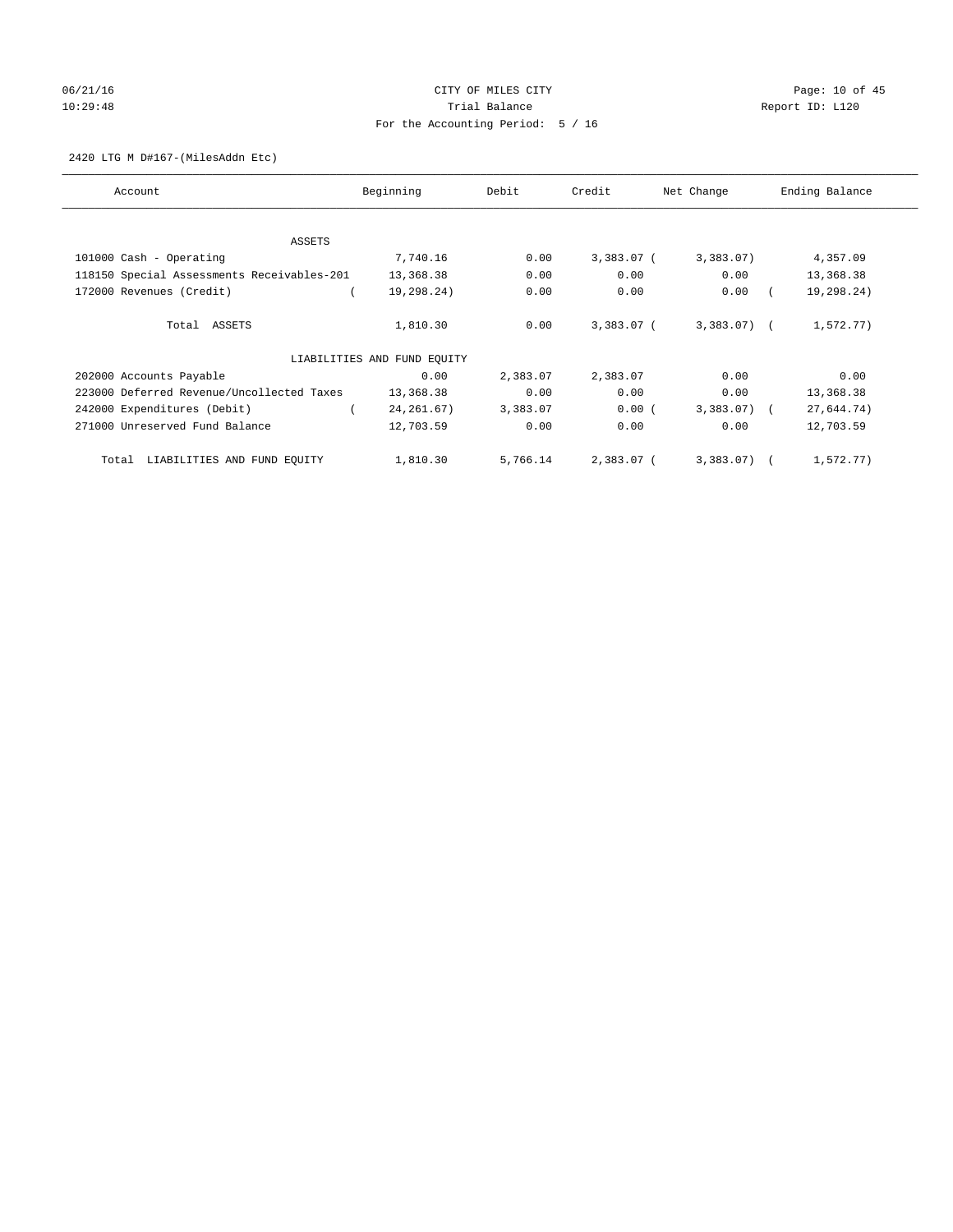# 06/21/16 Page: 11 of 45 10:29:48 **Trial Balance Trial Balance Report ID:** L120 For the Accounting Period: 5 / 16

## 2430 LTG M D#171-(Balsam Est)

| Account                                    | Beginning                   | Debit    | Credit     | Net Change   | Ending Balance |
|--------------------------------------------|-----------------------------|----------|------------|--------------|----------------|
| ASSETS                                     |                             |          |            |              |                |
| 101000 Cash - Operating                    | 1,103.13                    | 0.00     | 1,384.87 ( | $1,384.87$ ( | 281.74)        |
| 118150 Special Assessments Receivables-201 | 1,792.03                    | 0.00     | 0.00       | 0.00         | 1,792.03       |
| 172000 Revenues (Credit)                   | 2,480.92)                   | 0.00     | 0.00       | 0.00         | 2,480.92)      |
| Total ASSETS                               | 414.24                      | 0.00     | 1,384.87 ( | 1,384.87) (  | 970.63)        |
|                                            | LIABILITIES AND FUND EQUITY |          |            |              |                |
| 202000 Accounts Payable                    | 0.00                        | 384.87   | 384.87     | 0.00         | 0.00           |
| 223000 Deferred Revenue/Uncollected Taxes  | 1,792.03                    | 0.00     | 0.00       | 0.00         | 1,792.03       |
| 242000 Expenditures (Debit)                | 3,097.60)                   | 1,384.87 | 0.00(      | 1,384.87) (  | 4,482.47)      |
| 271000 Unreserved Fund Balance             | 1,719.81                    | 0.00     | 0.00       | 0.00         | 1,719.81       |
| LIABILITIES AND FUND EQUITY<br>Total       | 414.24                      | 1,769.74 | 384.87 (   | $1,384.87$ ( | 970.63)        |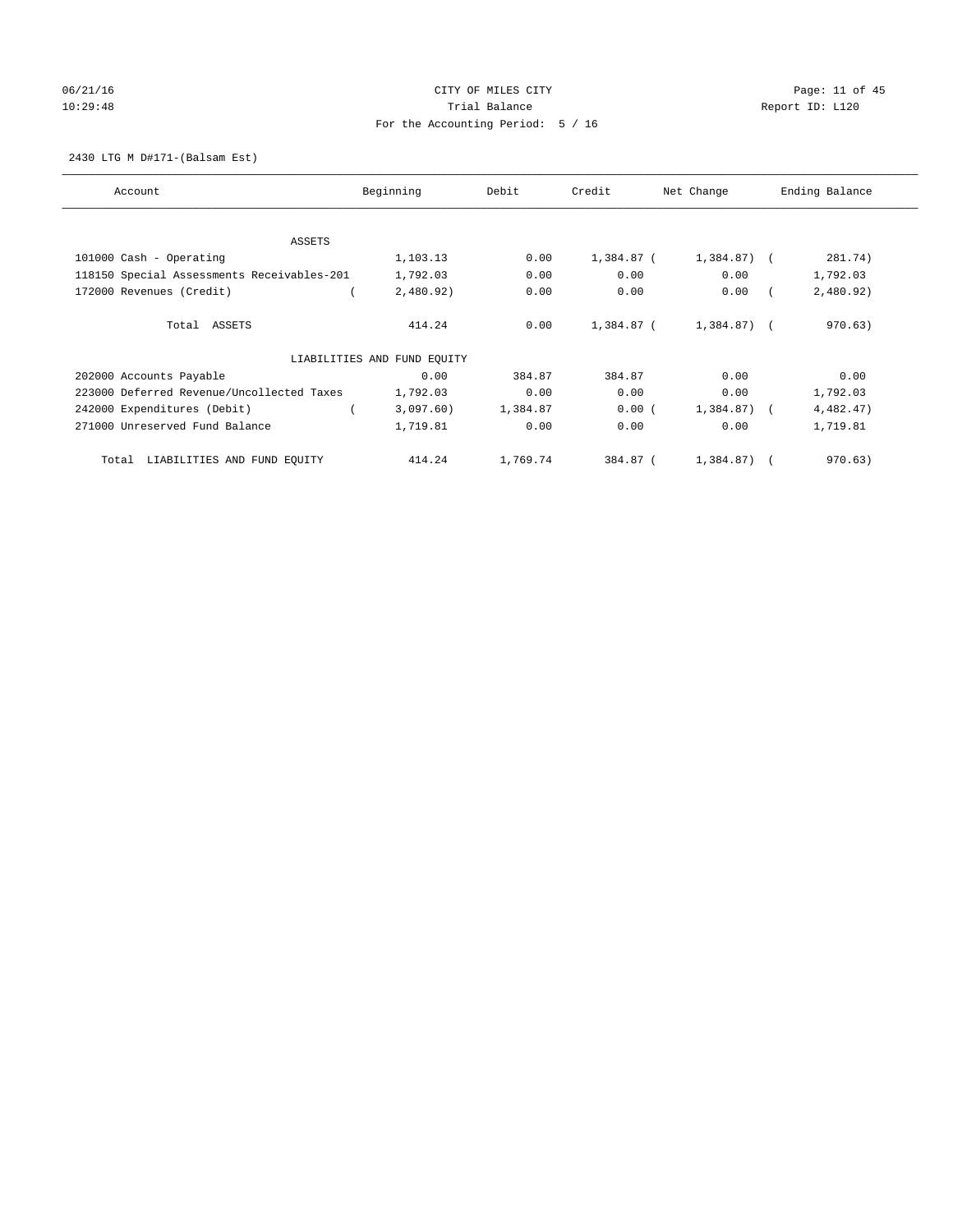# 06/21/16 Page: 12 of 45 10:29:48 **Trial Balance Trial Balance Report ID:** L120 For the Accounting Period: 5 / 16

2440 LTG M D#172-(Main Str)

| Account                                    | Beginning                   | Debit    | Credit       | Net Change   | Ending Balance |
|--------------------------------------------|-----------------------------|----------|--------------|--------------|----------------|
| ASSETS                                     |                             |          |              |              |                |
| 101000 Cash - Operating                    | 5,981.00                    | 0.00     | $2,213.60$ ( | 2, 213.60)   | 3,767.40       |
| 118150 Special Assessments Receivables-201 | 6,099.21                    | 0.00     | 0.00         | 0.00         | 6,099.21       |
| 172000 Revenues (Credit)                   | 11,734.32)                  | 0.00     | 0.00         | 0.00         | 11,734.32)     |
| Total ASSETS                               | 345.89                      | 0.00     | 2,213.60 (   | $2,213.60$ ( | 1,867.71)      |
|                                            | LIABILITIES AND FUND EQUITY |          |              |              |                |
| 202000 Accounts Payable                    | 0.00                        | 1,213.60 | 1,213.60     | 0.00         | 0.00           |
| 223000 Deferred Revenue/Uncollected Taxes  | 6,099.21                    | 0.00     | 0.00         | 0.00         | 6,099.21       |
| 242000 Expenditures (Debit)                | 12,979.54)                  | 2,213.60 | 0.00(        | $2,213.60$ ( | 15, 193.14)    |
| 271000 Unreserved Fund Balance             | 7,226.22                    | 0.00     | 0.00         | 0.00         | 7,226.22       |
| LIABILITIES AND FUND EQUITY<br>Total       | 345.89                      | 3,427.20 | $1,213.60$ ( | 2, 213.60)   | 1,867.71)      |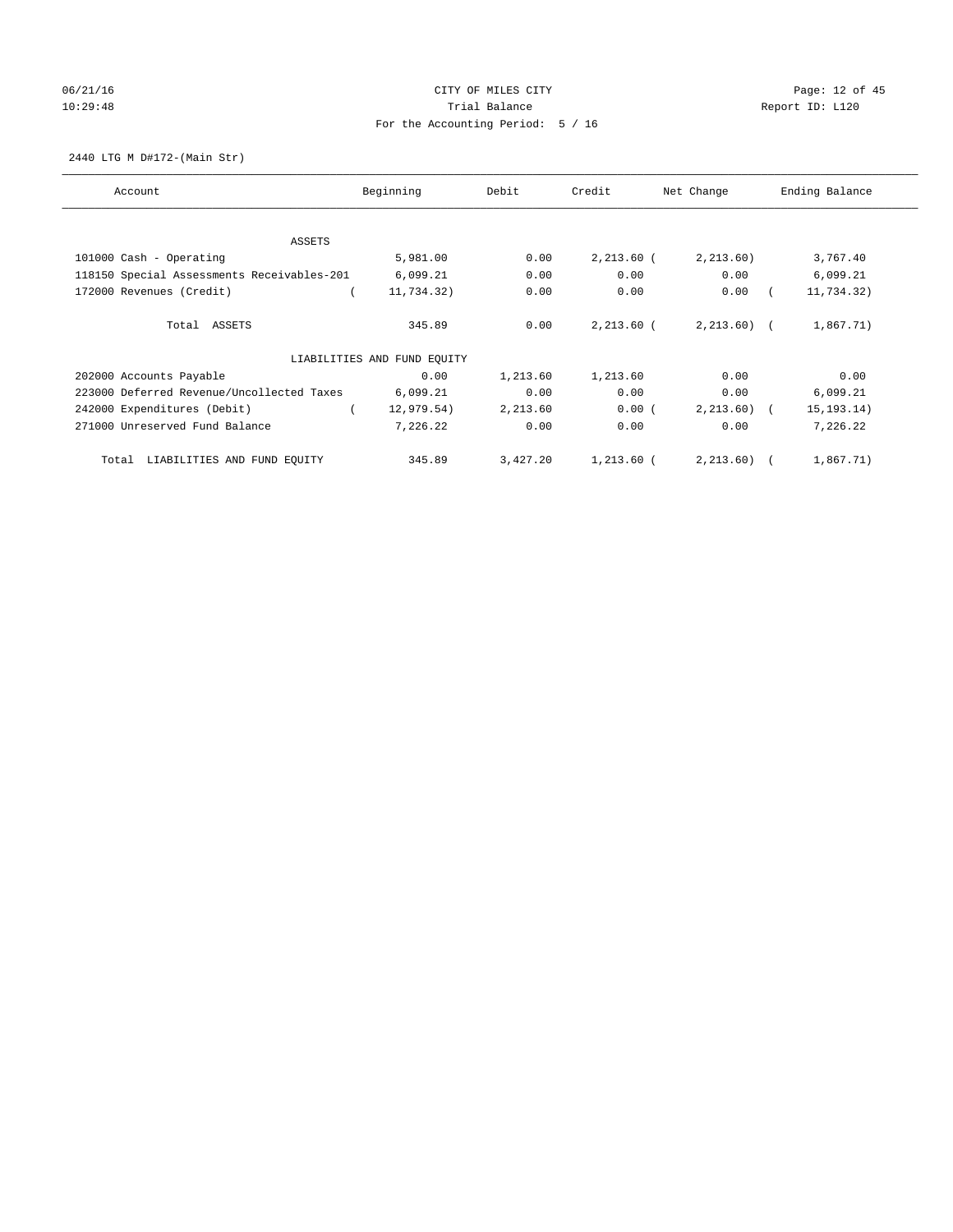# 06/21/16 Page: 13 of 45 10:29:48 **Trial Balance Trial Balance Report ID:** L120 For the Accounting Period: 5 / 16

2450 LTG M D#195-(SG-Trico)

| Account                                    | Beginning                   | Debit    | Credit       | Net Change  | Ending Balance |  |  |
|--------------------------------------------|-----------------------------|----------|--------------|-------------|----------------|--|--|
| ASSETS                                     |                             |          |              |             |                |  |  |
| 101000 Cash - Operating                    | 2,114.78                    | 0.00     | $1,401.84$ ( | 1,401.84)   | 712.94         |  |  |
| 118150 Special Assessments Receivables-201 | 2,521.98                    | 0.00     | 0.00         | 0.00        | 2,521.98       |  |  |
| 172000 Revenues (Credit)                   | 2,843.74)                   | 0.00     | 0.00         | 0.00        | 2,843.74)      |  |  |
| Total ASSETS                               | 1,793.02                    | 0.00     | 1,401.84 (   | 1,401.84)   | 391.18         |  |  |
|                                            | LIABILITIES AND FUND EQUITY |          |              |             |                |  |  |
| 202000 Accounts Payable                    | 0.00                        | 401.84   | 401.84       | 0.00        | 0.00           |  |  |
| 223000 Deferred Revenue/Uncollected Taxes  | 2,521.98                    | 0.00     | 0.00         | 0.00        | 2,521.98       |  |  |
| 242000 Expenditures (Debit)                | 4,062.30)                   | 1,401.84 | 0.00(        | 1,401.84) ( | 5,464.14)      |  |  |
| 271000 Unreserved Fund Balance             | 3,333.34                    | 0.00     | 0.00         | 0.00        | 3,333.34       |  |  |
| LIABILITIES AND FUND EQUITY<br>Total       | 1,793.02                    | 1,803.68 | 401.84 (     | 1,401.84)   | 391.18         |  |  |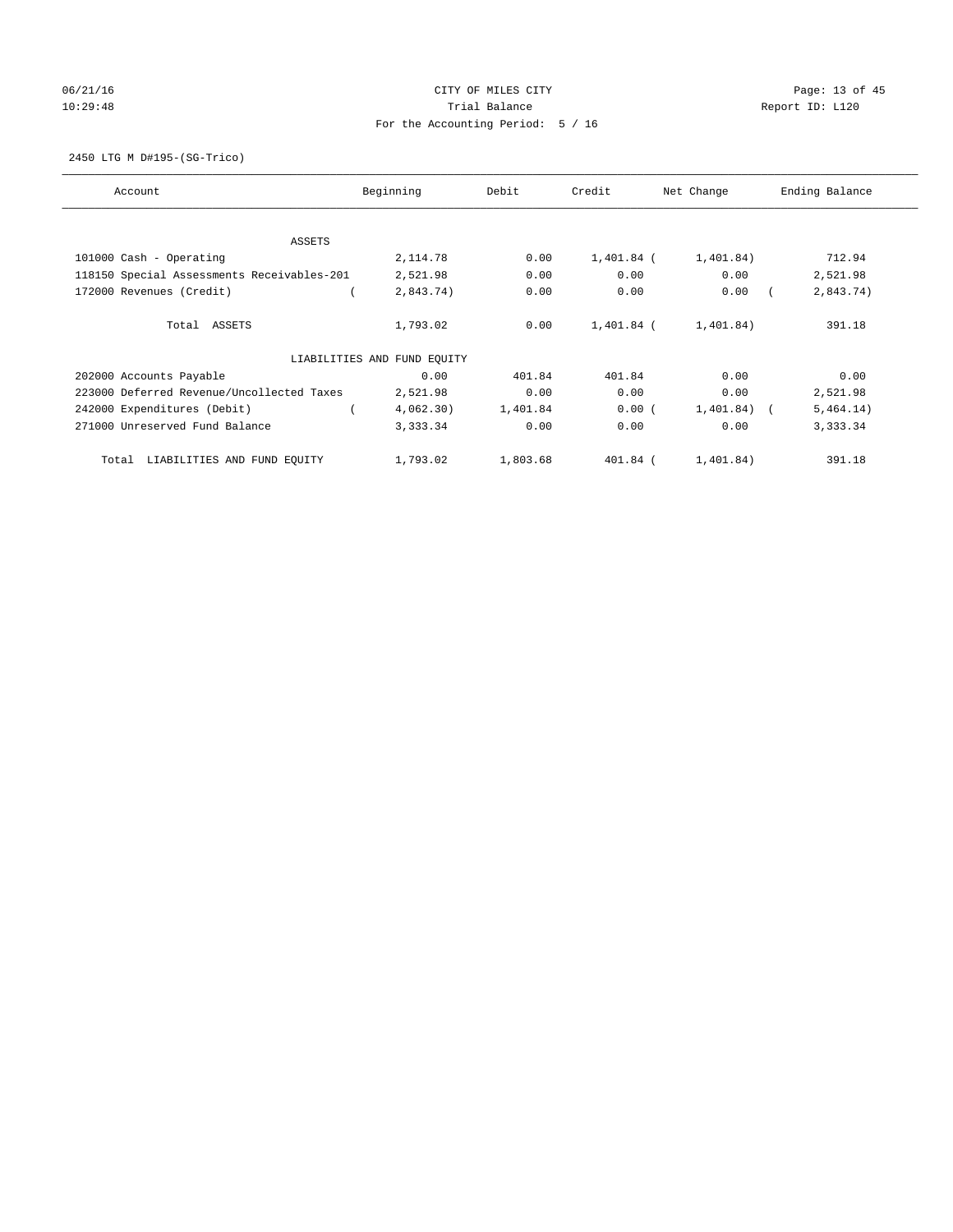# 06/21/16 Page: 14 of 45 10:29:48 **Trial Balance Trial Balance Report ID:** L120 For the Accounting Period: 5 / 16

2470 LTG M D#202-(SG-MDU&NV)

| Account                                    | Beginning                   | Debit    | Credit     | Net Change     | Ending Balance |  |  |
|--------------------------------------------|-----------------------------|----------|------------|----------------|----------------|--|--|
| ASSETS                                     |                             |          |            |                |                |  |  |
| 101000 Cash - Operating                    | 2,231.14                    | 0.00     | 1,565.85 ( | 1, 565.85)     | 665.29         |  |  |
| 118150 Special Assessments Receivables-201 | 3,170.24                    | 0.00     | 0.00       | 0.00           | 3,170.24       |  |  |
| 172000 Revenues (Credit)                   | 4,773.56)                   | 0.00     | 0.00       | 0.00           | 4,773.56)      |  |  |
| Total ASSETS                               | 627.82                      | 0.00     | 1,565.85 ( | $1,565.85$ ) ( | 938.03)        |  |  |
|                                            | LIABILITIES AND FUND EQUITY |          |            |                |                |  |  |
| 202000 Accounts Payable                    | 0.00                        | 565.85   | 565.85     | 0.00           | 0.00           |  |  |
| 223000 Deferred Revenue/Uncollected Taxes  | 3,170.24                    | 0.00     | 0.00       | 0.00           | 3,170.24       |  |  |
| 242000 Expenditures (Debit)                | 5,580.31)                   | 1,565.85 | 0.00(      | $1,565.85$ ) ( | 7, 146.16)     |  |  |
| 271000 Unreserved Fund Balance             | 3,037.89                    | 0.00     | 0.00       | 0.00           | 3,037.89       |  |  |
| LIABILITIES AND FUND EQUITY<br>Total       | 627.82                      | 2,131.70 | 565.85 (   | 1,565.85)      | 938.03)        |  |  |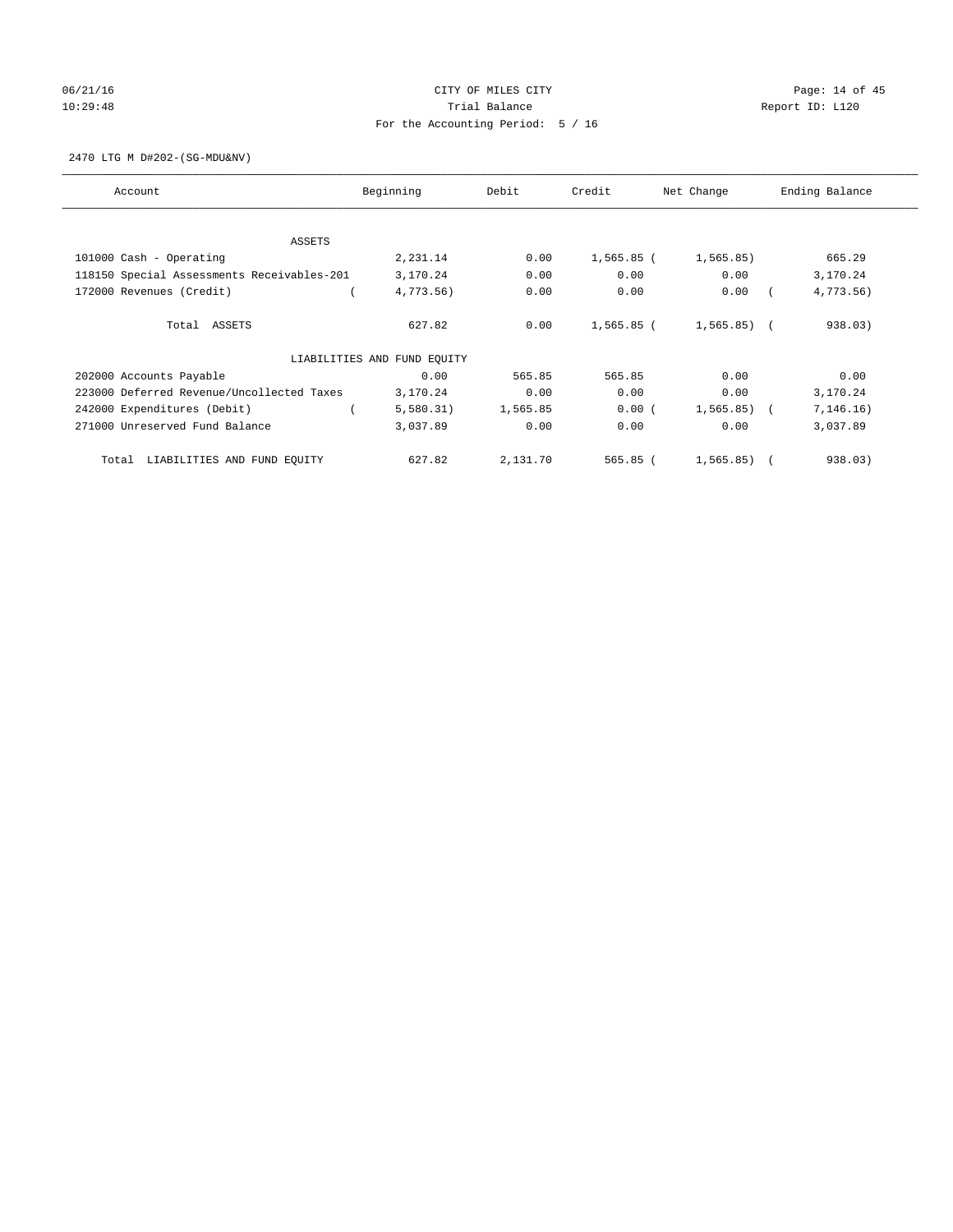# 06/21/16 Page: 15 of 45 10:29:48 **Trial Balance Trial Balance Report ID:** L120 For the Accounting Period: 5 / 16

## 2480 LTG M M#173-(Milestown Estates)

| Account                                    | Beginning                   | Debit  | Credit     | Net Change   | Ending Balance |  |
|--------------------------------------------|-----------------------------|--------|------------|--------------|----------------|--|
|                                            |                             |        |            |              |                |  |
| ASSETS                                     |                             |        |            |              |                |  |
| 101000 Cash - Operating                    | 1,701.12                    | 0.00   | $350.85$ ( | 350.85)      | 1,350.27       |  |
| 118150 Special Assessments Receivables-201 | 355.33                      | 0.00   | 0.00       | 0.00         | 355.33         |  |
| 172000 Revenues (Credit)                   | 1,472.34)                   | 0.00   | 0.00       | 0.00         | 1,472.34)      |  |
| Total ASSETS                               | 584.11                      | 0.00   | $350.85$ ( | 350.85)      | 233.26         |  |
|                                            | LIABILITIES AND FUND EQUITY |        |            |              |                |  |
| 202000 Accounts Payable                    | 0.00                        | 100.85 | 100.85     | 0.00         | 0.00           |  |
| 223000 Deferred Revenue/Uncollected Taxes  | 355.33                      | 0.00   | 0.00       | 0.00         | 355.33         |  |
| 242000 Expenditures (Debit)                | 1,098.17)                   | 350.85 | 0.00(      | $350.85$ ) ( | 1,449.02)      |  |
| 271000 Unreserved Fund Balance             | 1,326.95                    | 0.00   | 0.00       | 0.00         | 1,326.95       |  |
| LIABILITIES AND FUND EQUITY<br>Total       | 584.11                      | 451.70 | $100.85$ ( | 350.85)      | 233.26         |  |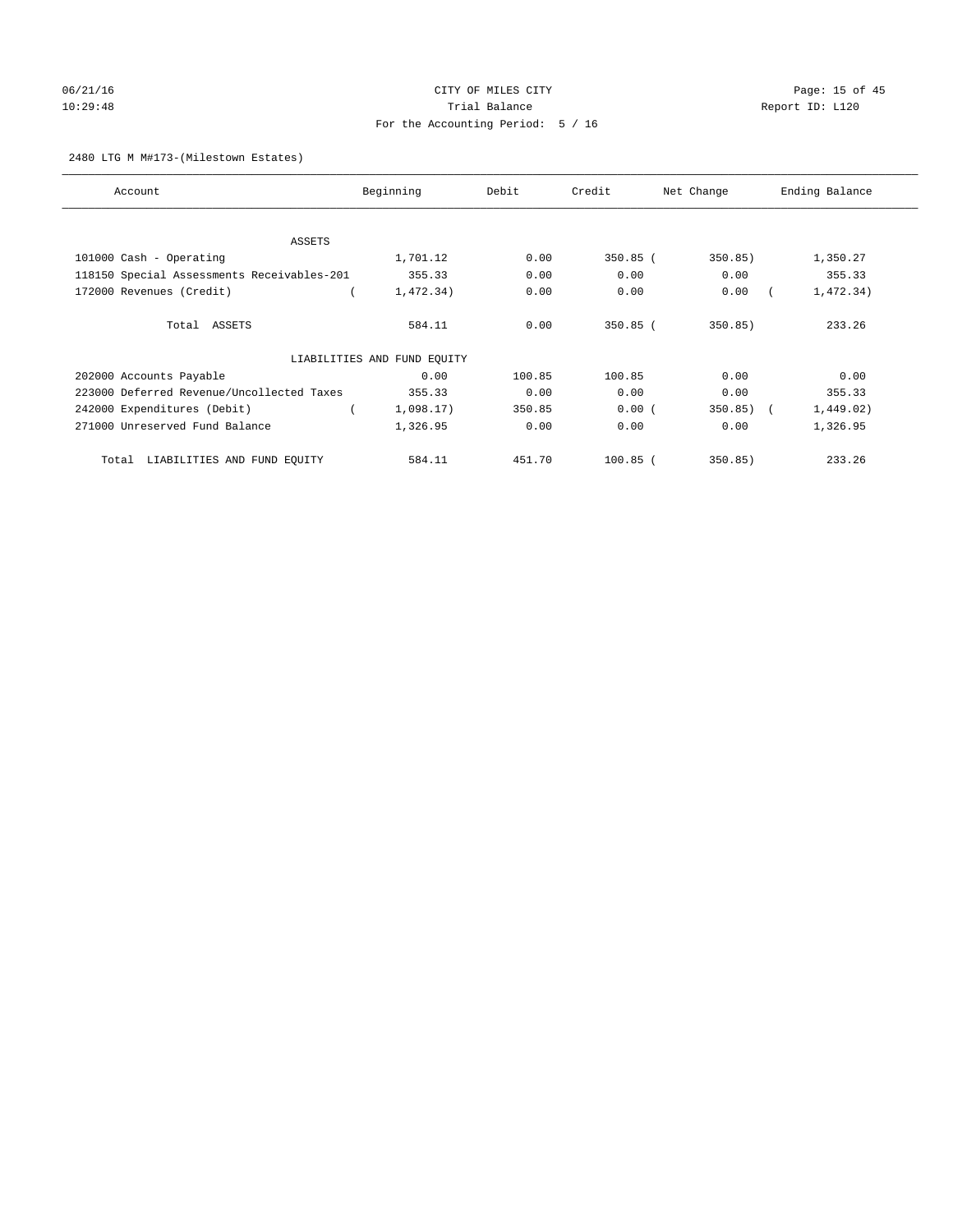# 06/21/16 Page: 16 of 45 10:29:48 **Trial Balance Trial Balance Report ID:** L120 For the Accounting Period: 5 / 16

2510 STR MAINT DIST #204

| Account                                    | Beginning                   | Debit      | Credit      | Net Change       | Ending Balance |
|--------------------------------------------|-----------------------------|------------|-------------|------------------|----------------|
|                                            |                             |            |             |                  |                |
| ASSETS                                     |                             |            |             |                  |                |
| 101000 Cash - Operating                    | 267,531.31                  | 0.00       | 57,247.14 ( | 57, 247. 14)     | 210,284.17     |
| 118130 Special Assessments Receivable 2013 | 630.45                      | 0.00       | 0.00        | 0.00             | 630.45         |
| 118140 Special Assessments Receivables-201 | 1,296.41                    | 0.00       | 0.00        | 0.00             | 1,296.41       |
| 118150 Special Assessments Receivables-201 | 407,757.59                  | 0.00       | 0.00        | 0.00             | 407,757.59     |
| 172000 Revenues (Credit)                   | 698,724.43)                 | 0.00       | 0.00        | 0.00             | 698,724.43)    |
| Total ASSETS                               | 21,508.67)                  | 0.00       | 57,247.14 ( | 57,247.14) (     | 78,755.81)     |
|                                            | LIABILITIES AND FUND EOUITY |            |             |                  |                |
| 202000 Accounts Payable                    | 54,406.55                   | 28,035.25  | 28,035.25   | 0.00             | 54,406.55      |
| 223000 Deferred Revenue/Uncollected Taxes  | 409,684.46                  | 0.00       | 0.00        | 0.00             | 409,684.46     |
| 242000 Expenditures (Debit)                | 798,565.41)                 | 57, 247.14 | $0.00$ (    | $57, 247, 14)$ ( | 855, 812.55)   |
| 271000 Unreserved Fund Balance             | 312,965.73                  | 0.00       | 0.00        | 0.00             | 312,965.73     |
| LIABILITIES AND FUND EQUITY<br>Total       | 21,508.67)                  | 85,282.39  | 28,035.25 ( | 57,247.14) (     | 78,755.81)     |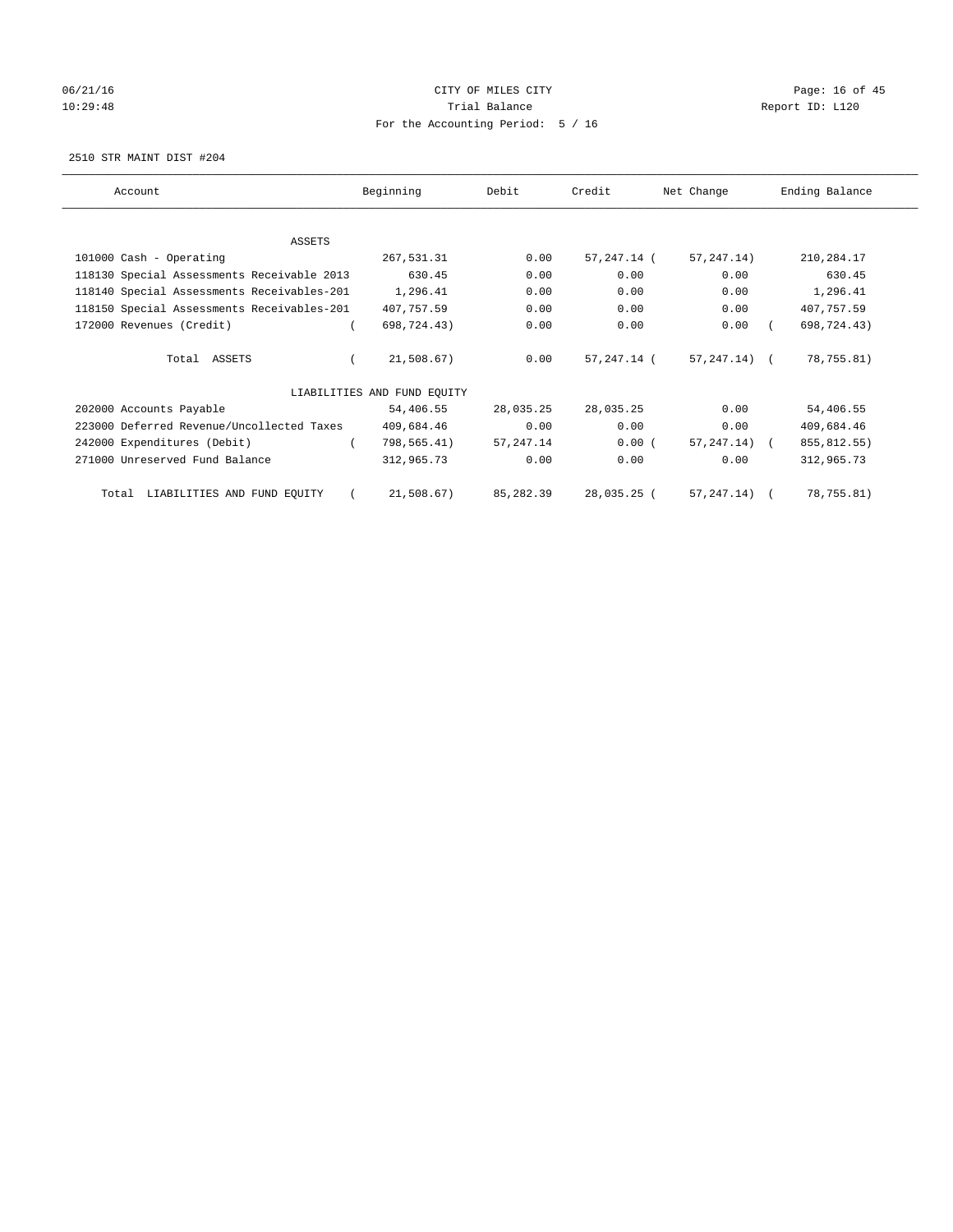# 06/21/16 Page: 17 of 45 10:29:48 **Trial Balance Trial Balance Report ID:** L120 For the Accounting Period: 5 / 16

2520 STR MAINT DIST #205

| Account                                    | Beginning                   | Debit     | Credit       | Net Change     | Ending Balance |
|--------------------------------------------|-----------------------------|-----------|--------------|----------------|----------------|
|                                            |                             |           |              |                |                |
| ASSETS<br>101000 Cash - Operating          | 202,637.79                  | 1,108.00  | 17,127.56 (  | 16,019.56)     | 186,618.23     |
| 118130 Special Assessments Receivable 2013 | 611.62                      | 0.00      | 0.00         | 0.00           | 611.62         |
| 118140 Special Assessments Receivables-201 | 2,711.24                    | 0.00      | 0.00         | 0.00           | 2,711.24       |
| 118150 Special Assessments Receivables-201 | 88,725.03                   | 0.00      | 0.00         | 0.00           | 88,725.03      |
| 172000 Revenues (Credit)                   | 426,976.41)                 | 0.00      | $1,108.00$ ( | $1,108.00)$ (  | 428,084.41)    |
| Total ASSETS                               | 132,290.73)                 | 1,108.00  | 18,235.56 (  | 17, 127, 56) ( | 149, 418.29)   |
|                                            | LIABILITIES AND FUND EQUITY |           |              |                |                |
| 202000 Accounts Payable                    | 0.00                        | 7,870.19  | 7,870.19     | 0.00           | 0.00           |
| 223000 Deferred Revenue/Uncollected Taxes  | 92,047.73                   | 0.00      | 0.00         | 0.00           | 92,047.73      |
| 242000 Expenditures (Debit)                | 474,456.04)                 | 17,127.56 | $0.00$ (     | 17, 127.56) (  | 491,583.60)    |
| 271000 Unreserved Fund Balance             | 250,117.58                  | 0.00      | 0.00         | 0.00           | 250, 117.58    |
| LIABILITIES AND FUND EQUITY<br>Total       | 132,290.73)                 | 24,997.75 | 7,870.19 (   | 17,127.56)     | 149, 418. 29)  |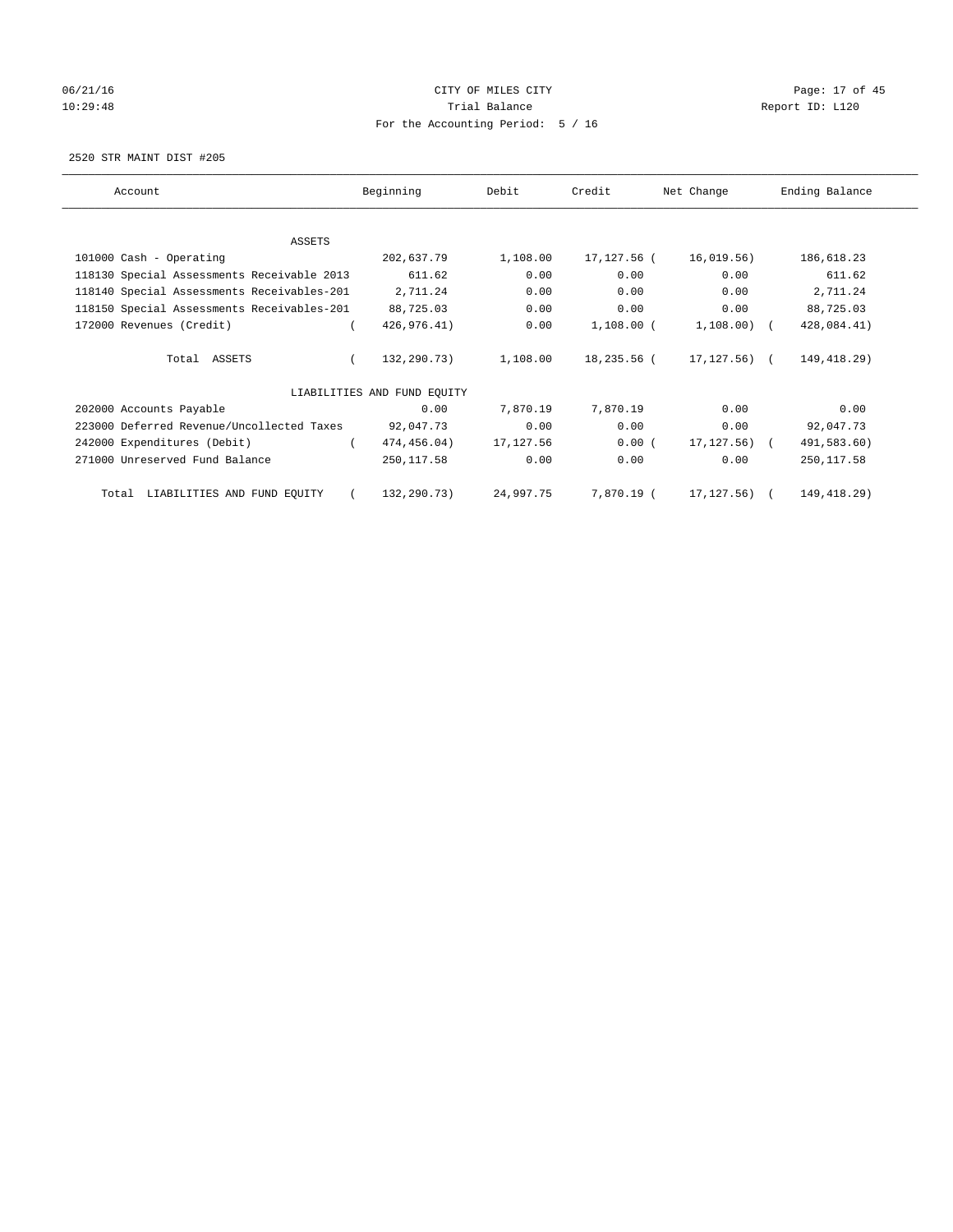# 06/21/16 Page: 18 of 45 10:29:48 **Trial Balance Trial Balance Report ID:** L120 For the Accounting Period: 5 / 16

## 2540 STR MAINT DIST#207-(MILESTOWN ESTATES)

| Account                                    | Beginning                   | Debit  | Credit     | Net Change            | Ending Balance |
|--------------------------------------------|-----------------------------|--------|------------|-----------------------|----------------|
|                                            |                             |        |            |                       |                |
| ASSETS                                     |                             |        |            |                       |                |
| 101000 Cash - Operating                    | 2,762.02                    | 0.00   | 421.51 (   | 421.51)               | 2,340.51       |
| 118150 Special Assessments Receivables-201 | 1,455.49                    | 0.00   | 0.00       | 0.00                  | 1,455.49       |
| 172000 Revenues (Credit)                   | 5,313.02)                   | 0.00   | 0.00       | 0.00                  | 5,313.02)      |
| Total ASSETS                               | 1,095.51)                   | 0.00   | $421.51$ ( | $421.51)$ (           | 1,517.02)      |
|                                            | LIABILITIES AND FUND EQUITY |        |            |                       |                |
| 223000 Deferred Revenue/Uncollected Taxes  | 1,455.49                    | 0.00   | 0.00       | 0.00                  | 1,455.49       |
| 242000 Expenditures (Debit)                | 4,412.98)                   | 421.51 | 0.00(      | 421.51)<br>$\sqrt{2}$ | 4,834.49)      |
| 271000 Unreserved Fund Balance             | 1,861.98                    | 0.00   | 0.00       | 0.00                  | 1,861.98       |
| LIABILITIES AND FUND EQUITY<br>Total       | 1,095.51)                   | 421.51 | 0.00(      | 421.51)<br>$\sqrt{2}$ | 1,517.02)      |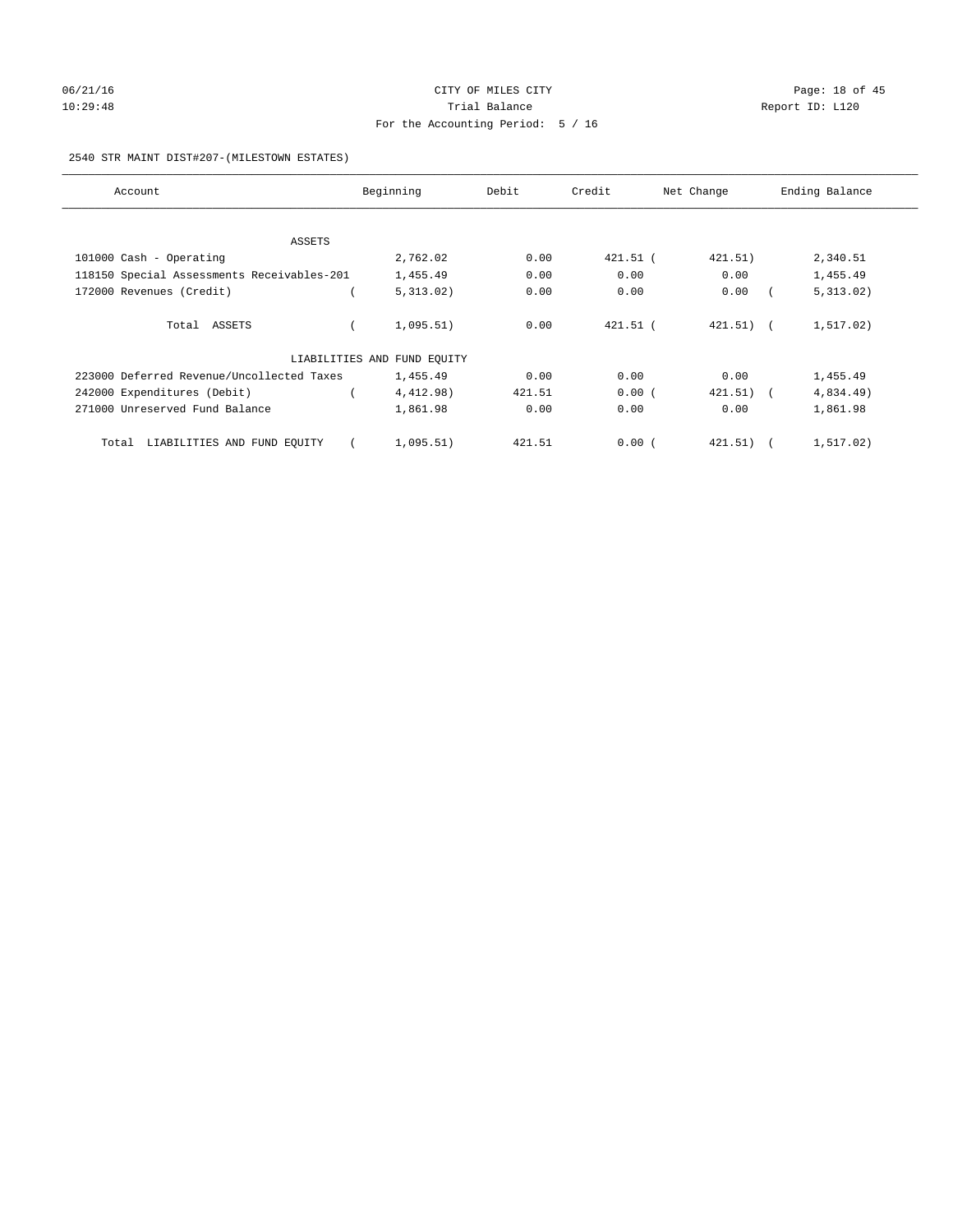# 06/21/16 Page: 19 of 45 10:29:48 **Trial Balance Trial Balance Report ID:** L120 For the Accounting Period: 5 / 16

## 2701 Fire Grants

| Account                              | Beginning                   | Debit  | Credit     | Net Change | Ending Balance |
|--------------------------------------|-----------------------------|--------|------------|------------|----------------|
|                                      |                             |        |            |            |                |
| ASSETS                               |                             |        |            |            |                |
| 101000 Cash - Operating              | 800.15                      | 225.00 | 0.00       | 225.00     | 1,025.15       |
| 172000 Revenues (Credit)             | 0.00                        | 0.00   | $225.00$ ( | $225.00$ ( | 225.00)        |
|                                      |                             |        |            |            |                |
| Total ASSETS                         | 800.15                      | 225.00 | 225.00     | 0.00       | 800.15         |
|                                      |                             |        |            |            |                |
|                                      | LIABILITIES AND FUND EQUITY |        |            |            |                |
| 271000 Unreserved Fund Balance       | 800.15                      | 0.00   | 0.00       | 0.00       | 800.15         |
|                                      |                             |        |            |            |                |
| LIABILITIES AND FUND EQUITY<br>Total | 800.15                      | 0.00   | 0.00       | 0.00       | 800.15         |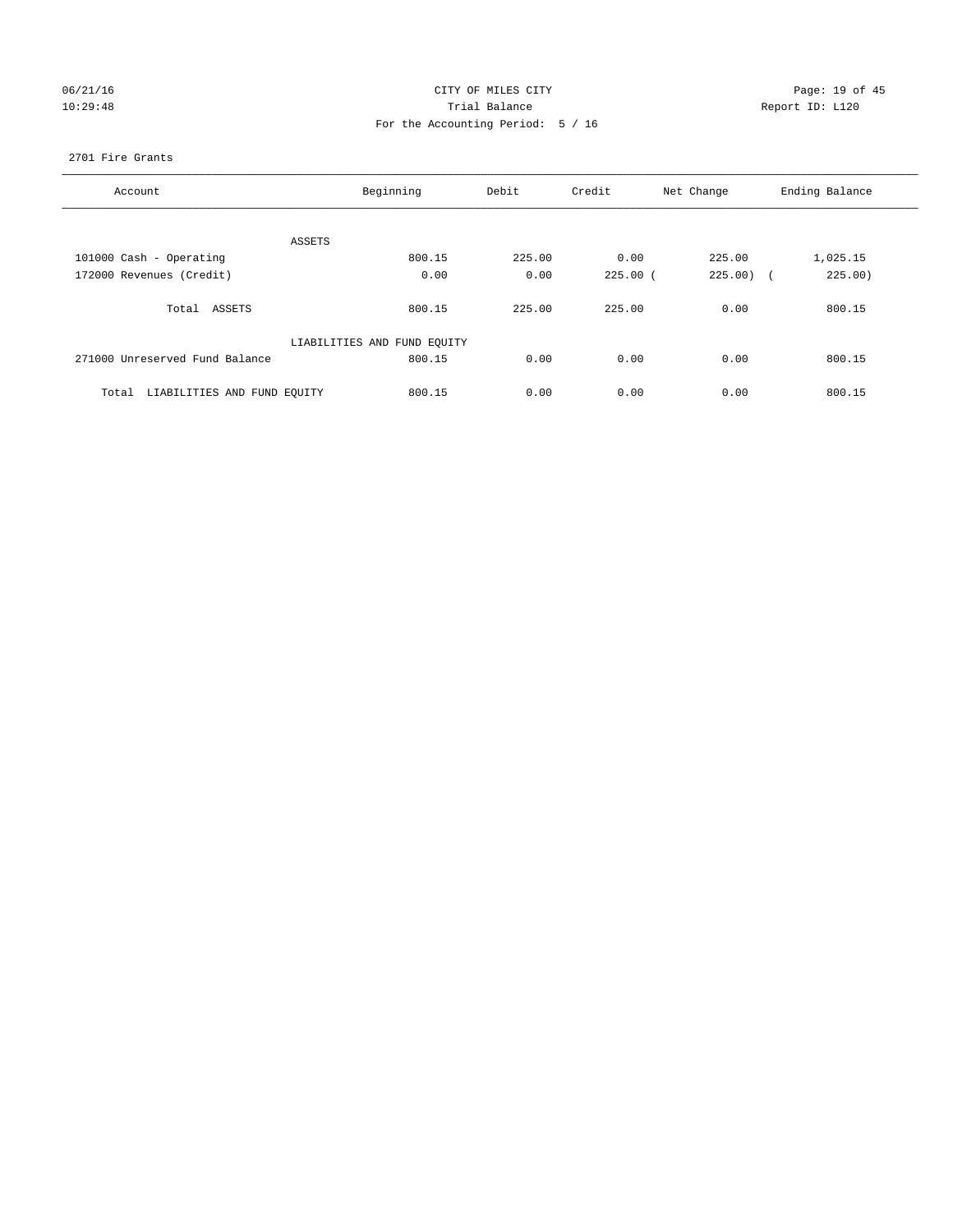# 06/21/16 Page: 20 of 45 10:29:48 **Trial Balance Trial Balance Report ID:** L120 For the Accounting Period: 5 / 16

## 2820 GAS TAX

| Account                              | Beginning                   | Debit     | Credit      | Net Change   | Ending Balance |
|--------------------------------------|-----------------------------|-----------|-------------|--------------|----------------|
| ASSETS                               |                             |           |             |              |                |
| 101000 Cash - Operating              | 145,755.42                  | 15,054.52 | 532.27      | 14,522.25    | 160, 277.67    |
| 172000 Revenues (Credit)             | 150,545.20)                 | 0.00      | 15,054.52 ( | 15,054.52)   | 165,599.72)    |
| Total ASSETS                         | 4,789.78)                   | 15,054.52 | 15,586.79 ( | $532.27$ (   | 5,322.05)      |
|                                      | LIABILITIES AND FUND EQUITY |           |             |              |                |
| 242000 Expenditures (Debit)          | 4,790.43)                   | 532.27    | 0.00(       | $532.27$ ) ( | 5,322.70)      |
| 271000 Unreserved Fund Balance       | 0.65                        | 0.00      | 0.00        | 0.00         | 0.65           |
| LIABILITIES AND FUND EQUITY<br>Total | 4,789.78)                   | 532.27    | 0.00(       | 532.27)      | 5,322.05)      |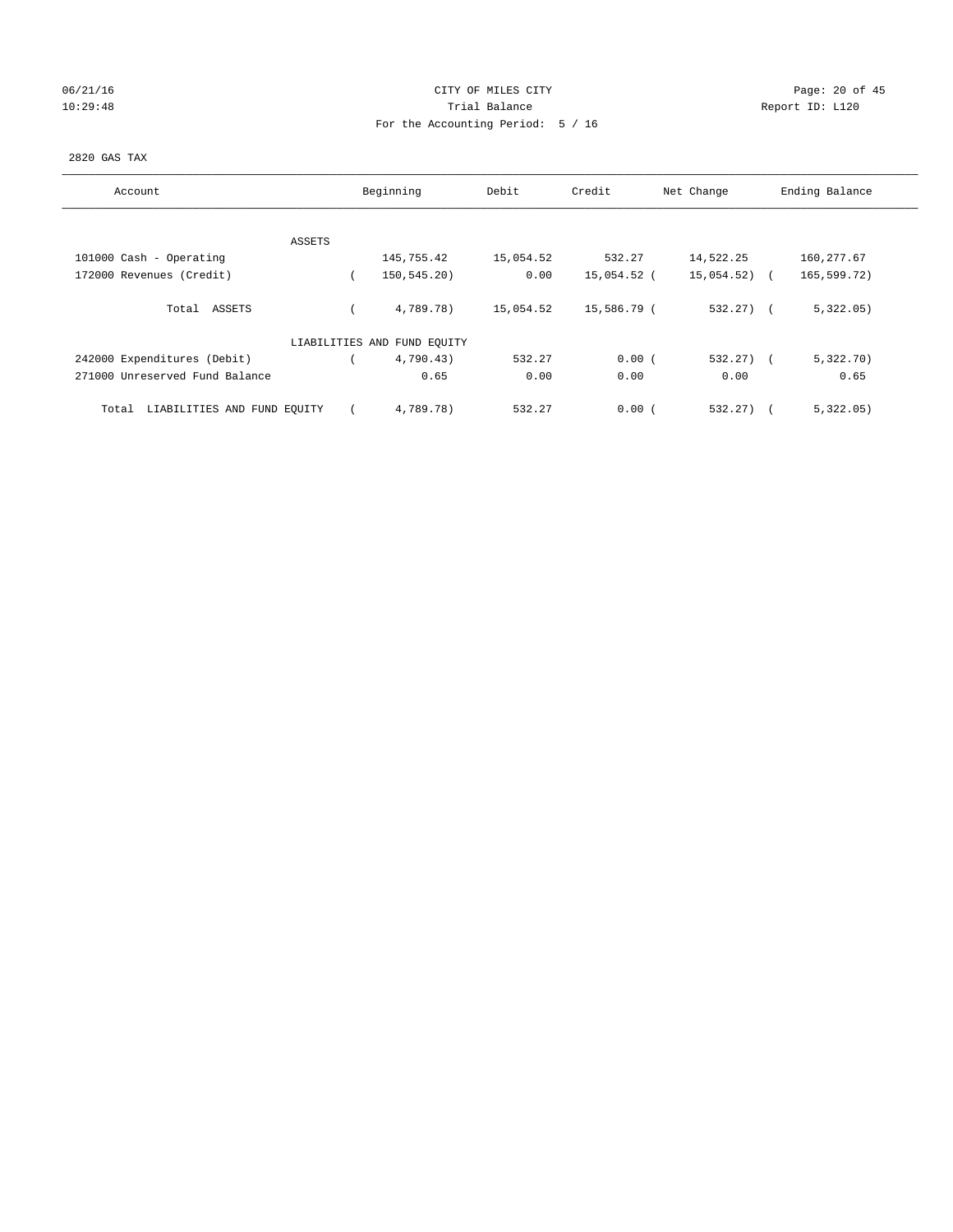# 06/21/16 Page: 21 of 45 10:29:48 **Trial Balance Trial Balance Report ID:** L120 For the Accounting Period: 5 / 16

#### 2850 911 EMERGENCY

| Account                              |        | Beginning                   | Debit    | Credit       | Net Change   | Ending Balance |
|--------------------------------------|--------|-----------------------------|----------|--------------|--------------|----------------|
|                                      |        |                             |          |              |              |                |
|                                      | ASSETS |                             |          |              |              |                |
| 101000 Cash - Operating              |        | 127,924.17                  | 0.00     | $3,286.95$ ( | 3,286.95)    | 124,637.22     |
| 172000 Revenues (Credit)             |        | 176,385.07)                 | 0.00     | 0.00         | 0.00         | 176,385.07)    |
| ASSETS<br>Total                      |        | 48,460.90)                  | 0.00     | $3,286.95$ ( | $3,286.95$ ( | 51,747.85)     |
|                                      |        | LIABILITIES AND FUND EQUITY |          |              |              |                |
| 202000 Accounts Payable              |        | 0.00                        | 3,286.95 | 3,286.95     | 0.00         | 0.00           |
| 242000 Expenditures (Debit)          |        | 155, 436, 20)               | 3,286.95 | 0.00(        | 3, 286.95)   | 158,723.15)    |
| 271000 Unreserved Fund Balance       |        | 106,975.30                  | 0.00     | 0.00         | 0.00         | 106,975.30     |
| LIABILITIES AND FUND EQUITY<br>Total |        | 48,460.90)                  | 6,573.90 | $3,286.95$ ( | 3,286.95)    | 51,747.85)     |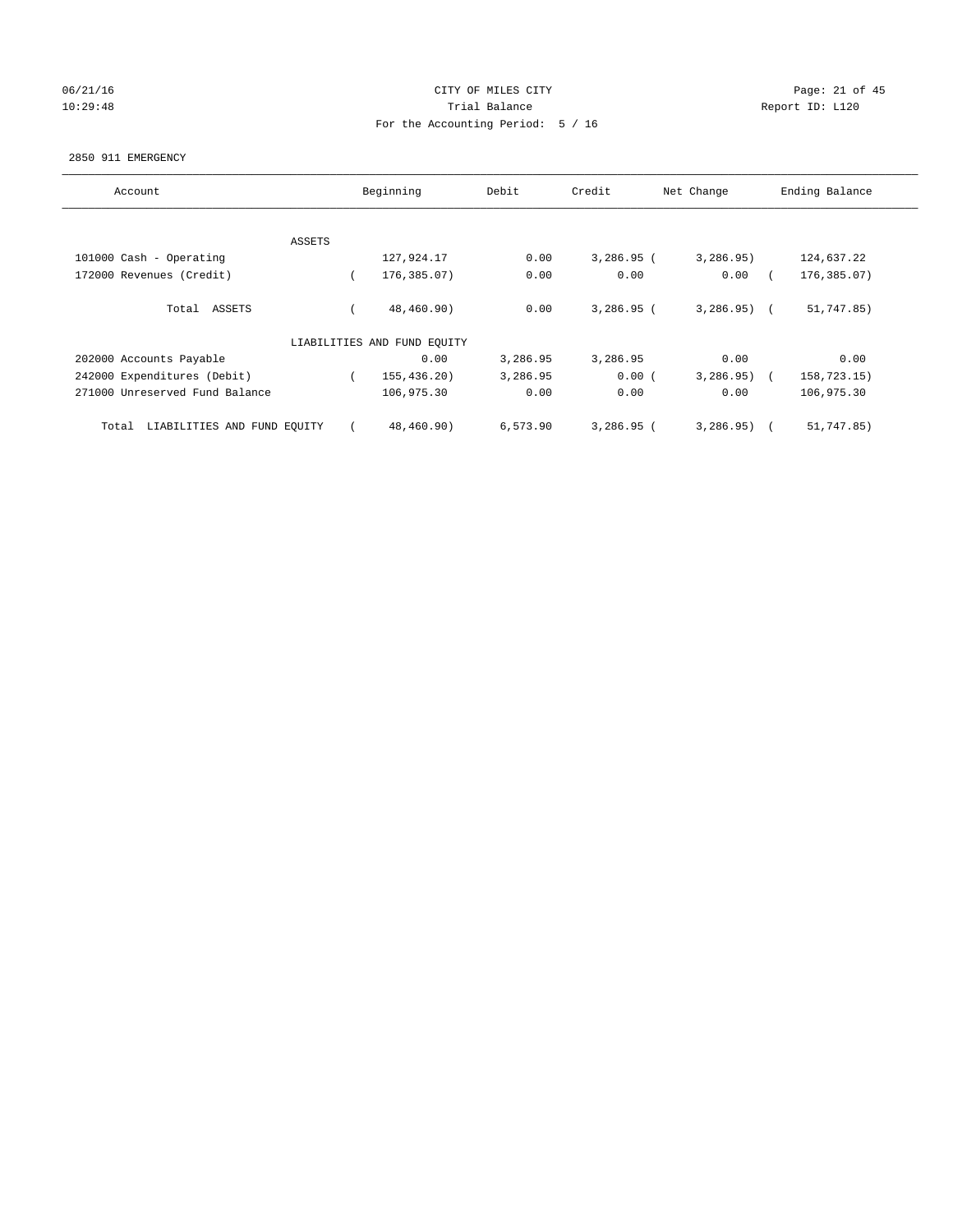# 06/21/16 Page: 22 of 45 10:29:48 **Trial Balance Trial Balance Report ID:** L120 For the Accounting Period: 5 / 16

## 2880 LIBRARY GRANTS

| Account                                | Beginning                   | Debit  | Credit     | Net Change | Ending Balance |
|----------------------------------------|-----------------------------|--------|------------|------------|----------------|
|                                        |                             |        |            |            |                |
| ASSETS                                 |                             |        |            |            |                |
| 101000 Cash - Operating                | 617.00)                     | 0.00   | 0.00       | 0.00       | 617.00)        |
| 101003 Cash - per capita               | 11,210.98                   | 0.00   | 0.00       | 0.00       | 11,210.98      |
| 101020 Cash - Partners Program         | 43,102.70                   | 0.00   | $277.00$ ( | 277.00)    | 42,825.70      |
| 101030 Cash - Sagebrush Fed/Base Grant | 8,400.76                    | 0.00   | 0.00       | 0.00       | 8,400.76       |
| 101033 Library - Humanities Grant      | 502.08                      | 0.00   | 0.00       | 0.00       | 502.08         |
| 172000 Revenues (Credit)               | 10, 191.49)                 | 0.00   | 0.00       | 0.00       | 10, 191.49)    |
| Total ASSETS                           | 52,408.03                   | 0.00   | $277.00$ ( | $277.00$ ) | 52, 131.03     |
|                                        | LIABILITIES AND FUND EQUITY |        |            |            |                |
| 202000 Accounts Payable                | 0.00                        | 277.00 | 277.00     | 0.00       | 0.00           |
| 242000 Expenditures (Debit)            | 4,870.86)                   | 277.00 | 0.00(      | 277.00     | 5, 147.86)     |
| 271000 Unreserved Fund Balance         | 57,278.89                   | 0.00   | 0.00       | 0.00       | 57,278.89      |
| LIABILITIES AND FUND EQUITY<br>Total   | 52,408.03                   | 554.00 | 277.00 (   | 277.00)    | 52,131.03      |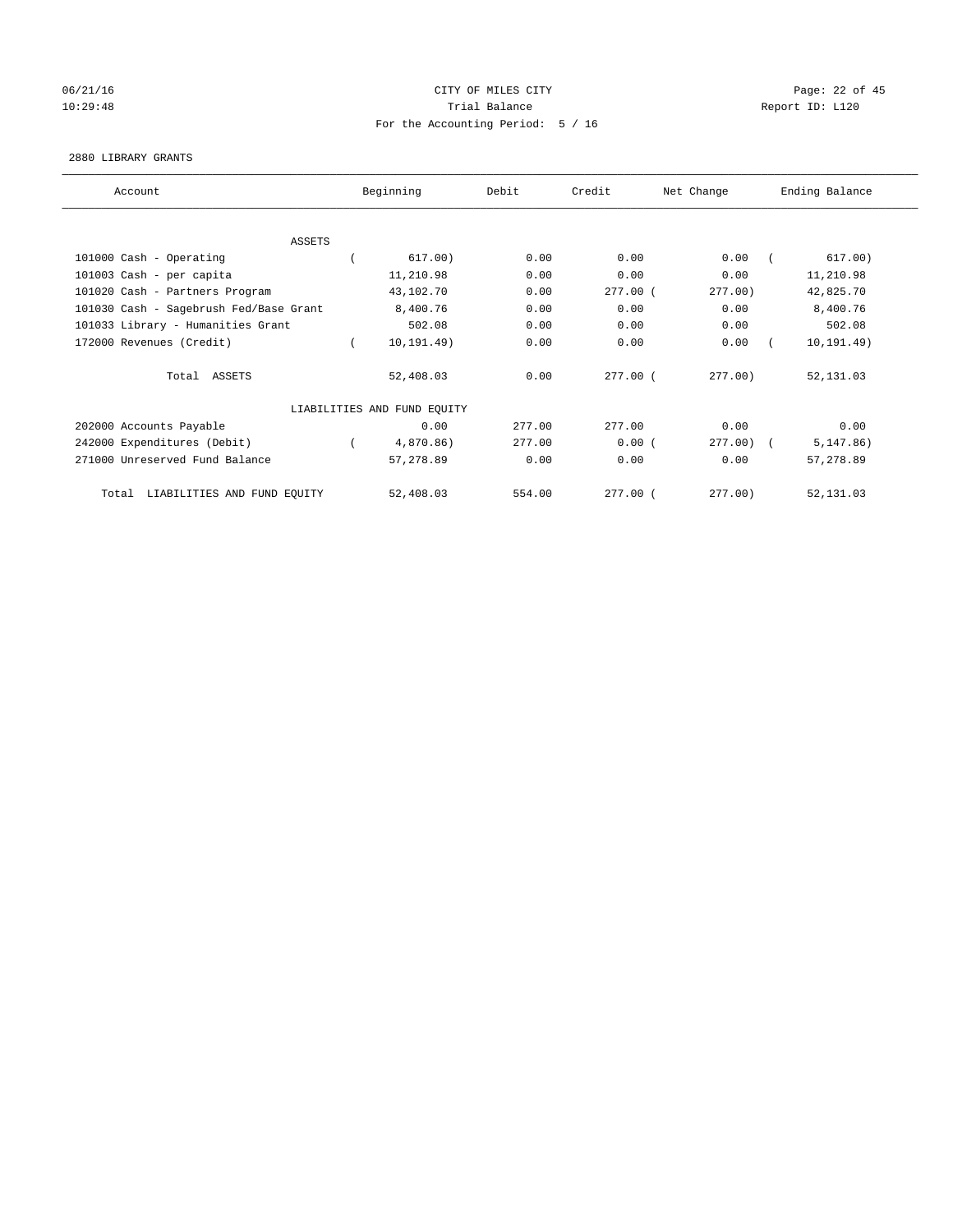# 06/21/16 Page: 23 of 45 10:29:48 **Trial Balance Trial Balance Report ID:** L120 For the Accounting Period: 5 / 16

## 2935 Historic Preservation

| Account                                 | Beginning                   | Debit  | Credit | Net Change | Ending Balance |
|-----------------------------------------|-----------------------------|--------|--------|------------|----------------|
|                                         |                             |        |        |            |                |
| ASSETS                                  |                             |        |        |            |                |
| 101000 Cash - Operating                 | 2,396.81                    | 449.76 | 328.08 | 121.68     | 2,518.49       |
| 101039 HP- CCHS Grant                   | 286.25                      | 0.00   | 0.00   | 0.00       | 286.25         |
| 122000 Accounts Receivable              | 400.79)                     | 0.00   | 0.00   | 0.00       | 400.79)        |
| 132000 Due From Government (Short Term) | 3,286.38                    | 0.00   | 0.00   | 0.00       | 3,286.38       |
| 172000 Revenues (Credit)                | 7,307.00)                   | 0.00   | 0.00   | 0.00       | 7,307.00       |
| Total ASSETS                            | 1,738.35)                   | 449.76 | 328.08 | 121.68     | 1,616.67)      |
|                                         | LIABILITIES AND FUND EQUITY |        |        |            |                |
| 202000 Accounts Payable                 | 0.00                        | 109.01 | 109.01 | 0.00       | 0.00           |
| 242000 Expenditures (Debit)             | 7,722.68)                   | 328.08 | 449.76 | 121.68     | 7,601.00)      |
| 271000 Unreserved Fund Balance          | 5,984.33                    | 0.00   | 0.00   | 0.00       | 5,984.33       |
| LIABILITIES AND FUND EQUITY<br>Total    | 1,738.35)                   | 437.09 | 558.77 | 121.68     | 1,616.67)      |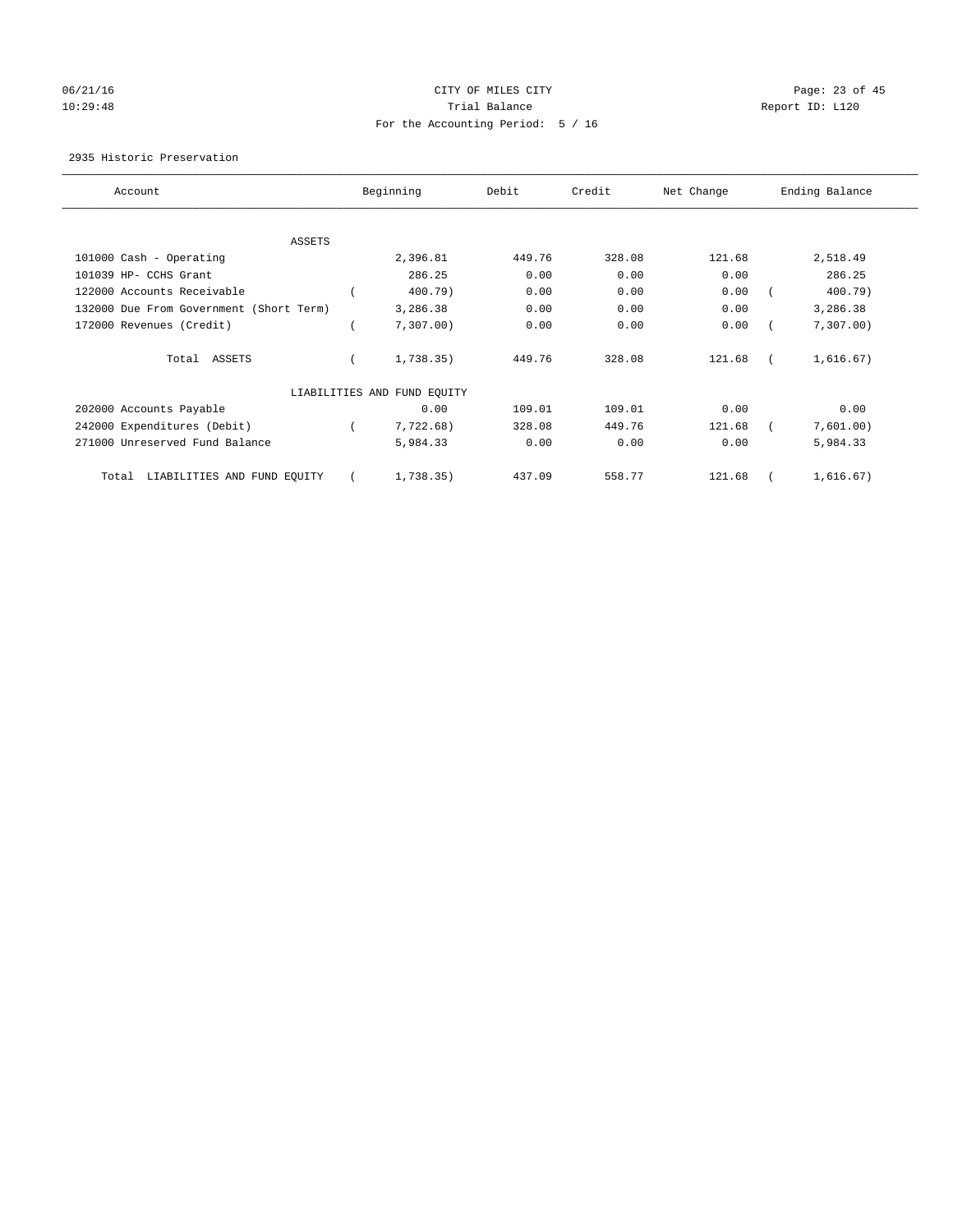# 06/21/16 Page: 24 of 45 10:29:48 Report ID: L120 For the Accounting Period: 5 / 16

#### 2985 RETIRED SENIOR VOLUNTEER PROG (RSVP)

| Account                                     |          | Beginning                   | Debit     | Credit       | Net Change    | Ending Balance |
|---------------------------------------------|----------|-----------------------------|-----------|--------------|---------------|----------------|
|                                             |          |                             |           |              |               |                |
| ASSETS                                      |          |                             |           |              |               |                |
| 101000 Cash - Operating                     |          | 775.23                      | 5,276.37  | 5,334.37 (   | 58.00)        | 717.23         |
| 101004 RSVP Non-Federal Cash Operating-Cus  |          | 7,281.71                    | 140.03    | 798.89 (     | 658.86)       | 6,622.85       |
| 101006 Cash- operating-Fallon               |          | 2,897.32)                   | 10,600.00 | 6,217.18     | 4,382.82      | 1,485.50       |
| 101007 RSVP Non-Federal Cash Operating- Fa( |          | 751.26)                     | 0.00      | 0.00         | 0.00          | 751.26)        |
| 101008 RSVP- Custer Excess                  |          | 2,336.82                    | 0.00      | 0.00         | 0.00          | 2,336.82       |
| 103100 Petty Cash-                          |          | 200.00                      | 0.00      | 0.00         | 0.00          | 200.00         |
| 172000 Revenues (Credit)                    | $\left($ | 70,443.43)                  | 0.00      | 10,600.00 (  | 10,600.00) (  | 81,043.43)     |
| Total ASSETS                                |          | 63, 498.25)                 | 16,016.40 | 22,950.44 (  | $6,934.04)$ ( | 70, 432.29)    |
|                                             |          | LIABILITIES AND FUND EQUITY |           |              |               |                |
| 202000 Accounts Payable                     |          | 0.00                        | 1,599.67  | 2,102.37     | 502.70        | 502.70         |
| 242000 Expenditures (Debit)                 |          | 72,166.17)                  | 7.688.53  | 251.79 (     | $7,436.74$ (  | 79,602.91)     |
| 271000 Unreserved Fund Balance              |          | 8,667.92                    | 0.00      | 0.00         | 0.00          | 8,667.92       |
| Total LIABILITIES AND FUND EQUITY           |          | 63, 498.25)                 | 9,288.20  | $2,354.16$ ( | 6,934.04)     | 70, 432.29)    |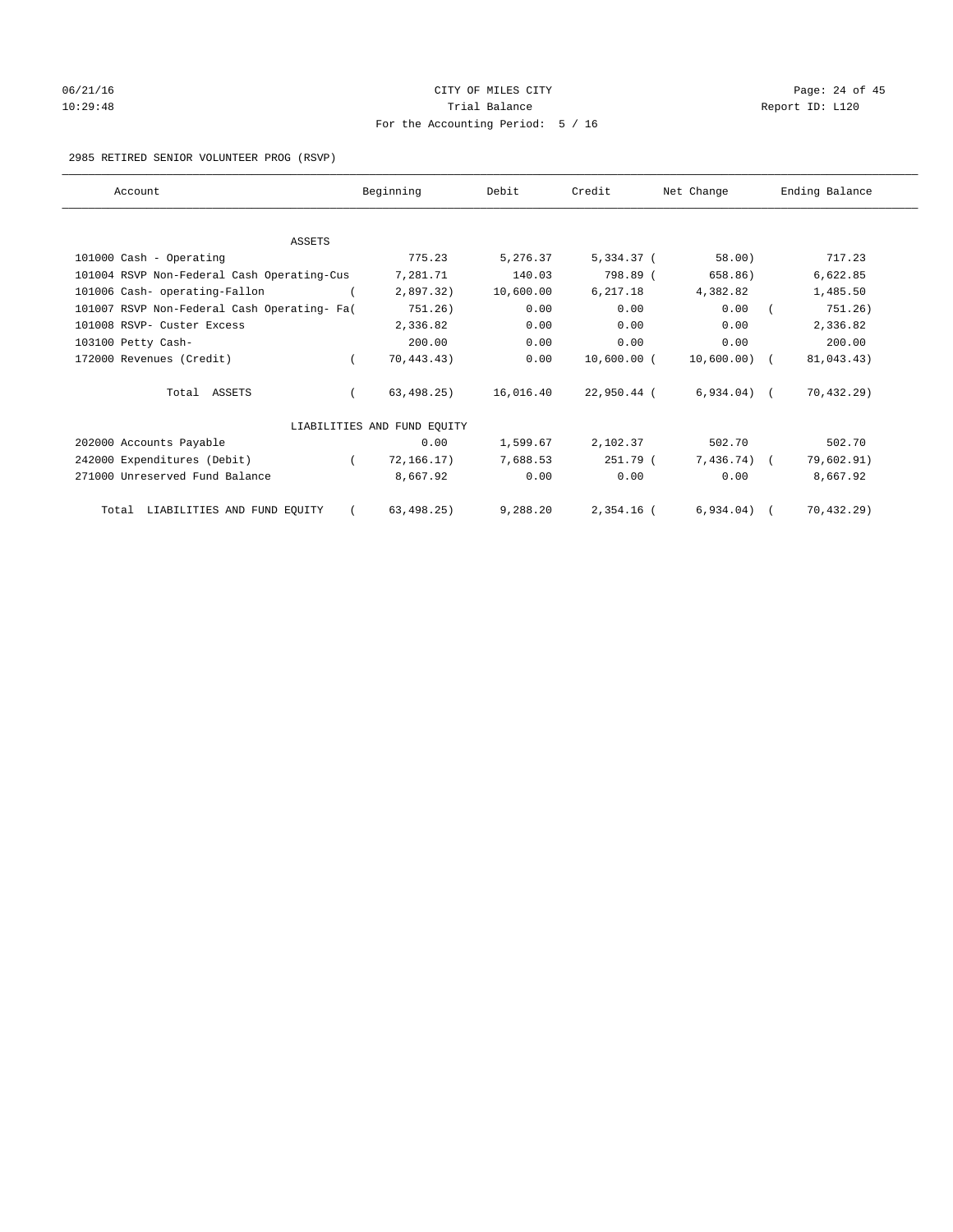3300 Judgement & Losses-Power Settlement

| Account                                     | Beginning                   | Debit | Credit | Net Change | Ending Balance                    |
|---------------------------------------------|-----------------------------|-------|--------|------------|-----------------------------------|
| ASSETS                                      |                             |       |        |            |                                   |
| 115208 Taxes Receivable - Personal 2008     | 0.47)                       | 0.00  | 0.00   | 0.00       | 0.47)<br>$\sqrt{2}$               |
| Total ASSETS                                | 0.47)                       | 0.00  | 0.00   | 0.00       | 0.47)<br>$\sqrt{ }$               |
|                                             | LIABILITIES AND FUND EQUITY |       |        |            |                                   |
| 223200 Deferred Revenue - Pers Prop Taxes ( | 0.47)                       | 0.00  | 0.00   | 0.00       | 0.47)<br>$\overline{\phantom{a}}$ |
| Total LIABILITIES AND FUND EQUITY           | 0.47)                       | 0.00  | 0.00   | 0.00       | 0.47)                             |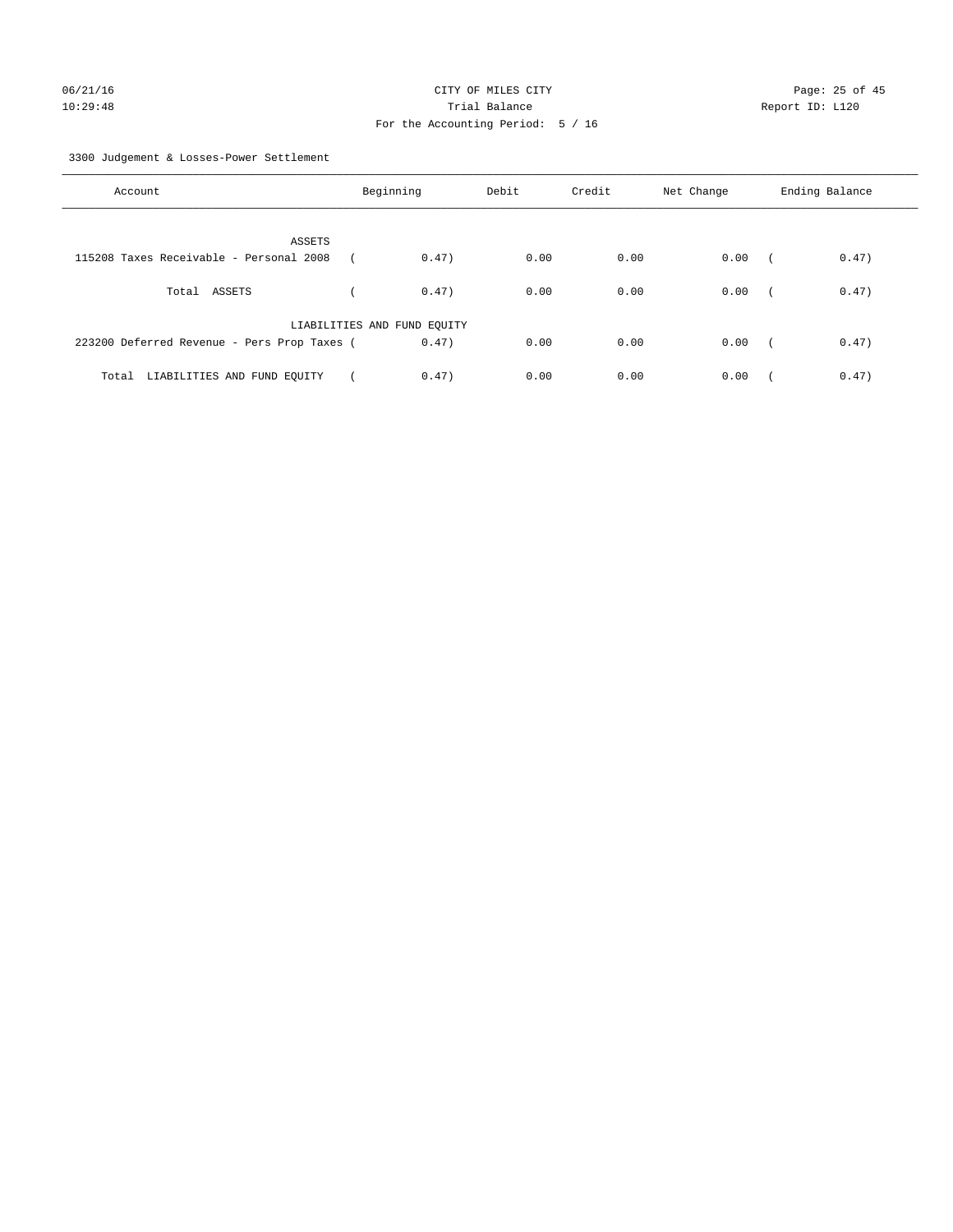# 06/21/16 Page: 26 of 45 10:29:48 **Trial Balance Trial Balance Report ID:** L120 For the Accounting Period: 5 / 16

## 3670 SID 211

| Account                                    | Beginning                   | Debit | Credit | Net Change | Ending Balance |
|--------------------------------------------|-----------------------------|-------|--------|------------|----------------|
|                                            |                             |       |        |            |                |
| ASSETS                                     |                             |       |        |            |                |
| 101000 Cash - Operating                    | 481.90                      | 0.00  | 0.00   | 0.00       | 481.90         |
| 118150 Special Assessments Receivables-201 | 2,450.11                    | 0.00  | 0.00   | 0.00       | 2,450.11       |
| 119000 Special Assmt Recbl - Deferred      | 59,703.00                   | 0.00  | 0.00   | 0.00       | 59,703.00      |
| 172000 Revenues (Credit)                   | 2,641.97)                   | 0.00  | 0.00   | 0.00       | 2,641.97)      |
| Total ASSETS                               | 59,993.04                   | 0.00  | 0.00   | 0.00       | 59,993.04      |
|                                            | LIABILITIES AND FUND EQUITY |       |        |            |                |
| 223000 Deferred Revenue/Uncollected Taxes  | 62,153.11                   | 0.00  | 0.00   | 0.00       | 62,153.11      |
| 242000 Expenditures (Debit)                | 2,160.07)                   | 0.00  | 0.00   | 0.00       | 2,160.07)      |
| LIABILITIES AND FUND EQUITY<br>Total       | 59,993.04                   | 0.00  | 0.00   | 0.00       | 59,993.04      |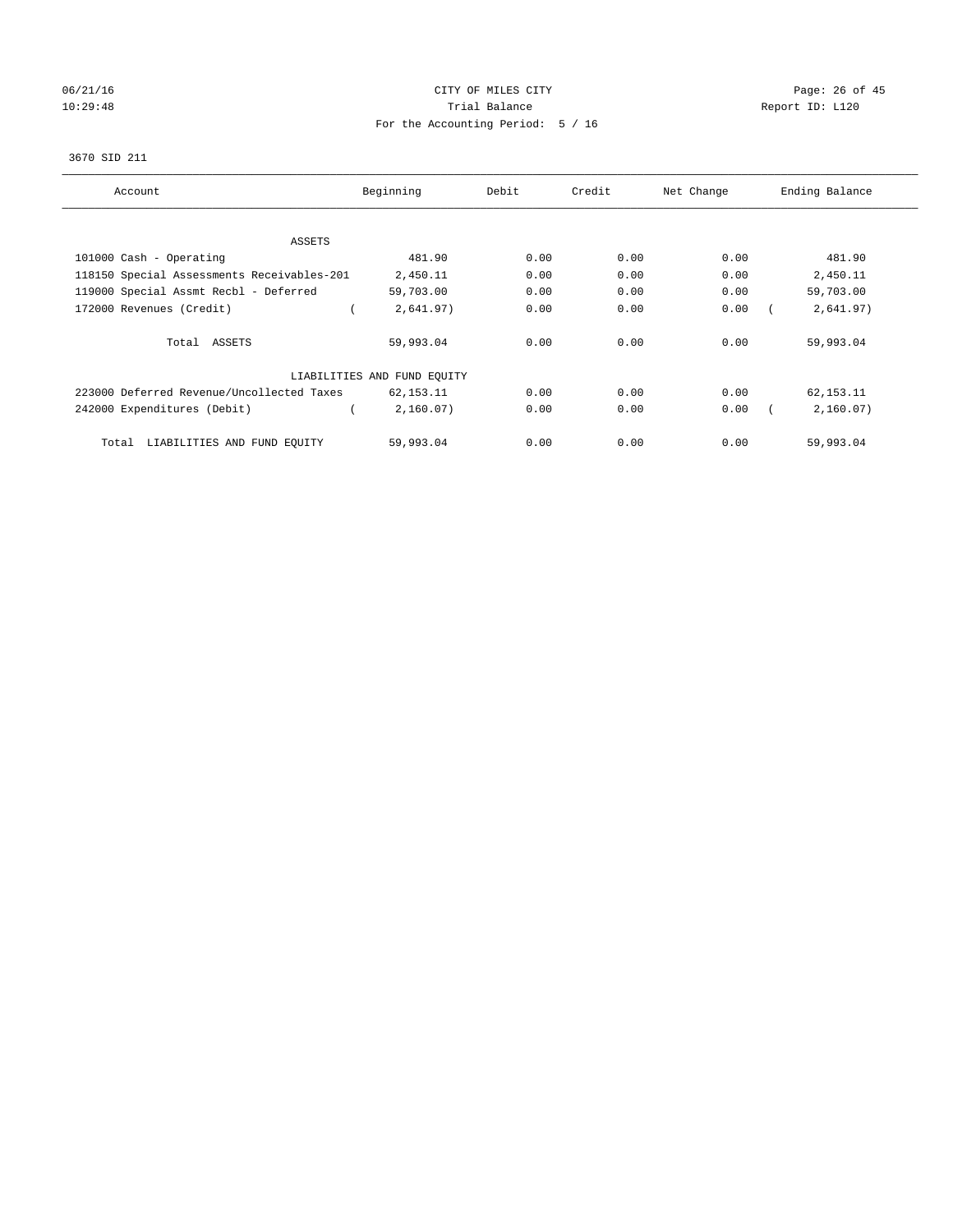# 06/21/16 Page: 27 of 45 10:29:48 Trial Balance Report ID: L120 For the Accounting Period: 5 / 16

## 4000 General Fund Capitol Improvement Fund

| Account                              |        | Beginning                   | Debit | Credit | Net Change | Ending Balance |
|--------------------------------------|--------|-----------------------------|-------|--------|------------|----------------|
|                                      | ASSETS |                             |       |        |            |                |
| 101000 Cash - Operating              |        | 51,178.87                   | 0.00  | 0.00   | 0.00       | 51,178.87      |
| 172000 Revenues (Credit)             |        | 122.75)                     | 0.00  | 0.00   | 0.00       | 122.75)        |
| Total ASSETS                         |        | 51,056.12                   | 0.00  | 0.00   | 0.00       | 51,056.12      |
|                                      |        | LIABILITIES AND FUND EQUITY |       |        |            |                |
| 242000 Expenditures (Debit)          |        | 56, 133.08)                 | 0.00  | 0.00   | 0.00       | 56, 133.08     |
| 271000 Unreserved Fund Balance       |        | 107,189.20                  | 0.00  | 0.00   | 0.00       | 107,189.20     |
| LIABILITIES AND FUND EQUITY<br>Total |        | 51,056.12                   | 0.00  | 0.00   | 0.00       | 51,056.12      |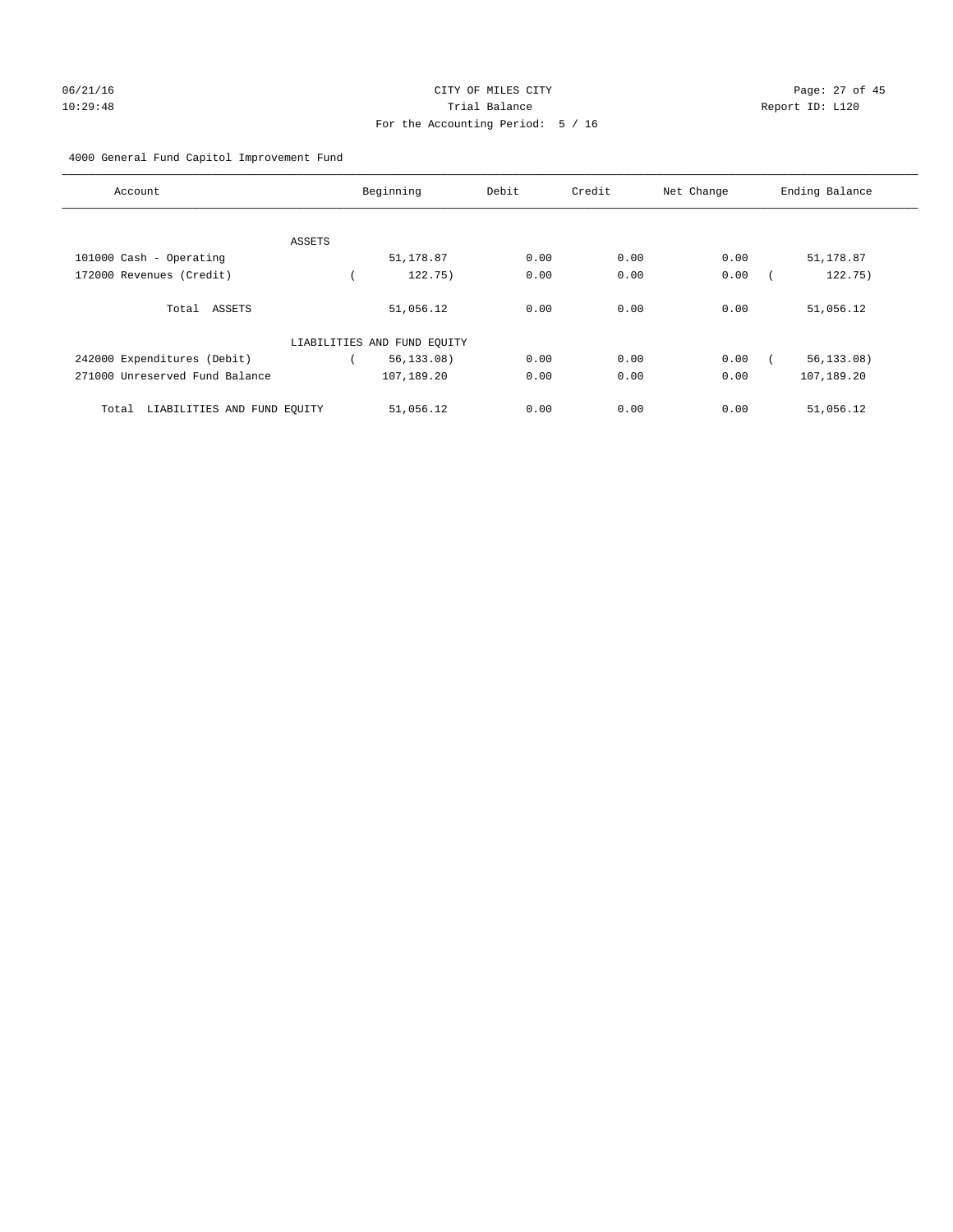# 06/21/16 Page: 28 of 45 10:29:48 Trial Balance Report ID: L120 For the Accounting Period: 5 / 16

4050 Ambulance Capital Improvement Fund

| Account                  |        | Beginning  | Debit | Credit | Net Change | Ending Balance |
|--------------------------|--------|------------|-------|--------|------------|----------------|
|                          | ASSETS |            |       |        |            |                |
| 101000 Cash - Operating  |        | 13,779.06  | 0.00  | 0.00   | 0.00       | 13,779.06      |
| 172000 Revenues (Credit) |        | 13,779.06) | 0.00  | 0.00   | 0.00       | 13,779.06)     |
| Total ASSETS             |        | 0.00       | 0.00  | 0.00   | 0.00       | 0.00           |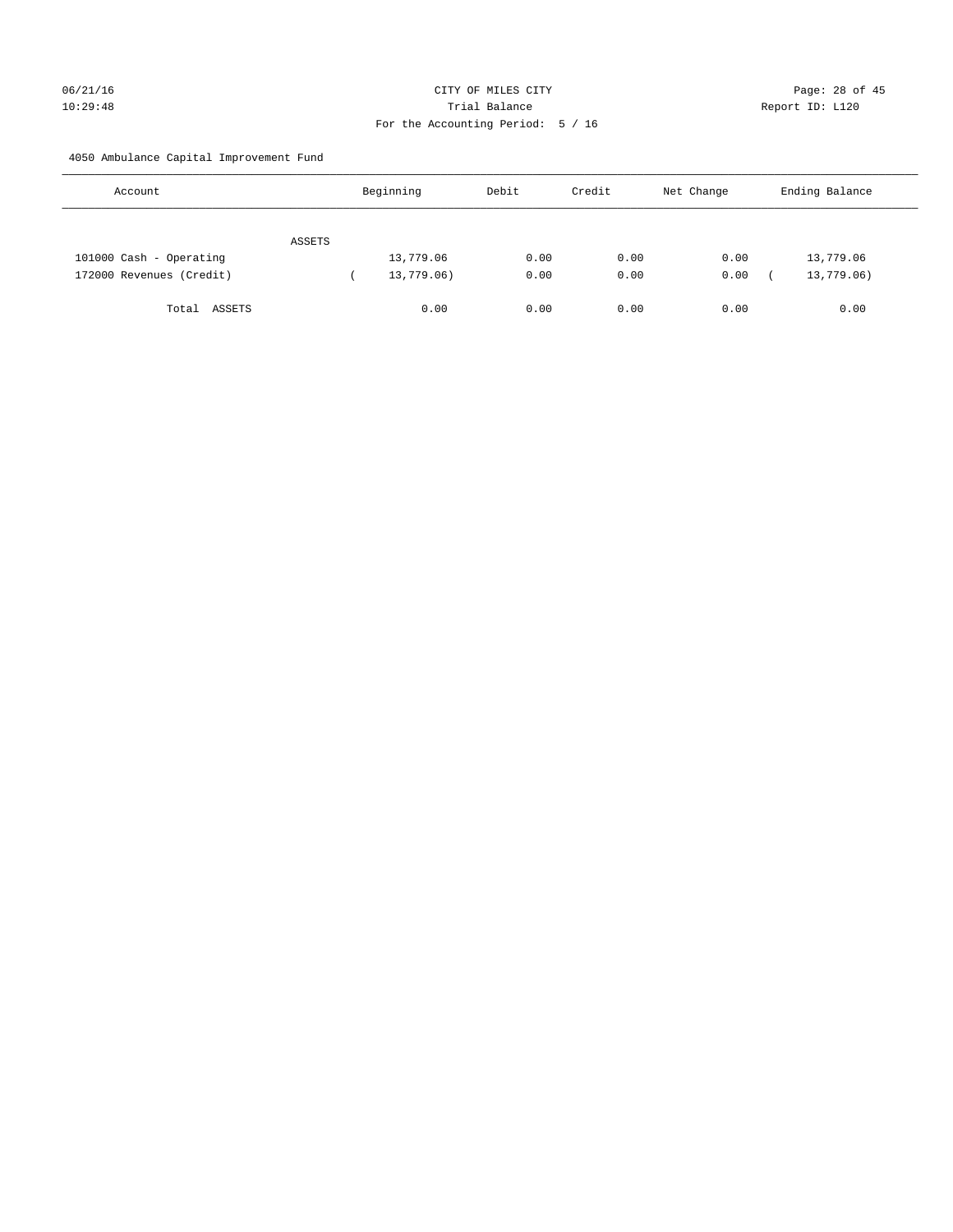# 06/21/16 Page: 29 of 45 10:29:48 Trial Balance Report ID: L120 For the Accounting Period: 5 / 16

## 4056 Airport- Capital Improvement Plan

| Account                              | Beginning                   | Debit  | Credit   | Net Change | Ending Balance |
|--------------------------------------|-----------------------------|--------|----------|------------|----------------|
|                                      |                             |        |          |            |                |
| ASSETS<br>101000 Cash - Operating    | 24,471.00                   | 879.76 | 0.00     | 879.76     | 25,350.76      |
| 172000 Revenues (Credit)             | 41,655.00                   | 0.00   | 879.76 ( | 879.76)    | 42,534.76)     |
|                                      |                             |        |          |            |                |
| ASSETS<br>Total                      | 17,184,00)                  | 879.76 | 879.76   | 0.00       | 17,184.00)     |
|                                      | LIABILITIES AND FUND EQUITY |        |          |            |                |
| 242000 Expenditures (Debit)          | 17,184.00)                  | 0.00   | 0.00     | 0.00       | 17,184.00)     |
| LIABILITIES AND FUND EQUITY<br>Total | 17,184.00)                  | 0.00   | 0.00     | 0.00       | 17,184.00)     |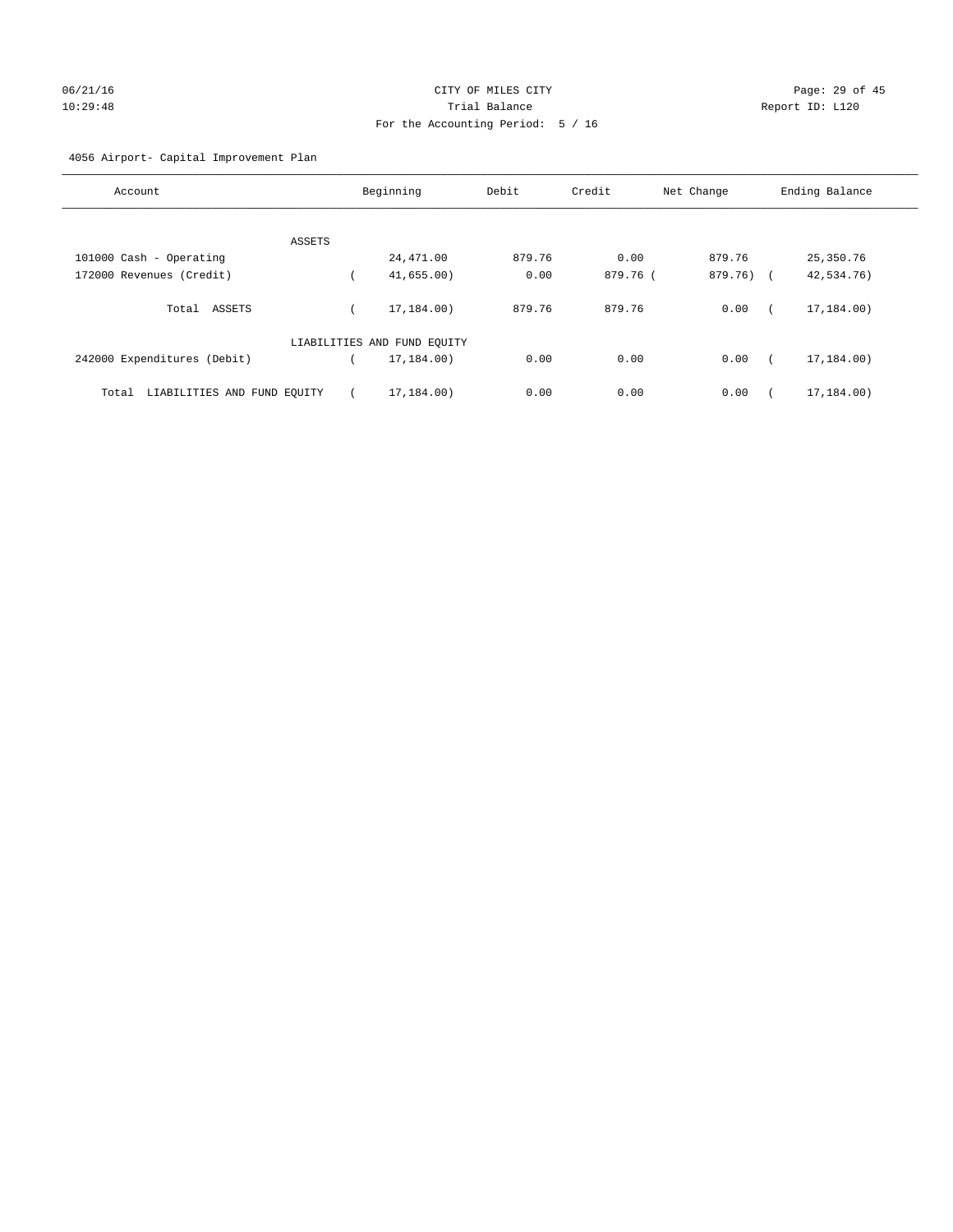## 06/21/16 Page: 30 of 45 10:29:48 Report ID: L120 For the Accounting Period: 5 / 16

4060 CAPITAL IMPROV-PUBLIC WORKS

| Account                              |        | Beginning                   | Debit       | Credit       | Net Change   | Ending Balance |
|--------------------------------------|--------|-----------------------------|-------------|--------------|--------------|----------------|
|                                      | ASSETS |                             |             |              |              |                |
| 101000 Cash - Operating              |        | 230,696.08                  | 1,400.00    | 14,072.12 (  | 12,672.12)   | 218,023.96     |
| 122000 Accounts Receivable           |        | 0.00                        | 8,740.00    | 250.00       | 8,490.00     | 8,490.00       |
| 172000 Revenues (Credit)             |        | 257,676.57)                 | 0.00        | $9,890.00$ ( | 9,890.00)    | 267,566.57)    |
| Total ASSETS                         |        | 26,980.49)                  | 10,140.00   | 24,212.12 (  | 14,072.12) ( | 41,052.61)     |
|                                      |        | LIABILITIES AND FUND EQUITY |             |              |              |                |
| 202000 Accounts Payable              |        | 0.00                        | 14,072.12   | 14,072.12    | 0.00         | 0.00           |
| 242000 Expenditures (Debit)          |        | 162,188.70)                 | 14,072.12   | 0.00(        | 14,072.12)   | 176,260.82)    |
| 271000 Unreserved Fund Balance       |        | 135,208.21                  | 0.00        | 0.00         | 0.00         | 135,208.21     |
| LIABILITIES AND FUND EQUITY<br>Total |        | 26,980.49)                  | 28, 144. 24 | 14,072.12 (  | 14,072.12) ( | 41,052.61)     |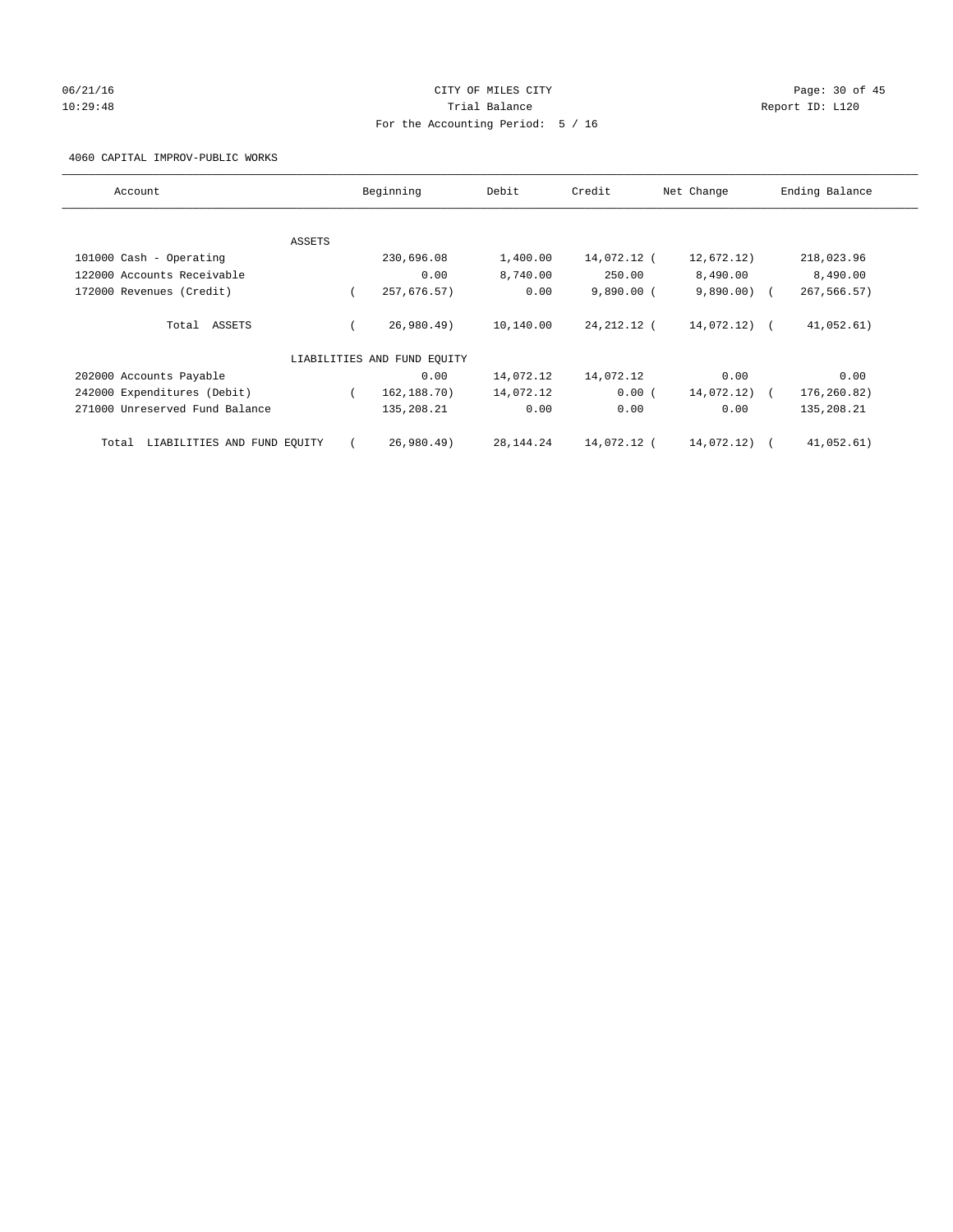# 06/21/16 Page: 31 of 45 10:29:48 Trial Balance Report ID: L120 For the Accounting Period: 5 / 16

#### 5210 WATER UTILITY

| Account                                                   | Beginning                   | Debit      | Credit       | Net Change   | Ending Balance          |
|-----------------------------------------------------------|-----------------------------|------------|--------------|--------------|-------------------------|
| ASSETS                                                    |                             |            |              |              |                         |
| 101000 Cash - Operating                                   | 2,421,571.54                | 142,899.63 | 119,628.63   | 23, 271.00   | 2,444,842.54            |
| 101010 Deposit Cash                                       | 97,600.00                   | 3,300.00   | $3,700.00$ ( | 400.00)      | 97,200.00               |
| 102240 Cash - Replacement & Depreciation                  | 1,489,589.35                | 0.00       | 0.00         | 0.00         | 1,489,589.35            |
| 102250 Cash - System Devlopment Fees                      | 278,873.25                  | 1,200.00   | 0.00         | 1,200.00     | 280,073.25              |
| 102270 Cash - Curb Stop Replacement Fee                   | 264, 116.12                 | 3,522.21   | 2,309.63     | 1,212.58     | 265, 328.70             |
| 102312 RevBnd/CurYearDebt-DNRC/CarbonTank                 | 63,949.44                   | 11,532.19  | 68,927.50 (  | 57,395.31)   | 6,554.13                |
| 102313 RevBnd/CurYearDebt-DNRC/NE WtrLine                 | 52,899.36                   | 11,822.60  | 70,662.50 (  | 58,839.90)   | 5,940.54)<br>$\sqrt{2}$ |
| 102315 RevBnd/CurYearDebt-ARRA/NE Water Li                | 5,920.90                    | 1,483.96   | 8,888.75 (   | 7,404.79)    | 1,483.89)<br>$\sqrt{2}$ |
| 102322 RevBnd/Reserve-DNRC/CarbonTank                     | 153,009.00                  | 0.00       | 0.00         | 0.00         | 153,009.00              |
| 102323 RevBnd/Reserve-DNRC/NE WtrLine                     | 128,653.00                  | 0.00       | 0.00         | 0.00         | 128,653.00              |
| 102325 RevBnd/Reserve-ARRA B-NE Waterline                 | 18,245.00                   | 0.00       | 0.00         | 0.00         | 18,245.00               |
| 103000 Petty Cash                                         | 330.00                      | 0.00       | 0.00         | 0.00         | 330.00                  |
| 122000 Accounts Receivable                                | 157, 157.62                 | 168,742.11 | 144,518.46   | 24, 223.65   | 181,381.27              |
| 122020 Accounts Receivable-\$2.00 State Ass               | 11.90                       | 0.00       | 9.90(        | 9.90)        | 2.00                    |
| 162000 Deferred outflows-GASB68                           | 33,300.00                   | 0.00       | 0.00         | 0.00         | 33,300.00               |
| 172000 Revenues (Credit)                                  | (1, 765, 237.62)            | 533.15     | 161,785.85 ( | 161,252.70)  | 1,926,490.32)           |
| 181000 Land                                               | 41,844.00                   | 0.00       | 0.00         | 0.00         | 41,844.00               |
| 182000 Buildings                                          | 22,997.00                   | 0.00       | 0.00         | 0.00         | 22,997.00               |
| 182100 Allowance for Depr - Buildings (Cre(               | 22,997.00)                  | 0.00       | 0.00         | 0.00         | 22,997.00)              |
| 186000 Machinery and Equipment                            | 427, 225. 70                | 0.00       | 0.00         | 0.00         | 427, 225.70             |
| 186100 Allowance for Depr - Machinery & Eq(               | 240,585.00)                 | 0.00       | 0.00         | 0.00         | 240,585.00)             |
| 188000 Const. Work in Progress-NE Wtr Line                | 31,779.84                   | 0.00       | 0.00         | 0.00         | 31,779.84               |
| 189100 Source of Supply                                   | 3, 448, 234.49              | 0.00       | 0.00         | 0.00         | 3, 448, 234.49          |
| 189110 Allowance for Depreciation - Source(               | 500,747.00)                 | 0.00       | 0.00         | 0.00         | 500,747.00)<br>$\left($ |
| 189300 Treatment Plant                                    | 3,716,158.00                | 0.00       | 0.00         | 0.00         | 3,716,158.00            |
| 189310 Allowance for Depr - Treatment Plan( 1,838,549.00) |                             | 0.00       | 0.00         | 0.00         | (1,838,549.00)          |
| 189400 Transmission & Distribution                        | 12,951,364.97               | 0.00       | 0.00         | 0.00         | 12,951,364.97           |
| 189410 Allowance for Depr - Trans & Distri( 3,518,876.00) |                             | 0.00       | 0.00         | 0.00         | 3,518,876.00)           |
| Total ASSETS                                              | 17,917,838.86               | 345,035.85 | 580,431.22 ( | 235, 395.37) | 17,682,443.49           |
|                                                           | LIABILITIES AND FUND EQUITY |            |              |              |                         |
| 202000 Accounts Payable                                   | 69, 385. 37                 | 183,369.01 | 183,369.01   | 0.00         | 69,385.37               |
| 214000 Deposits Payable                                   | 97,750.00                   | 3,700.00   | 3,300.00 (   | 400.00)      | 97,350.00               |
| 214010 Refunds Payable<br>$\left($                        | 1,179.50)                   | 837.96     | 1,787.96     | 950.00       | 229.50)                 |
| 223899 Deferred inflows-GASB 68                           | 111,493.00                  | 0.00       | 0.00         | 0.00         | 111,493.00              |
| 231000 BONDS PAYABLE                                      | 4,827,000.00                | 0.00       | 0.00         | 0.00         | 4,827,000.00            |
| 237000 Net Pension liability-GASB 68                      | 429,854.00                  | 0.00       | 0.00         | 0.00         | 429,854.00              |
| 238000 Other Post Employment Benefits                     | 3,355.00                    | 0.00       | 0.00         | 0.00         | 3,355.00                |
| 239000 Compensated Absences Payable                       | 84,788.00                   | 0.00       | 0.00         | 0.00         | 84,788.00               |
| 242000 Expenditures (Debit)                               | 1,159,965.87)               | 238,890.68 | 2,945.31 (   | 235,945.37)  | 1,395,911.24)           |
| 250300 Reserve Revenue Bond - Current Debt                | 323, 303.85                 | 0.00       | 0.00         | 0.00         | 323, 303.85             |
| 250500 Reserve - System Dev Fees                          | 171,098.25                  | 0.00       | 0.00         | 0.00         | 171,098.25              |
| 250600 Reserve for Replacement & Depreciat                | 1,351,889.30                | 0.00       | 0.00         | 0.00         | 1,351,889.30            |
| 271000 Unreserved Fund Balance                            | 493,065.00)                 | 0.00       | 0.00         | 0.00         | 493,065.00)             |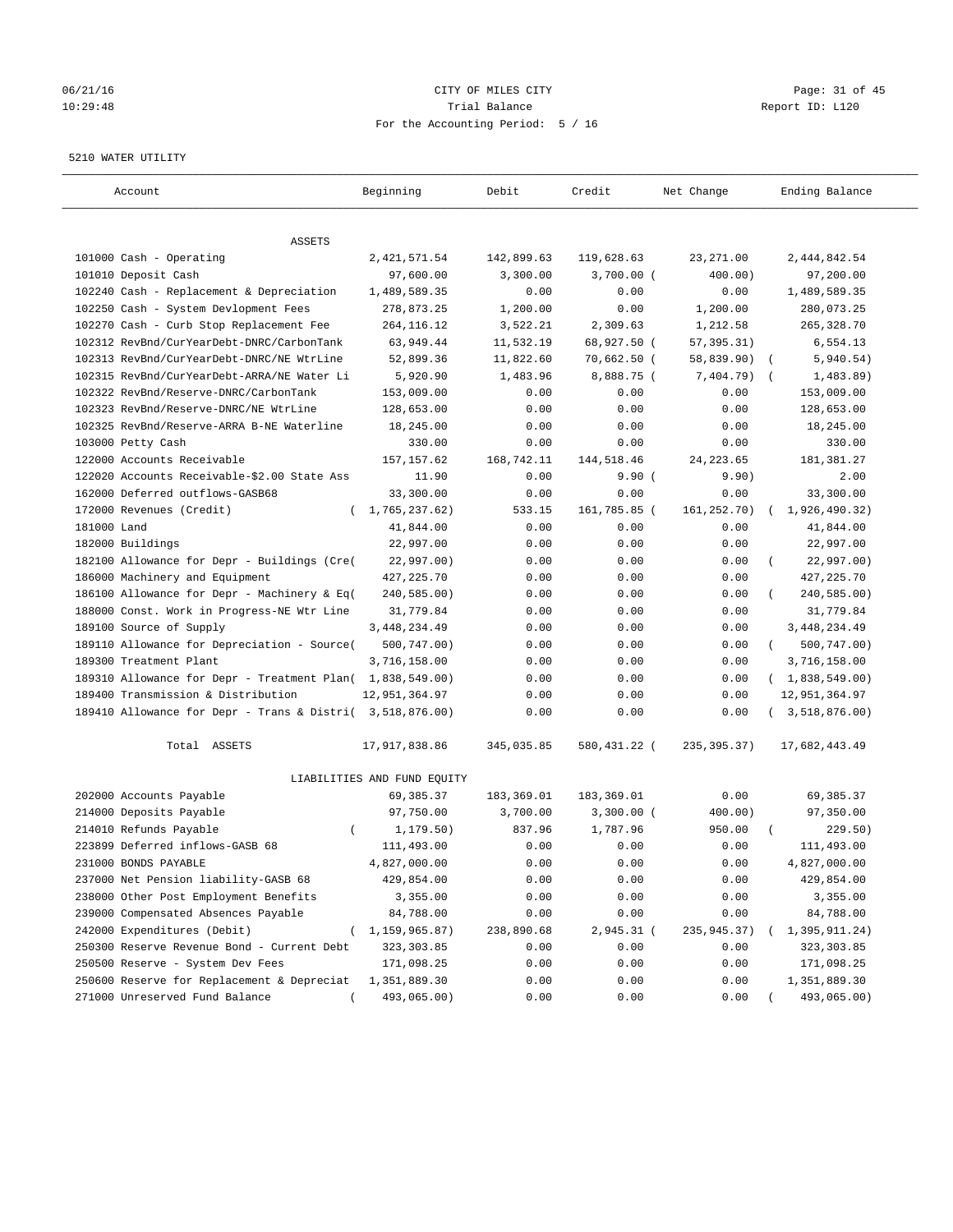# 06/21/16 Page: 32 of 45 10:29:48 **Trial Balance Trial Balance Report ID:** L120 For the Accounting Period: 5 / 16

# 5210 WATER UTILITY

| Account                              | Beginning        | Debit      | Credit     | Net Change    | Ending Balance |
|--------------------------------------|------------------|------------|------------|---------------|----------------|
| 272000 Unreserved Retained Earnings  | 12, 102, 132, 46 | 0.00       | 0.00       | 0.00          | 12,102,132.46  |
| LIABILITIES AND FUND EQUITY<br>Total | 17,917,838.86    | 426,797.65 | 191,402.28 | 235, 395, 37) | 17,682,443.49  |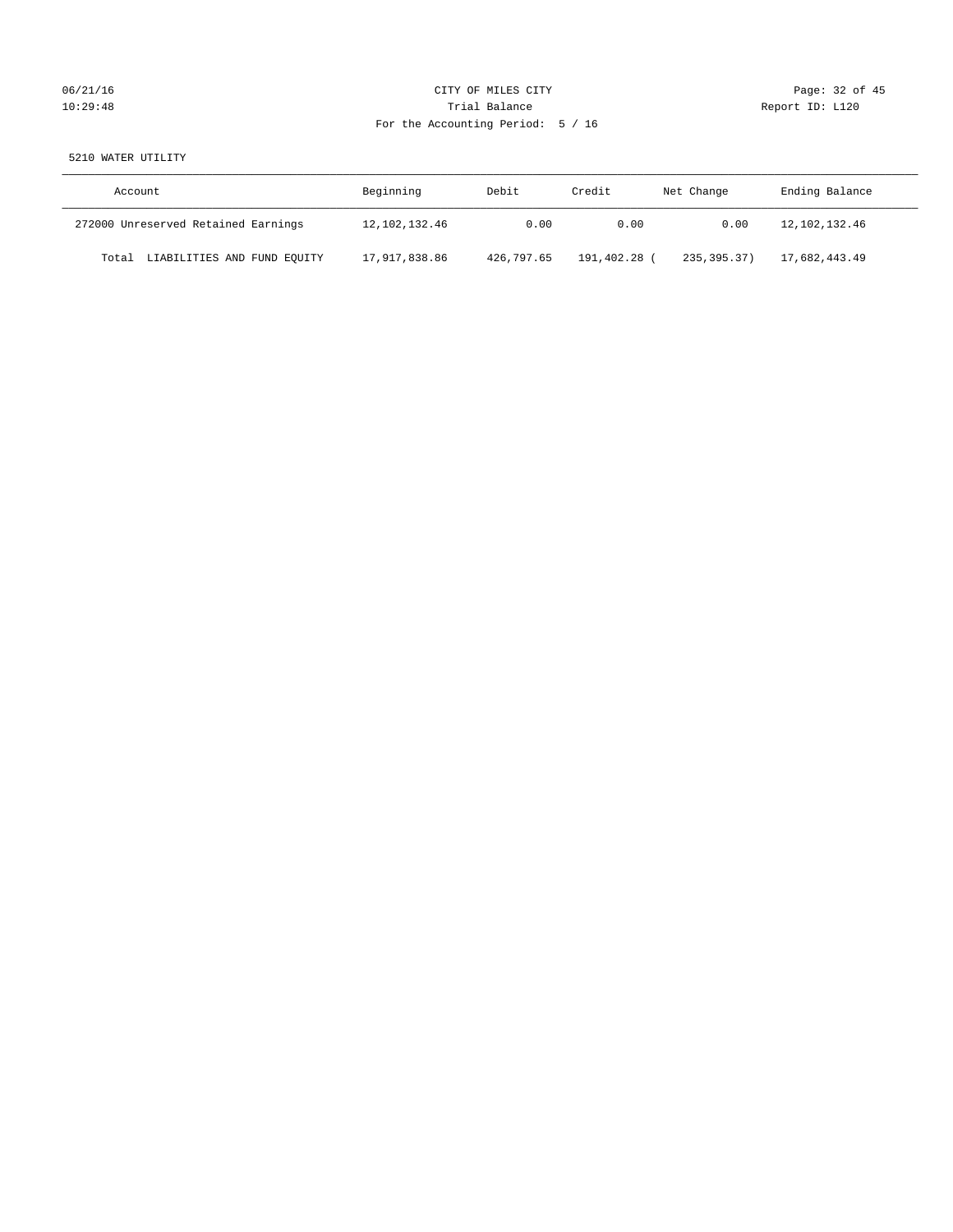# 06/21/16 Page: 33 of 45 10:29:48 Trial Balance Report ID: L120 For the Accounting Period: 5 / 16

#### 5310 SEWER UTILITY

| Account                                                   | Beginning                   | Debit       | Credit        | Net Change    | Ending Balance   |
|-----------------------------------------------------------|-----------------------------|-------------|---------------|---------------|------------------|
| ASSETS                                                    |                             |             |               |               |                  |
| 101000 Cash - Operating                                   | 285, 222.45                 | 151,300.98  | 161,547.95 (  | 10,246.97)    | 274,975.48       |
| 102240 Cash - Replacement & Depreciation                  | 195,098.39                  | 0.00        | 0.00          | 0.00          | 195,098.39       |
| 102250 Cash - System Devlopment Fees                      | 139,680.91                  | 600.00      | 0.00          | 600.00        | 140,280.91       |
| 102280 WWtr Treatment Plant-Phase I Constr                | 575,694.46                  | 100,000.00  | 0.00          | 100,000.00    | 675,694.46       |
| 102316 RevBnd/CurYearDebt-Phase 1 Haynes L                | 133,932.24                  | 8,385.83    | $50,590.00$ ( | 42, 204. 17)  | 91,728.07        |
| 102390 REV BOND/RESERVE-Sewer Phase 1                     | 101,735.00                  | 0.00        | 0.00          | 0.00          | 101,735.00       |
| 122000 Accounts Receivable                                | 176,584.44                  | 163, 575.84 | 150,974.37    | 12,601.47     | 189, 185.91      |
| 162000 Deferred outflows-GASB68                           | 25, 347.00                  | 0.00        | 0.00          | 0.00          | 25, 347.00       |
| 172000 Revenues (Credit)                                  | 1,052,590.47)               | 554.21      | 264,999.66 (  | 264, 445. 45) | 1,317,035.92)    |
| 181000 Land                                               | 2.00                        | 0.00        | 0.00          | 0.00          | 2.00             |
| 186000 Machinery and Equipment                            | 712,525.05                  | 0.00        | 0.00          | 0.00          | 712,525.05       |
| 186100 Allowance for Depr - Machinery & Eq(               | 381,553.00)                 | 0.00        | 0.00          | 0.00          | 381,553.00)      |
| 188000 Const. Work in Progress-NE Wtr Line                | 21,751.61                   | 0.00        | 0.00          | 0.00          | 21,751.61        |
| 189300 Treatment Plant                                    | 4,648,138.96                | 0.00        | 0.00          | 0.00          | 4,648,138.96     |
| 189310 Allowance for Depr - Treatment Plan(               | 1,279,806.00)               | 0.00        | 0.00          | 0.00          | (1, 279, 806.00) |
| 189400 Transmission & Distribution                        | 4,028,819.40                | 0.00        | 0.00          | 0.00          | 4,028,819.40     |
| 189410 Allowance for Depr - Trans & Distri( 1,304,502.00) |                             | 0.00        | 0.00          | 0.00          | (1, 304, 502.00) |
| Total ASSETS                                              | 7,026,080.44                | 424, 416.86 | 628,111.98 (  | 203,695.12)   | 6,822,385.32     |
|                                                           | LIABILITIES AND FUND EQUITY |             |               |               |                  |
| 202000 Accounts Payable                                   | 0.00                        | 157,872.17  | 157,872.17    | 0.00          | 0.00             |
| 223899 Deferred inflows-GASB 68                           | 84,866.00                   | 0.00        | 0.00          | 0.00          | 84,866.00        |
| 231300 Bonds Pay 1979 Issue                               | 1,336,000.00                | 0.00        | 0.00          | 0.00          | 1,336,000.00     |
| 237000 Net Pension liability-GASB 68                      | 327,195.00                  | 0.00        | 0.00          | 0.00          | 327,195.00       |
| 238000 Other Post Employment Benefits                     | 2,580.00                    | 0.00        | 0.00          | 0.00          | 2,580.00         |
| 239000 Compensated Absences Payable                       | 67,128.00                   | 0.00        | 0.00          | 0.00          | 67,128.00        |
| 242000 Expenditures (Debit)                               | (1, 172, 169.88)            | 203,752.12  | 57.00(        | 203, 695.12)  | 1,375,865.00)    |
| 250500 Reserve - System Dev Fees                          | 82,925.91                   | 0.00        | 0.00          | 0.00          | 82,925.91        |
| 250600 Reserve for Replacement & Depreciat                | 1,666,491.83                | 0.00        | 0.00          | 0.00          | 1,666,491.83     |
| 271000 Unreserved Fund Balance<br>$\left($                | 376,601.00)                 | 0.00        | 0.00          | 0.00          | 376,601.00)      |
| 272000 Unreserved Retained Earnings                       | 5,007,664.58                | 0.00        | 0.00          | 0.00          | 5,007,664.58     |
| Total LIABILITIES AND FUND EQUITY                         | 7,026,080.44                | 361,624.29  | 157,929.17 (  | 203,695.12)   | 6,822,385.32     |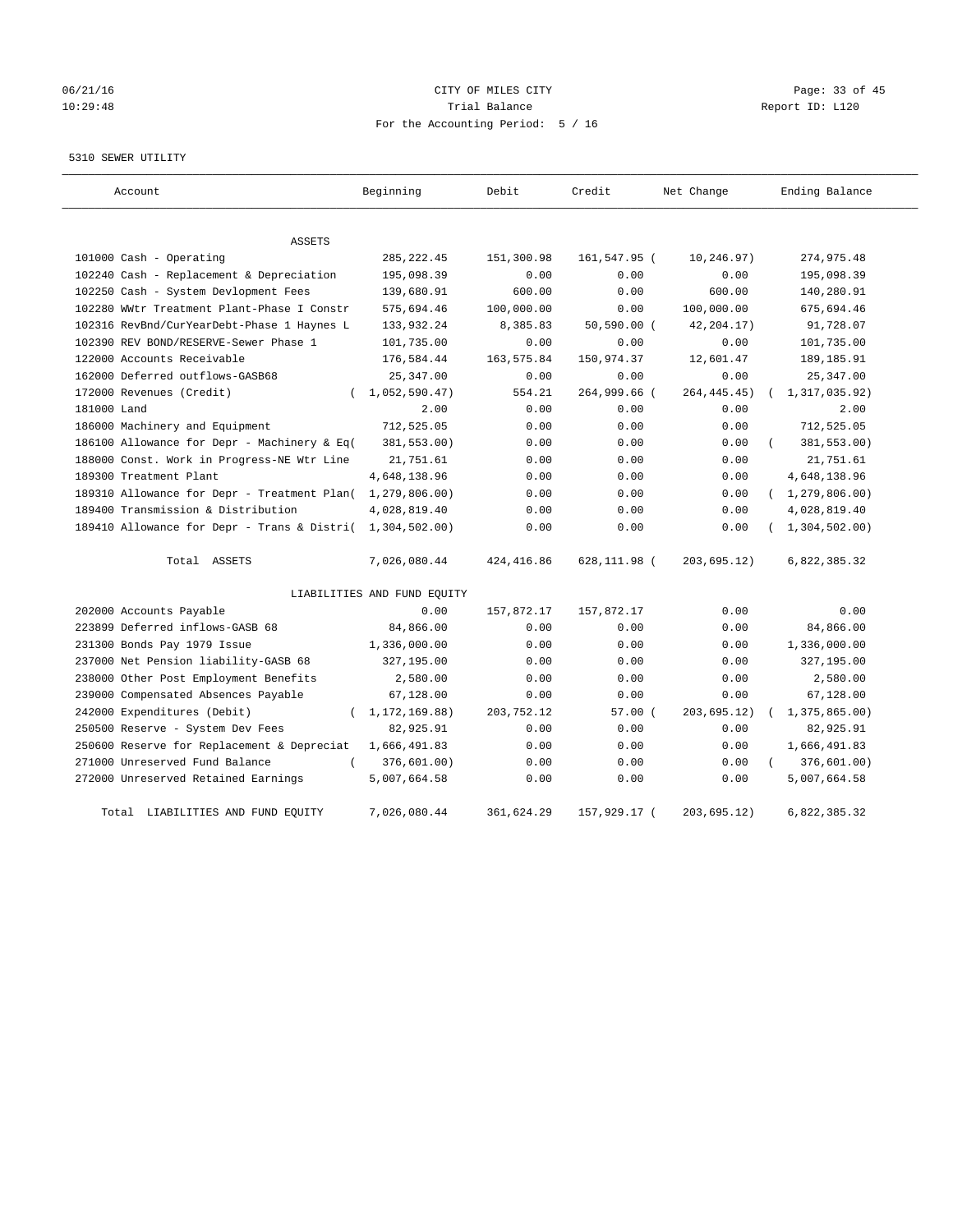## 06/21/16 Page: 34 of 45 10:29:48 Trial Balance Report ID: L120 For the Accounting Period: 5 / 16

#### 5510 AMBULANCE FUND

| Account                                                 | Beginning                   | Debit      | Credit       | Net Change    | Ending Balance |
|---------------------------------------------------------|-----------------------------|------------|--------------|---------------|----------------|
| <b>ASSETS</b>                                           |                             |            |              |               |                |
| 101000 Cash - Operating<br>$\left($                     | 241,814.52)                 | 44,013.02  | 31,244.05    | 12,768.97     | 229,045.55)    |
| 113211 Taxes Receivable - Real 2011                     | 19.68                       | 0.00       | 0.00         | 0.00          | 19.68          |
| 113213 Tax Receivables Real-2013                        | 2.44                        | 0.00       | 0.00         | 0.00          | 2.44           |
| 113214 Taxes Receivable- Real 2014                      | 6.25                        | 0.00       | 0.00         | 0.00          | 6.25           |
| 113215 Tax Receivables Real-2015<br>$\left($            | 4,891.33)                   | 0.00       | 0.00         | 0.00          | 4,891.33)      |
| 115208 Taxes Receivable - Personal 2008                 | 0.01                        | 0.00       | 0.00         | 0.00          | 0.01           |
| 115214 Taxes Receivable Personal 2014<br>$\left($       | 0.01)                       | 0.00       | 0.00         | 0.00          | 0.01)          |
| 115215 Taxes Receivable Personal-2015                   | 1.76                        | 0.00       | 0.00         | 0.00          | 1.76           |
| 115216 Tax receivable personal-2016<br>$\overline{(\ }$ | 3.29)                       | 0.00       | 0.00         | 0.00          | 3.29)          |
| 122000 Accounts Receivable                              | 307,717.42                  | 68, 314.46 | 49,420.84    | 18,893.62     | 326,611.04     |
| 122100 Acct Receivable<br>$\left($                      | 136,018.20)                 | 0.00       | 0.00         | 0.00          | 136,018.20)    |
| 162000 Deferred outflows-GASB68                         | 23, 211.00                  | 0.00       | 0.00         | 0.00          | 23, 211.00     |
| 172000 Revenues (Credit)<br>$\left($                    | 651, 227.07)                | 0.00       | 67,696.24 (  | 67,696.24)    | 718,923.31)    |
| 186000 Machinery and Equipment                          | 411, 482.11                 | 0.00       | 0.00         | 0.00          | 411, 482.11    |
| 186100 Allowance for Depr - Machinery & Eq(             | 227,888.00)                 | 0.00       | 0.00         | 0.00          | 227,888.00)    |
| Total ASSETS<br>$\left($                                | 519, 401.75)                | 112,327.48 | 148,361.13 ( | $36,033.65$ ( | 555, 435.40)   |
|                                                         | LIABILITIES AND FUND EQUITY |            |              |               |                |
| 202000 Accounts Payable                                 | 0.00                        | 6,503.08   | 6.503.08     | 0.00          | 0.00           |
| 223100 Deferred Revenue - Real Prop Taxes (             | 5,015.30)                   | 0.00       | 0.00         | 0.00          | 5,015.30)      |
| 223200 Deferred Revenue - Pers Prop Taxes (             | 24.53)                      | 0.00       | 0.00         | 0.00          | 24.53)         |
| 223899 Deferred inflows-GASB 68                         | 25,139.00                   | 0.00       | 0.00         | 0.00          | 25,139.00      |
| 235000 CONTRACTS/NOTES/LOANS PAYABLE                    | 39,500.22                   | 0.00       | 0.00         | 0.00          | 39,500.22      |
| 237000 Net Pension liability-GASB 68                    | 126,566.00                  | 0.00       | 0.00         | 0.00          | 126,566.00     |
| 238000 Other Post Employment Benefits                   | 1,427.00                    | 0.00       | 0.00         | 0.00          | 1,427.00       |
| 239000 Compensated Absences Payable                     | 23,803.00                   | 0.00       | 0.00         | 0.00          | 23,803.00      |
| 242000 Expenditures (Debit)<br>$\left($                 | 566,085.74)                 | 36,033.65  | 0.00(        | 36,033.65)    | 602, 119.39)   |
| 271000 Unreserved Fund Balance                          | 121, 630.00)                | 0.00       | 0.00         | 0.00          | 121,630.00)    |
| 272000 Unreserved Retained Earnings                     | 43,081.40)                  | 0.00       | 0.00         | 0.00          | 43,081.40)     |
| Total LIABILITIES AND FUND EQUITY<br>$\left($           | 519,401.75)                 | 42,536.73  | $6,503.08$ ( | 36,033.65)    | 555, 435.40)   |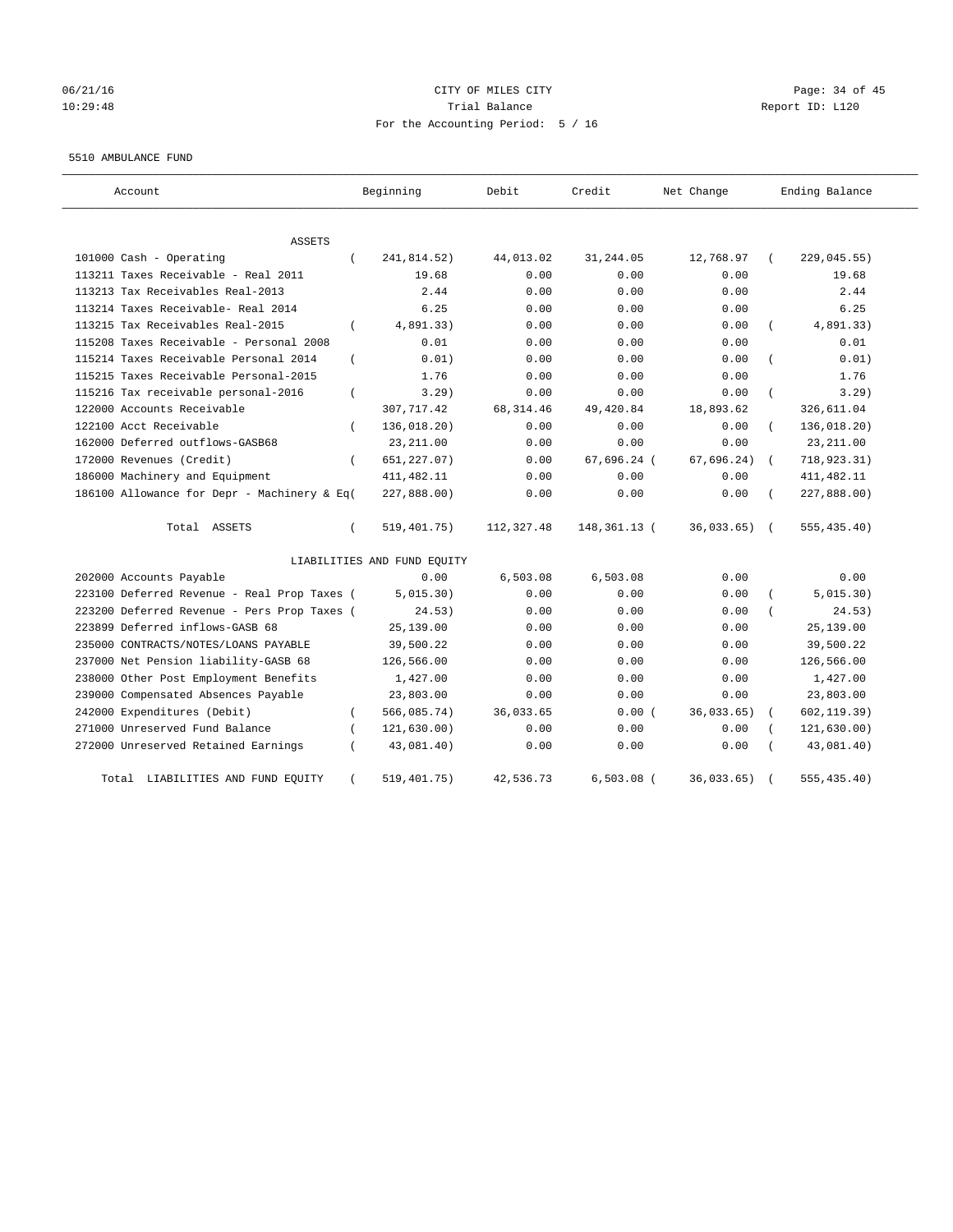## 06/21/16 Page: 35 of 45 10:29:48 Trial Balance Report ID: L120 For the Accounting Period: 5 / 16

## 5610 AIRPORT OPERATING

| Account                                                 | Beginning                   | Debit      | Credit       | Net Change   | Ending Balance            |
|---------------------------------------------------------|-----------------------------|------------|--------------|--------------|---------------------------|
|                                                         |                             |            |              |              |                           |
| ASSETS<br>101000 Cash - Operating<br>$\overline{(\ }$   | 126,982.96)                 | 49,527.10  | 19,570.73    | 29,956.37    | 97,026.59)<br>$\sqrt{2}$  |
| 101100 Cash-FAA Grant/St Loan-2008                      | 6,748.74                    | 0.00       | 0.00         | 0.00         | 6,748.74                  |
| 102230 Cash - Surplus/Credit Card Acct                  | 98.03                       | 22,633.42  | 22,633.42    | 0.00         | 98.03                     |
| 103000 Petty Cash                                       | 100.00                      | 0.00       | 0.00         | 0.00         | 100.00                    |
| 113211 Taxes Receivable - Real 2011                     | 11.57                       | 0.00       | 0.00         | 0.00         | 11.57                     |
| 113213 Tax Receivables Real-2013                        | 3.64                        | 0.00       | 0.00         | 0.00         | 3.64                      |
| 113214 Taxes Receivable- Real 2014                      | 9.40                        | 0.00       | 0.00         | 0.00         | 9.40                      |
| 113215 Tax Receivables Real-2015<br>$\overline{(\ }$    | 7,336.50)                   | 0.00       | 0.00         | 0.00         | 7,336.50)                 |
| 115208 Taxes Receivable - Personal 2008                 | 0.02                        | 0.00       | 0.00         | 0.00         | 0.02                      |
| 115215 Taxes Receivable Personal-2015                   | 2.65                        | 0.00       | 0.00         | 0.00         | 2.65                      |
| 115216 Tax receivable personal-2016<br>$\overline{(\ }$ | 4.94)                       | 0.00       | 0.00         | 0.00         | 4.94)                     |
| 122000 Accounts Receivable                              | 15, 212. 25                 | 0.00       | 15,212.25 (  | 15, 212.25)  | 0.00                      |
| 141000 Prepaid Expense                                  | 4,615.00                    | 0.00       | 0.00         | 0.00         | 4,615.00                  |
| 162000 Deferred outflows-GASB68                         | 5,629.00                    | 0.00       | 0.00         | 0.00         | 5,629.00                  |
| 172000 Revenues (Credit)                                | 4, 262, 248, 04)            | 800.00     | 34,720.58 (  | 33,920.58)   | 4,296,168.62)             |
| 181000 Land                                             | 19,983.00                   | 0.00       | 0.00         | 0.00         | 19,983.00                 |
| 182000 Buildings                                        | 677,537.00                  | 0.00       | 0.00         | 0.00         | 677,537.00                |
| 182100 Allowance for Depr - Buildings (Cre(             | 347,980.00)                 | 0.00       | 0.00         | 0.00         | $\left($<br>347,980.00)   |
| 184000 Improvements Other Than Buildings                | 8,543,759.48                | 0.00       | 0.00         | 0.00         | 8,543,759.48              |
| 184100 Allowance for Depr - Imp Other Than(             | $2,395,730.00$ )            | 0.00       | 0.00         | 0.00         | (2, 395, 730.00)          |
| 186000 Machinery and Equipment                          | 852,420.59                  | 0.00       | 0.00         | 0.00         | 852,420.59                |
| 186100 Allowance for Depr - Machinery & Eq(             | 349,249.00)                 | 0.00       | 0.00         | 0.00         | 349,249.00)               |
| 188000 Const. Work in Progress-NE Wtr Line              | 28,749.05                   | 0.00       | 0.00         | 0.00         | 28,749.05                 |
| Total ASSETS                                            | 2,665,347.98                | 72,960.52  | 92,136.98 (  | 19, 176. 46) | 2,646,171.52              |
|                                                         | LIABILITIES AND FUND EQUITY |            |              |              |                           |
| 202000 Accounts Payable                                 | 0.00                        | 6,603.86   | 6,603.86     | 0.00         | 0.00                      |
| 223100 Deferred Revenue - Real Prop Taxes (             | 7,522.44)                   | 0.00       | 0.00         | 0.00         | 7,522.44)                 |
| 223200 Deferred Revenue - Pers Prop Taxes (             | 36.78)                      | 0.00       | 0.00         | 0.00         | 36.78)                    |
| 223899 Deferred inflows-GASB 68                         | 18,846.00                   | 0.00       | 0.00         | 0.00         | 18,846.00                 |
| 235000 CONTRACTS/NOTES/LOANS PAYABLE                    | 12,984.44                   | 0.00       | 0.00         | 0.00         | 12,984.44                 |
| 235150 LTrm Pay/MT Aeronautics                          | 14,763.00                   | 0.00       | 0.00         | 0.00         | 14,763.00                 |
| 237000 Net Pension liability-GASB 68                    | 72,658.00                   | 0.00       | 0.00         | 0.00         | 72,658.00                 |
| 238000 Other Post Employment Benefits                   | 670.00                      | 0.00       | 0.00         | 0.00         | 670.00                    |
| 239000 Compensated Absences Payable                     | 1,743.00                    | 0.00       | 0.00         | 0.00         | 1,743.00                  |
| 242000 Expenditures (Debit)<br>$\left($                 | 4,381,662.69)               | 19,570.73  | 394.27 (     | 19, 176. 46) | 4,400,839.15)<br>$\left($ |
| 250600 Reserve for Replacement & Depreciat              | 18,913.67                   | 0.00       | 0.00         | 0.00         | 18,913.67                 |
| 271000 Unreserved Fund Balance                          | 80,253.00)                  | 0.00       | 0.00         | 0.00         | 80, 253.00)               |
| 272000 Unreserved Retained Earnings                     | 6,994,244.78                | 0.00       | 0.00         | 0.00         | 6,994,244.78              |
| Total LIABILITIES AND FUND EQUITY                       | 2,665,347.98                | 26, 174.59 | $6,998.13$ ( | 19, 176. 46) | 2,646,171.52              |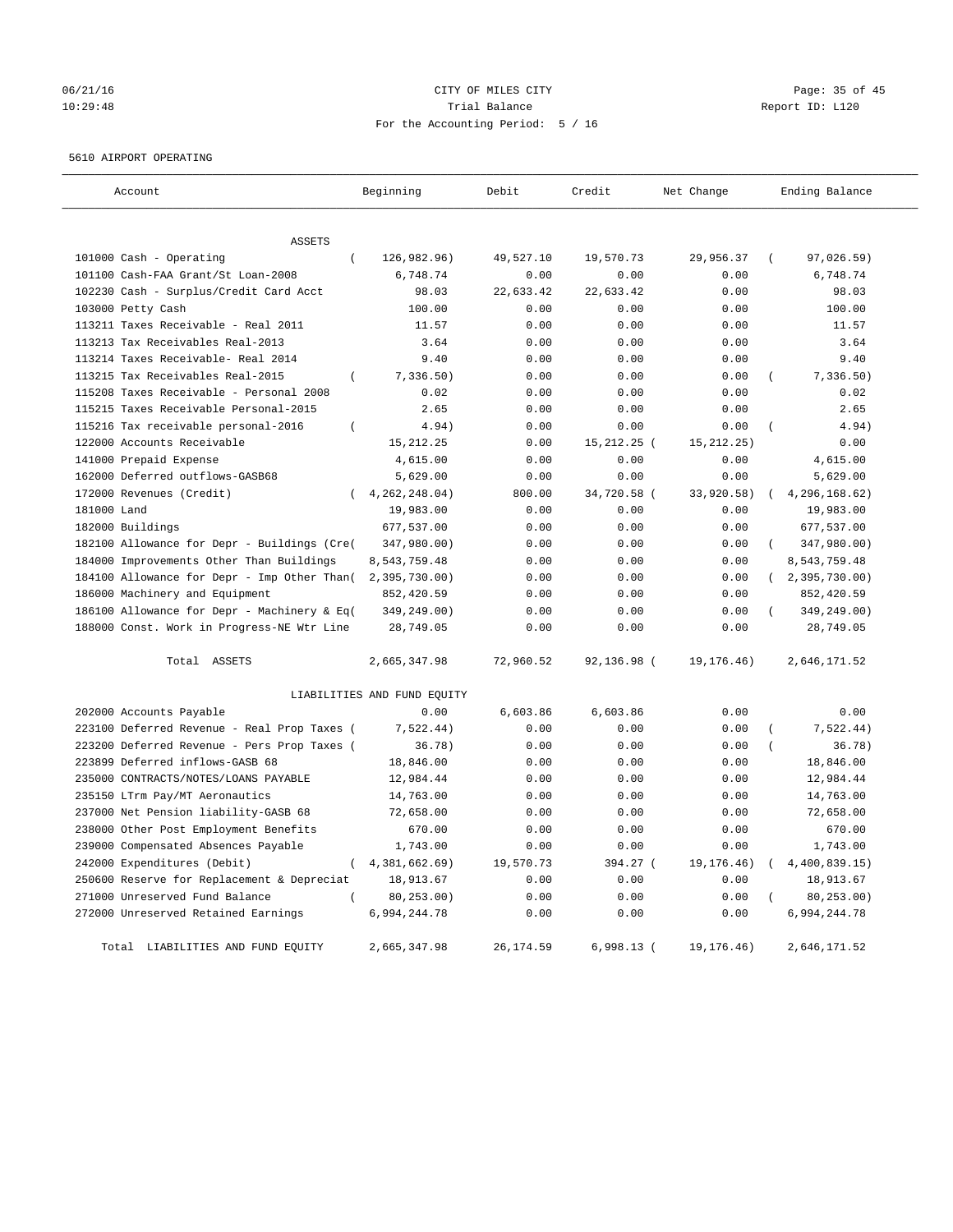# 06/21/16 Page: 36 of 45 10:29:48 **Trial Balance Trial Balance Report ID:** L120 For the Accounting Period: 5 / 16

#### 6040 PUBLIC WORKS

| Account                              | Beginning                   | Debit     | Credit      | Net Change   | Ending Balance |
|--------------------------------------|-----------------------------|-----------|-------------|--------------|----------------|
| ASSETS                               |                             |           |             |              |                |
| 101000 Cash - Operating              | 81,569.18                   | 0.00      | 13,646.14 ( | 13,646.14)   | 67,923.04      |
| 172000 Revenues (Credit)             | 102,739.42)                 | 0.00      | 0.00        | 0.00         | 102,739.42)    |
| Total ASSETS                         | 21,170.24)                  | 0.00      | 13,646.14 ( | 13,646.14) ( | 34,816.38)     |
|                                      | LIABILITIES AND FUND EQUITY |           |             |              |                |
| 202000 Accounts Payable              | 0.00                        | 2,068.88  | 2,068.88    | 0.00         | 0.00           |
| 239000 Compensated Absences Payable  | 16,339.00                   | 0.00      | 0.00        | 0.00         | 16,339.00      |
| 242000 Expenditures (Debit)          | 142,698.32)                 | 13,646.14 | 0.00(       | 13,646.14)   | 156, 344. 46)  |
| 271000 Unreserved Fund Balance       | 8,453.63                    | 0.00      | 0.00        | 0.00         | 8,453.63       |
| 272000 Unreserved Retained Earnings  | 96,735.45                   | 0.00      | 0.00        | 0.00         | 96,735.45      |
| LIABILITIES AND FUND EQUITY<br>Total | 21,170.24)                  | 15,715.02 | 2,068.88 (  | 13,646.14)   | 34,816.38)     |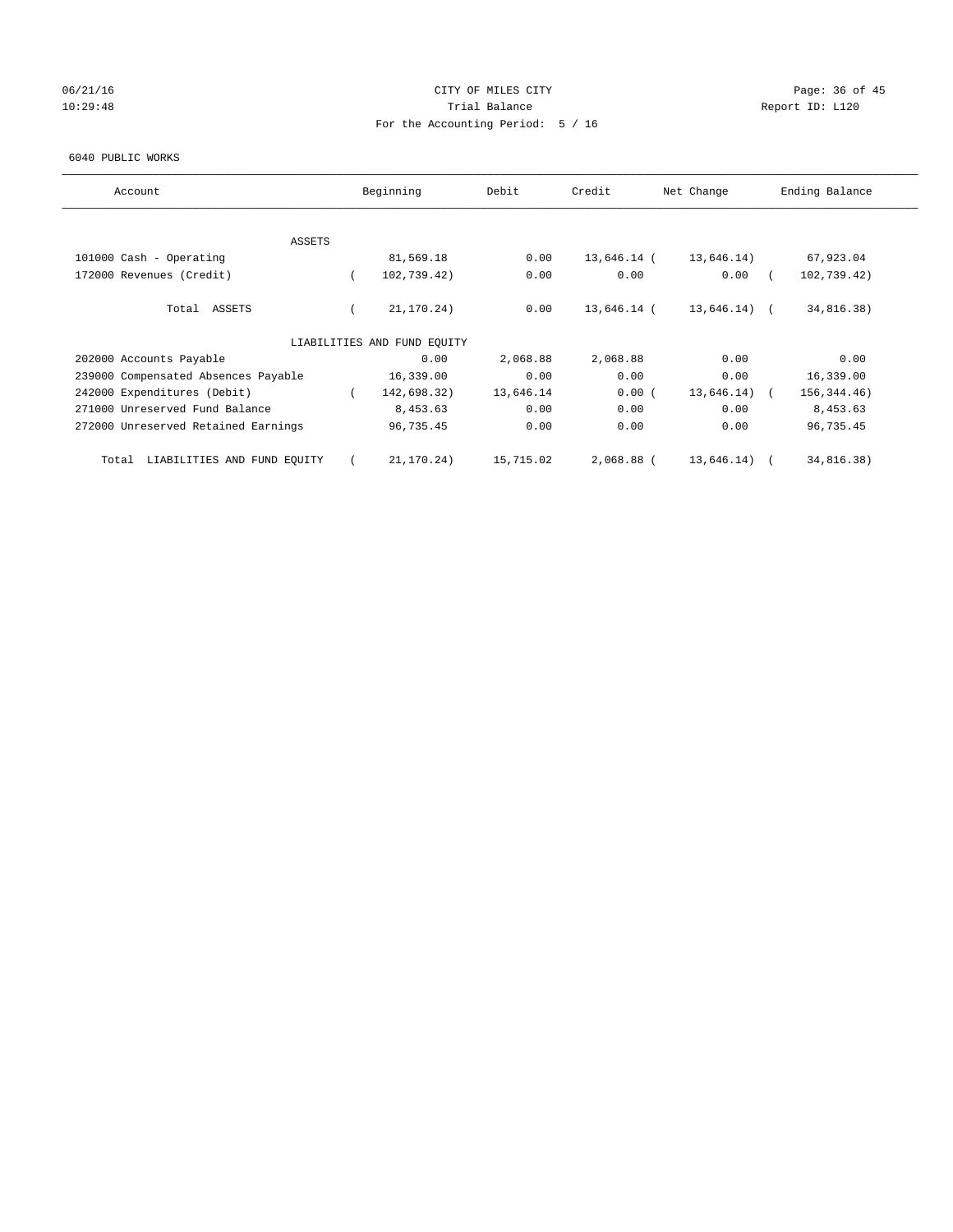# 06/21/16 Page: 37 of 45 10:29:48 **Trial Balance Trial Balance Report ID:** L120 For the Accounting Period: 5 / 16

## 7370 TBID

| Account                              | Beginning                   | Debit    | Credit   | Net Change | Ending Balance |
|--------------------------------------|-----------------------------|----------|----------|------------|----------------|
|                                      |                             |          |          |            |                |
|                                      | ASSETS                      |          |          |            |                |
| 101000 Cash - Operating              | 0.00                        | 4,491.00 | 4,491.00 | 0.00       | 0.00           |
| Total ASSETS                         | 0.00                        | 4,491.00 | 4,491.00 | 0.00       | 0.00           |
|                                      | LIABILITIES AND FUND EQUITY |          |          |            |                |
| 202000 Accounts Payable              | 0.00                        | 4,491.00 | 4,491.00 | 0.00       | 0.00           |
| 212500 Due to Others                 | 0.00                        | 4,491.00 | 4,491.00 | 0.00       | 0.00           |
| LIABILITIES AND FUND EQUITY<br>Total | 0.00                        | 8,982.00 | 8,982.00 | 0.00       | 0.00           |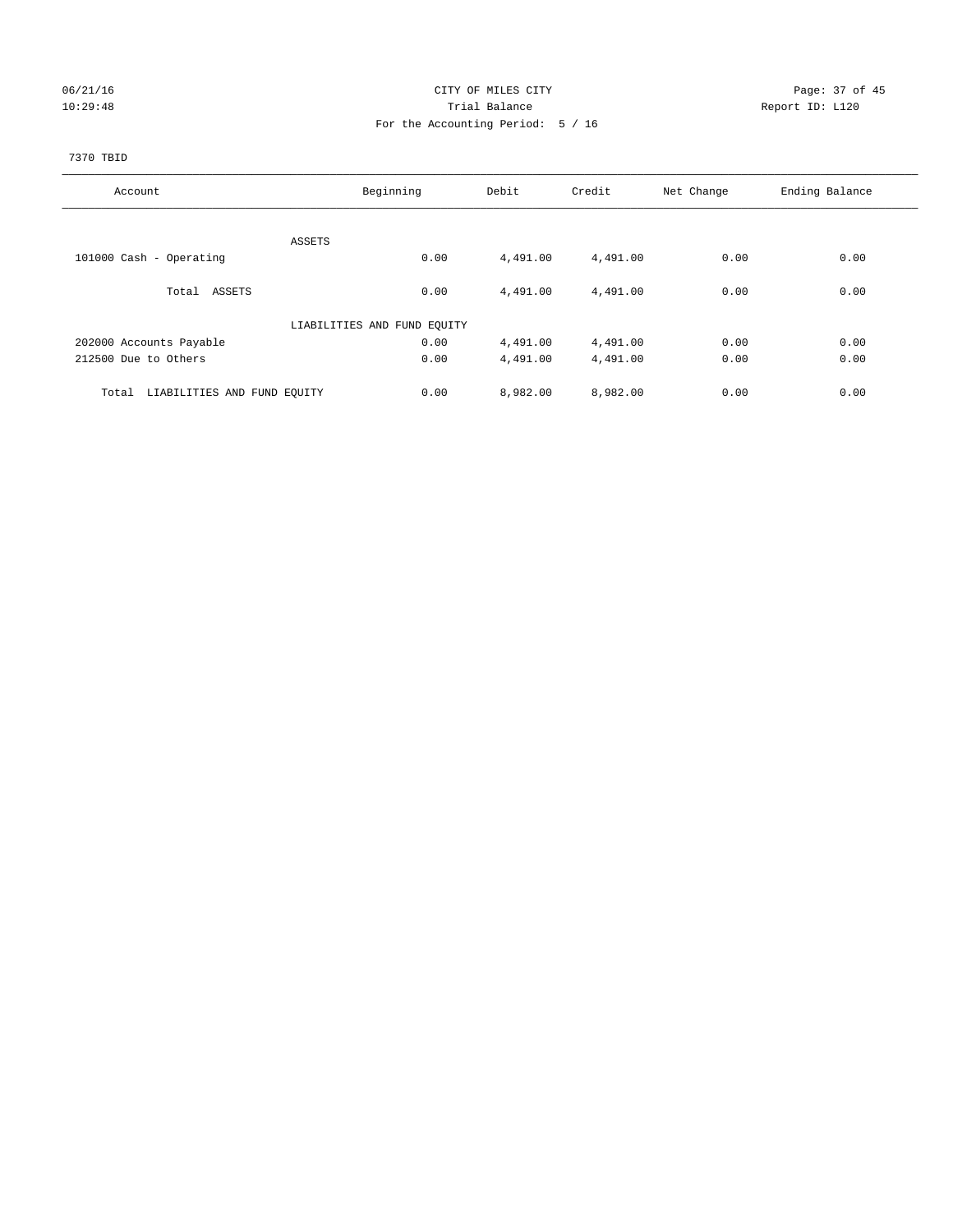# 06/21/16 Page: 38 of 45 10:29:48 Trial Balance Report ID: L120 For the Accounting Period: 5 / 16

7467 Law Enforcement Academy Surcharge

| Account                                   | Beginning                   | Debit  | Credit | Net Change | Ending Balance |
|-------------------------------------------|-----------------------------|--------|--------|------------|----------------|
|                                           | ASSETS                      |        |        |            |                |
| 101000 Cash - Operating                   | 460.00                      | 480.00 | 0.00   | 480.00     | 940.00         |
| Total ASSETS                              | 460.00                      | 480.00 | 0.00   | 480.00     | 940.00         |
|                                           | LIABILITIES AND FUND EQUITY |        |        |            |                |
| 212200 Due to Federal, Soc Sec & Medicare | 460.00                      | 0.00   | 480.00 | 480.00     | 940.00         |
| LIABILITIES AND FUND EQUITY<br>Total      | 460.00                      | 0.00   | 480.00 | 480.00     | 940.00         |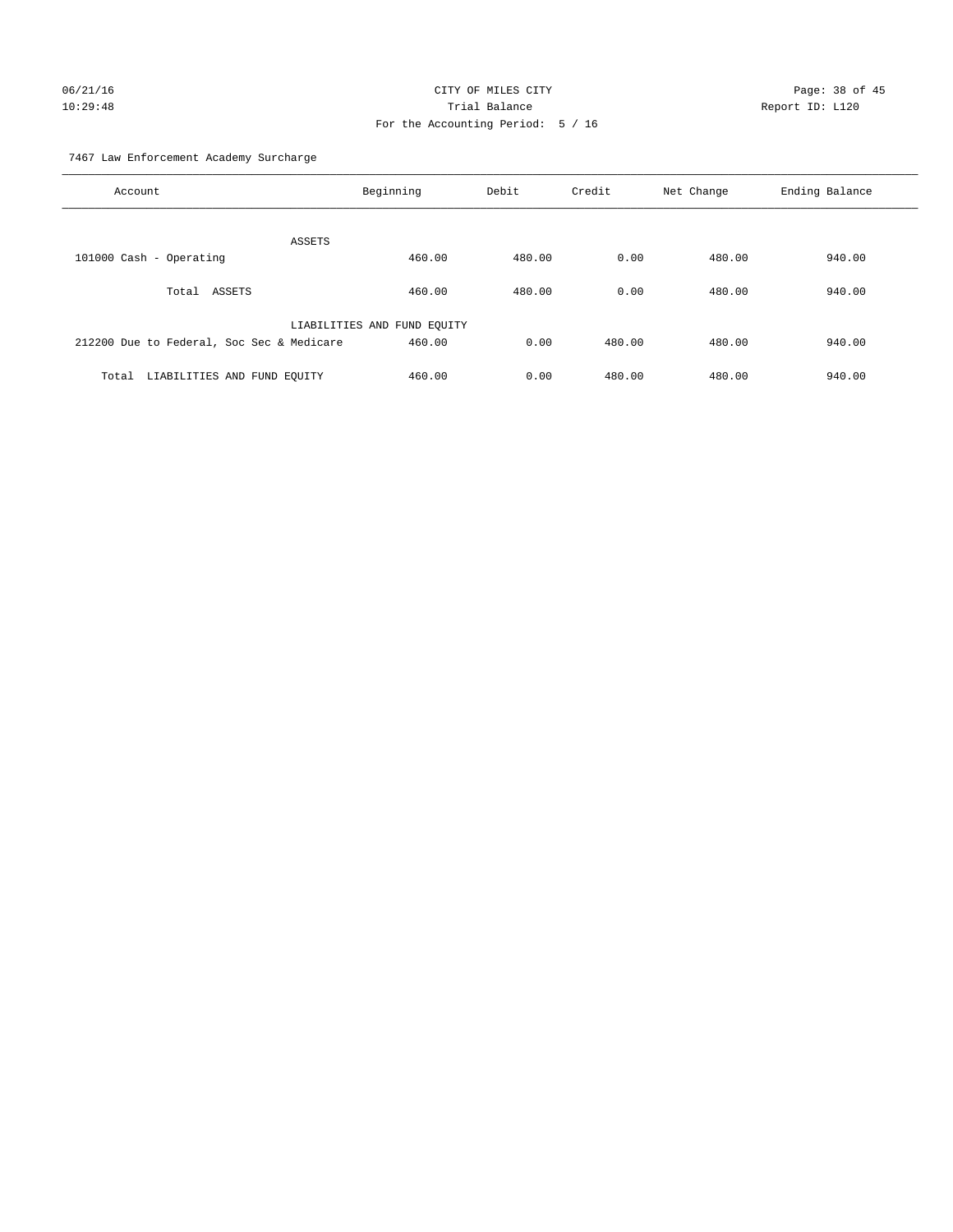## 7471 CIVIL LEGAL ASSIST/VICTIM DOM VIOLENCE PROG

| Account                              | Beginning                   | Debit  | Credit | Net Change | Ending Balance |
|--------------------------------------|-----------------------------|--------|--------|------------|----------------|
| <b>ASSETS</b>                        |                             |        |        |            |                |
| 101000 Cash - Operating              | 822.33                      | 813.67 | 0.00   | 813.67     | 1,636.00       |
| ASSETS<br>Total                      | 822.33                      | 813.67 | 0.00   | 813.67     | 1,636.00       |
|                                      | LIABILITIES AND FUND EQUITY |        |        |            |                |
| 212500 Due to Others                 | 822.33                      | 0.00   | 813.67 | 813.67     | 1,636.00       |
| LIABILITIES AND FUND EOUITY<br>Total | 822.33                      | 0.00   | 813.67 | 813.67     | 1,636.00       |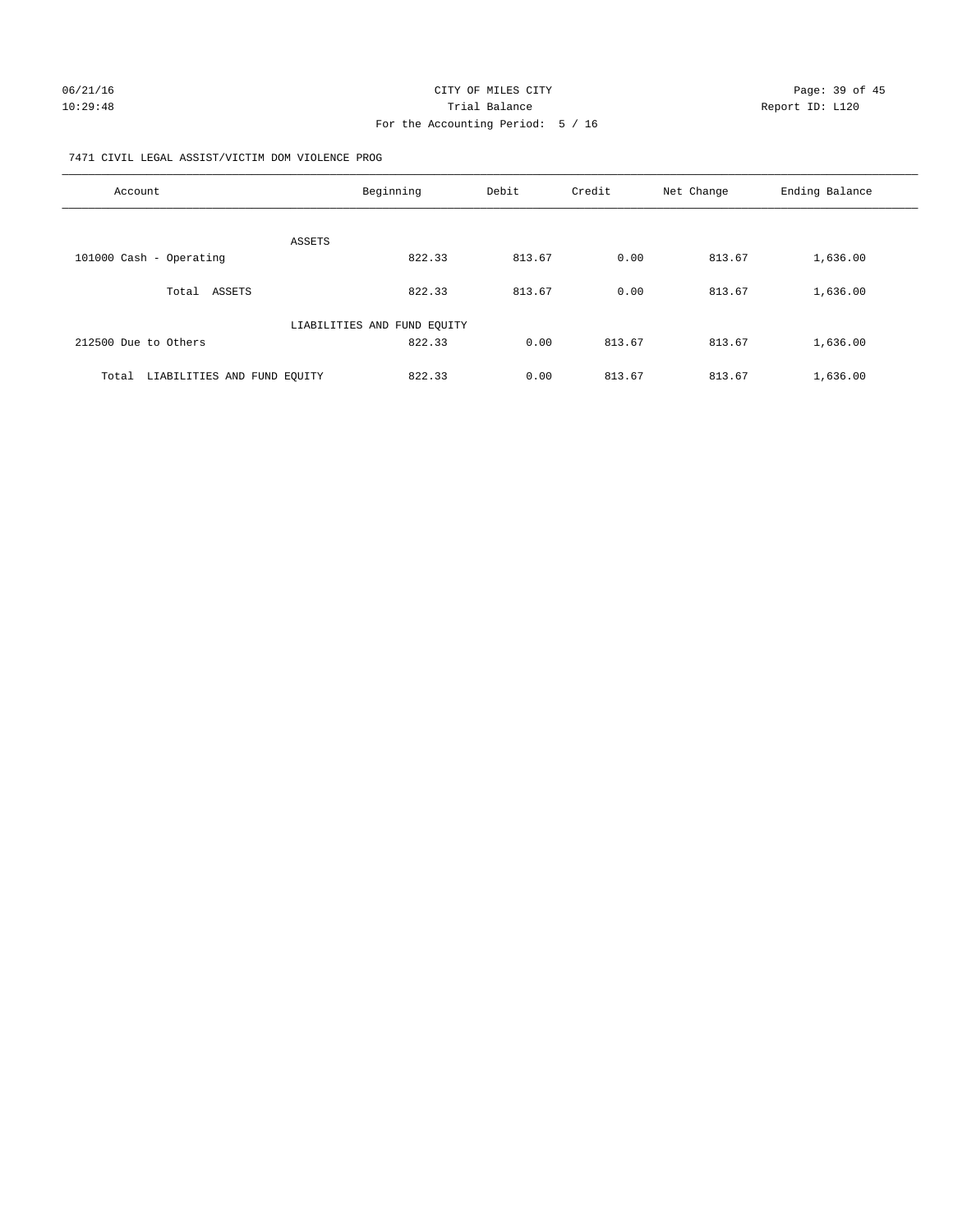# 06/21/16 Page: 40 of 45 10:29:48 **Trial Balance Trial Balance Report ID:** L120 For the Accounting Period: 5 / 16

#### 7910 PAYROLL FUND

| Account                                   | Beginning                   | Debit      | Credit      | Net Change | Ending Balance |
|-------------------------------------------|-----------------------------|------------|-------------|------------|----------------|
|                                           |                             |            |             |            |                |
| <b>ASSETS</b>                             |                             |            |             |            |                |
| 101000 Cash - Operating                   | 81,412.95                   | 453,539.06 | 440,901.29  | 12,637.77  | 94,050.72      |
|                                           |                             |            |             |            |                |
| Total ASSETS                              | 81,412.95                   | 453,539.06 | 440,901.29  | 12,637.77  | 94,050.72      |
|                                           |                             |            |             |            |                |
|                                           | LIABILITIES AND FUND EQUITY |            |             |            |                |
| 201000 Warrants Payable                   | 67,116.03                   | 77,575.24  | 75,690.84 ( | 1,884.40)  | 65,231.63      |
| 212200 Due to Federal, Soc Sec & Medicare | 0.00                        | 66,366.59  | 66,366.59   | 0.00       | 0.00           |
| 212202 Due to State Unemployment          | 496.92                      | 0.00       | 500.00      | 500.00     | 996.92         |
| 212203 Due to Worker's Compensation       | 13,967.12                   | 0.00       | 14,022.17   | 14,022.17  | 27,989.29      |
| 212204 Due to State Income Tax            | 0.00                        | 14,484.00  | 14,484.00   | 0.00       | 0.00           |
| 212205 due to MPORS-GABA                  | 0.00                        | 14,666.24  | 14,666.24   | 0.00       | 0.00           |
| 212207 Due to AFLAC, AFLAC PRETAX         | 0.01                        | 333.70     | 333.70      | 0.00       | 0.01           |
| 212208 Due to Health Ins, Dental, Vision  | 0.00                        | 56, 273.34 | 56,273.34   | 0.00       | 0.00           |
| 212209 Due to PERS Retirement             | 167.13)                     | 31, 414.89 | 31, 414.89  | 0.00       | 167.13)        |
| 212210 Due to FURS-GABA Retirement        | 0.00                        | 11,617.75  | 11,617.75   | 0.00       | 0.00           |
| Total LIABILITIES AND FUND EQUITY         | 81, 412.95                  | 272,731.75 | 285, 369.52 | 12,637.77  | 94,050.72      |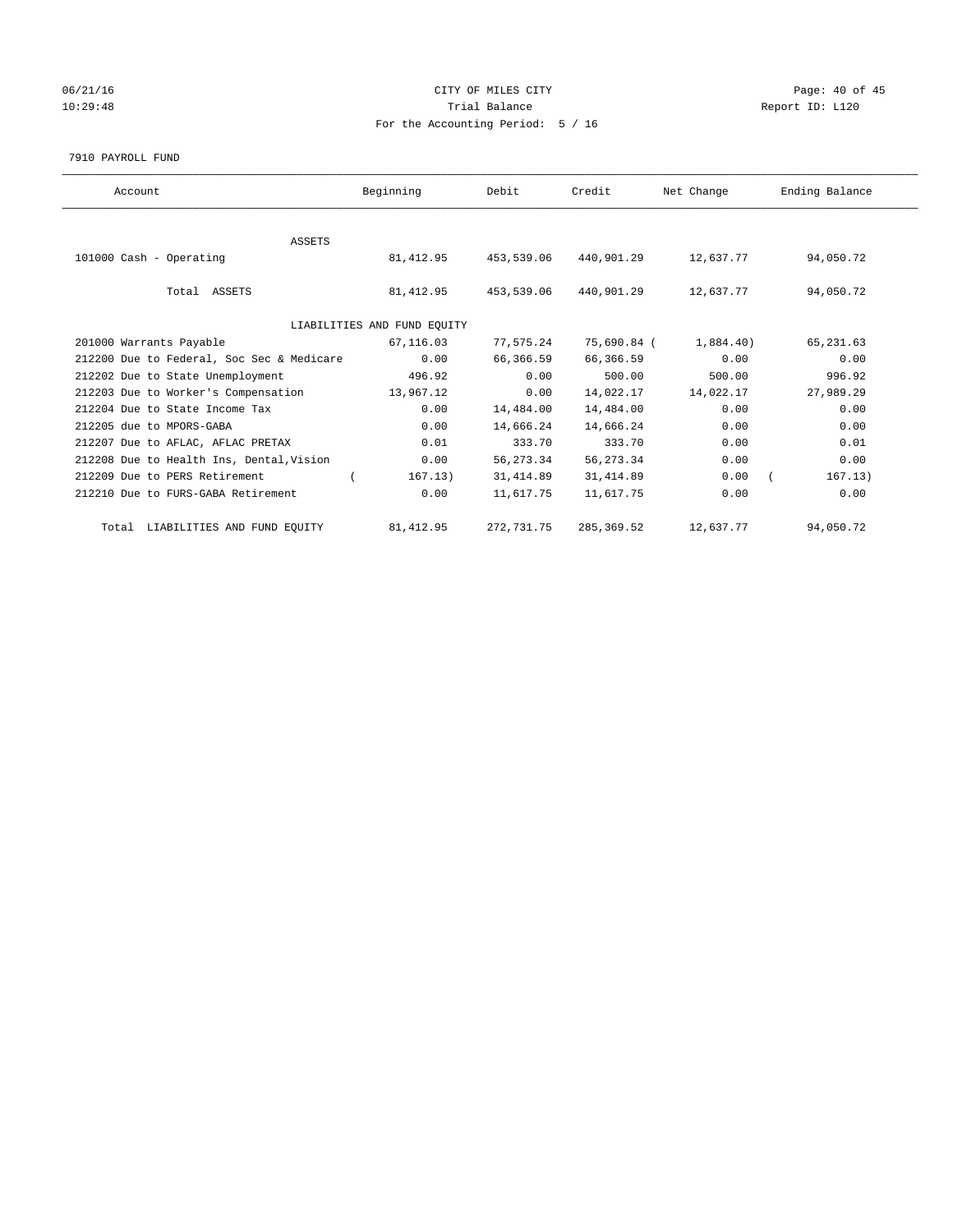| 06/21/16 |  |
|----------|--|
| 10:29:48 |  |

## CITY OF MILES CITY CONTROL CONTROL CONTROL CITY 10:29:48 Trial Balance Report ID: L120 For the Accounting Period: 5 / 16

## 7930 CLAIMS FUND

| Account                              | Beginning                   | Debit       | Credit      | Net Change | Ending Balance |
|--------------------------------------|-----------------------------|-------------|-------------|------------|----------------|
|                                      |                             |             |             |            |                |
|                                      | <b>ASSETS</b>               |             |             |            |                |
| 101000 Cash - Operating              | 210,513.40                  | 529,648.67  | 272, 212.58 | 257,436.09 | 467,949.49     |
| ASSETS<br>Total                      | 210,513.40                  | 529,648.67  | 272, 212.58 | 257,436.09 | 467,949.49     |
|                                      | LIABILITIES AND FUND EQUITY |             |             |            |                |
| 201000 Warrants Payable              | 210,513.40                  | 272, 212.58 | 529,648.67  | 257,436.09 | 467,949.49     |
| LIABILITIES AND FUND EQUITY<br>Total | 210,513.40                  | 272, 212.58 | 529,648.67  | 257,436.09 | 467,949.49     |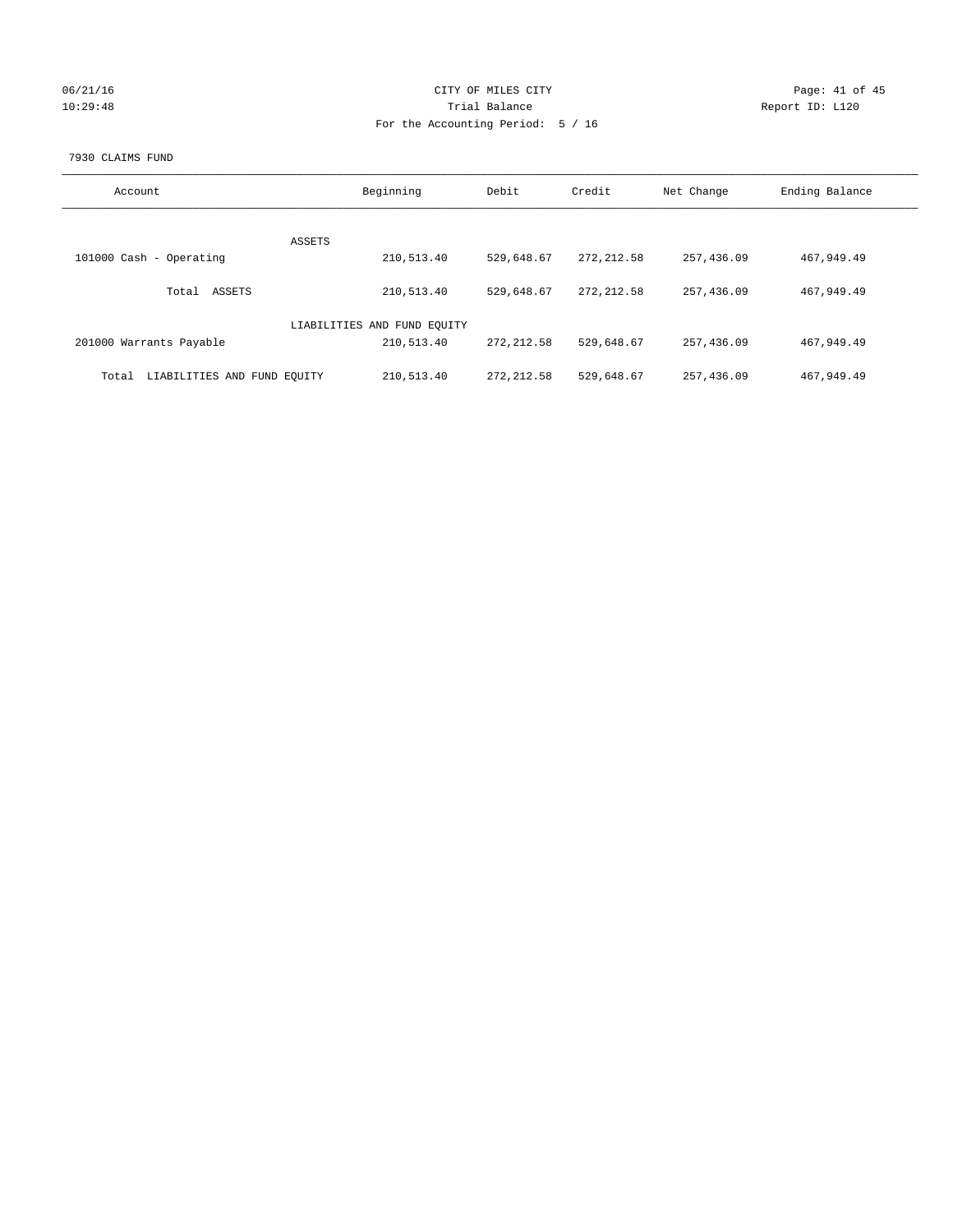## 06/21/16 Page: 42 of 45 10:29:48 Trial Balance Report ID: L120 For the Accounting Period: 5 / 16

7980 CUSTER CO WATER & SEWER DISTRICT

| Account                                 | Beginning                   | Debit     | Credit    | Net Change | Ending Balance |
|-----------------------------------------|-----------------------------|-----------|-----------|------------|----------------|
|                                         |                             |           |           |            |                |
| ASSETS                                  |                             |           |           |            |                |
| 101000 Cash - Operating                 | 0.07                        | 13,263.60 | 13,263.60 | 0.00       | 0.07           |
| 122000 Accounts Receivable              | 16,063.63                   | 14,483.51 | 13,263.60 | 1,219.91   | 17,283.54      |
|                                         |                             |           |           |            |                |
| Total ASSETS                            | 16,063.70                   | 27,747.11 | 26,527.20 | 1,219.91   | 17,283.61      |
|                                         | LIABILITIES AND FUND EQUITY |           |           |            |                |
| 202000 Accounts Payable                 | 0.00                        | 13,263.60 | 13,263.60 | 0.00       | 0.00           |
| 211020 Due to Custer Water & Sewer Dist | 16,063.70                   | 13,263.60 | 14,483.51 | 1,219.91   | 17,283.61      |
|                                         |                             |           |           |            |                |
| LIABILITIES AND FUND EQUITY<br>Total    | 16,063.70                   | 26,527.20 | 27,747.11 | 1,219.91   | 17,283.61      |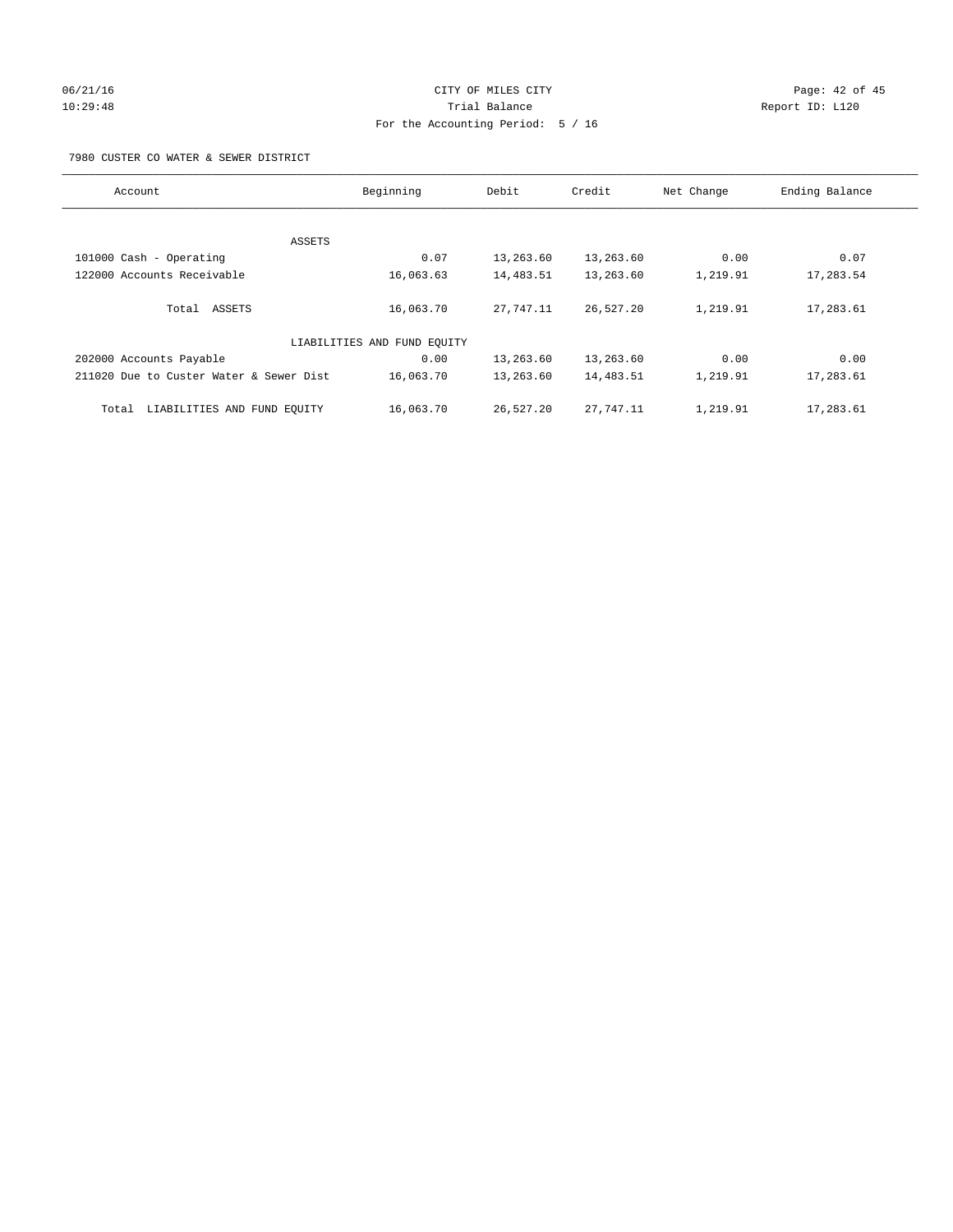# 06/21/16 Page: 43 of 45 10:29:48 Trial Balance Report ID: L120 For the Accounting Period: 5 / 16

7981 Interest Clearing

| Account                           | Beginning                   | Debit    | Credit   | Net Change | Ending Balance |
|-----------------------------------|-----------------------------|----------|----------|------------|----------------|
|                                   | ASSETS                      |          |          |            |                |
| 101000 Cash - Operating           | 0.00                        | 2,728.84 | 0.00     | 2,728.84   | 2,728.84       |
| Total ASSETS                      | 0.00                        | 2,728.84 | 0.00     | 2,728.84   | 2,728.84       |
|                                   | LIABILITIES AND FUND EQUITY |          |          |            |                |
| 212500 Due to Others              | 0.00                        | 0.00     | 2,728.84 | 2,728.84   | 2,728.84       |
| Total LIABILITIES AND FUND EQUITY | 0.00                        | 0.00     | 2,728.84 | 2,728.84   | 2,728.84       |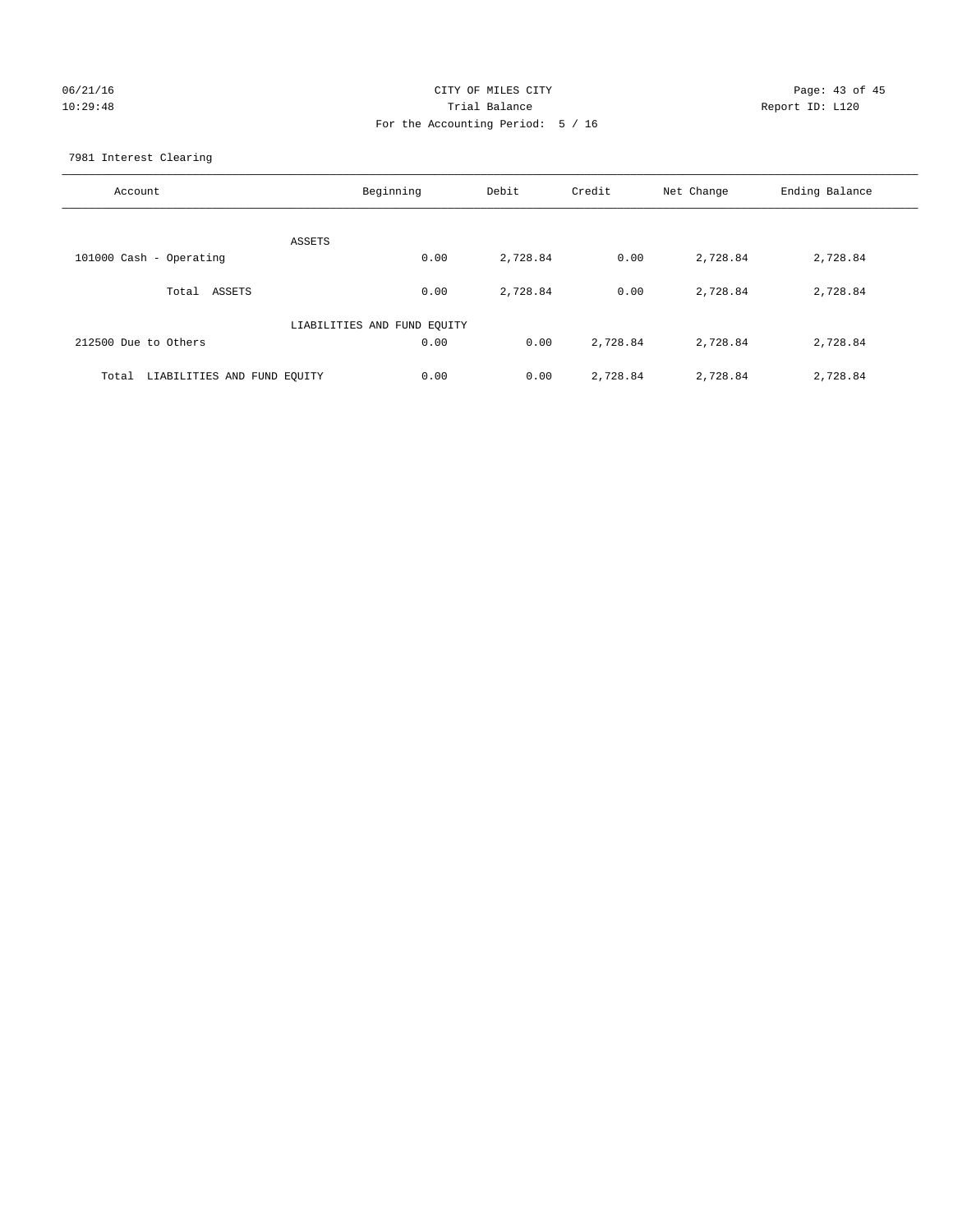# 06/21/16 Page: 44 of 45 10:29:48 Report ID: L120 For the Accounting Period: 5 / 16

## 9000 GENERAL FIXED ASSETS GROUP OF ACCOUNTS FUND

| Account                                                    | Beginning                   | Debit | Credit | Net Change | Ending Balance  |
|------------------------------------------------------------|-----------------------------|-------|--------|------------|-----------------|
| ASSETS                                                     |                             |       |        |            |                 |
| 181000 Land                                                | 526,599.00                  | 0.00  | 0.00   | 0.00       | 526,599.00      |
| 182000 Buildings                                           | 1,986,836.00                | 0.00  | 0.00   | 0.00       | 1,986,836.00    |
| 182100 Allowance for Depr - Buildings (Cre(                | 684,991.00)                 | 0.00  | 0.00   | 0.00       | 684,991.00)     |
| 186000 Machinery and Equipment                             | 3,038,732.00                | 0.00  | 0.00   | 0.00       | 3,038,732.00    |
| 186100 Allowance for Depr - Machinery & Eq(                | 1,463,750.00)               | 0.00  | 0.00   | 0.00       | 1,463,750.00)   |
| 187000 Infrastructure                                      | 33,670,108.00               | 0.00  | 0.00   | 0.00       | 33,670,108.00   |
| 187100 Allowance For Depreciation - Infras( 16,321,771.00) |                             | 0.00  | 0.00   | 0.00       | 16,321,771.00)  |
| Total ASSETS                                               | 20,751,763.00               | 0.00  | 0.00   | 0.00       | 20, 751, 763.00 |
|                                                            | LIABILITIES AND FUND EQUITY |       |        |            |                 |
| 280000 INVESTMENT IN GENERAL FIXED ASSETS                  | 20,751,763.00               | 0.00  | 0.00   | 0.00       | 20, 751, 763.00 |
| LIABILITIES AND FUND EQUITY<br>Total                       | 20, 751, 763.00             | 0.00  | 0.00   | 0.00       | 20, 751, 763.00 |